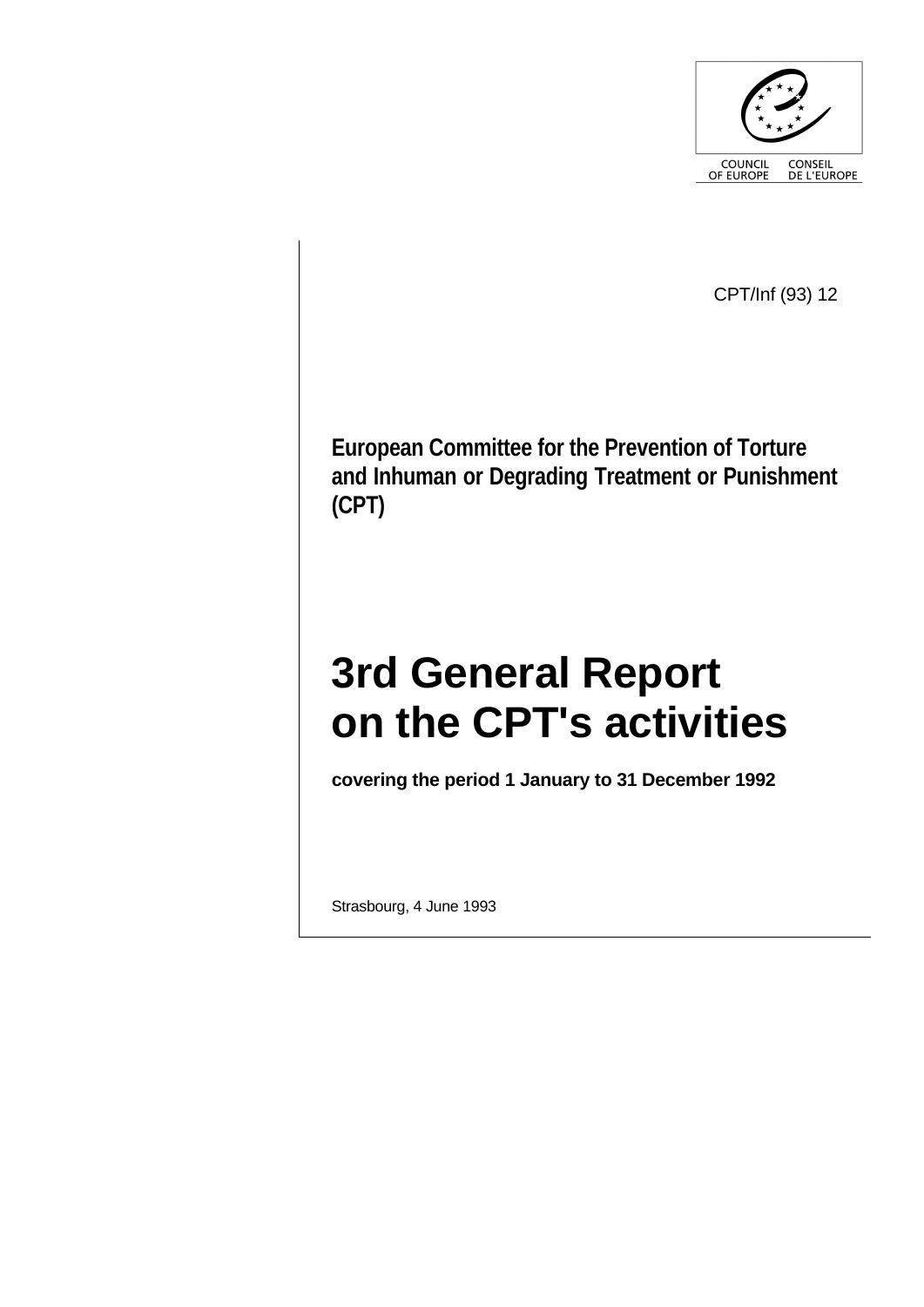## **TABLE OF CONTENTS**

| I.  | <b>ACTIVITIES IN 1992 manufacture and the contract of the set of the set of the set of the set of the set of the set of the set of the set of the set of the set of the set of the set of the set of the set of the set of the s</b> |              |  |
|-----|--------------------------------------------------------------------------------------------------------------------------------------------------------------------------------------------------------------------------------------|--------------|--|
|     | a.                                                                                                                                                                                                                                   |              |  |
|     | b.                                                                                                                                                                                                                                   |              |  |
|     | c.                                                                                                                                                                                                                                   |              |  |
|     | d.                                                                                                                                                                                                                                   |              |  |
|     | e.                                                                                                                                                                                                                                   |              |  |
| II. |                                                                                                                                                                                                                                      |              |  |
|     | a.                                                                                                                                                                                                                                   |              |  |
|     | b.                                                                                                                                                                                                                                   |              |  |
|     | c.                                                                                                                                                                                                                                   |              |  |
|     | d.                                                                                                                                                                                                                                   |              |  |
| Ш.  |                                                                                                                                                                                                                                      |              |  |
|     | a.                                                                                                                                                                                                                                   |              |  |
|     | b.                                                                                                                                                                                                                                   |              |  |
|     |                                                                                                                                                                                                                                      | $\mathbf{i}$ |  |
|     |                                                                                                                                                                                                                                      | $\rm ii)$    |  |
|     | c.                                                                                                                                                                                                                                   |              |  |
|     |                                                                                                                                                                                                                                      | $\mathbf{i}$ |  |
|     |                                                                                                                                                                                                                                      | $\rm ii)$    |  |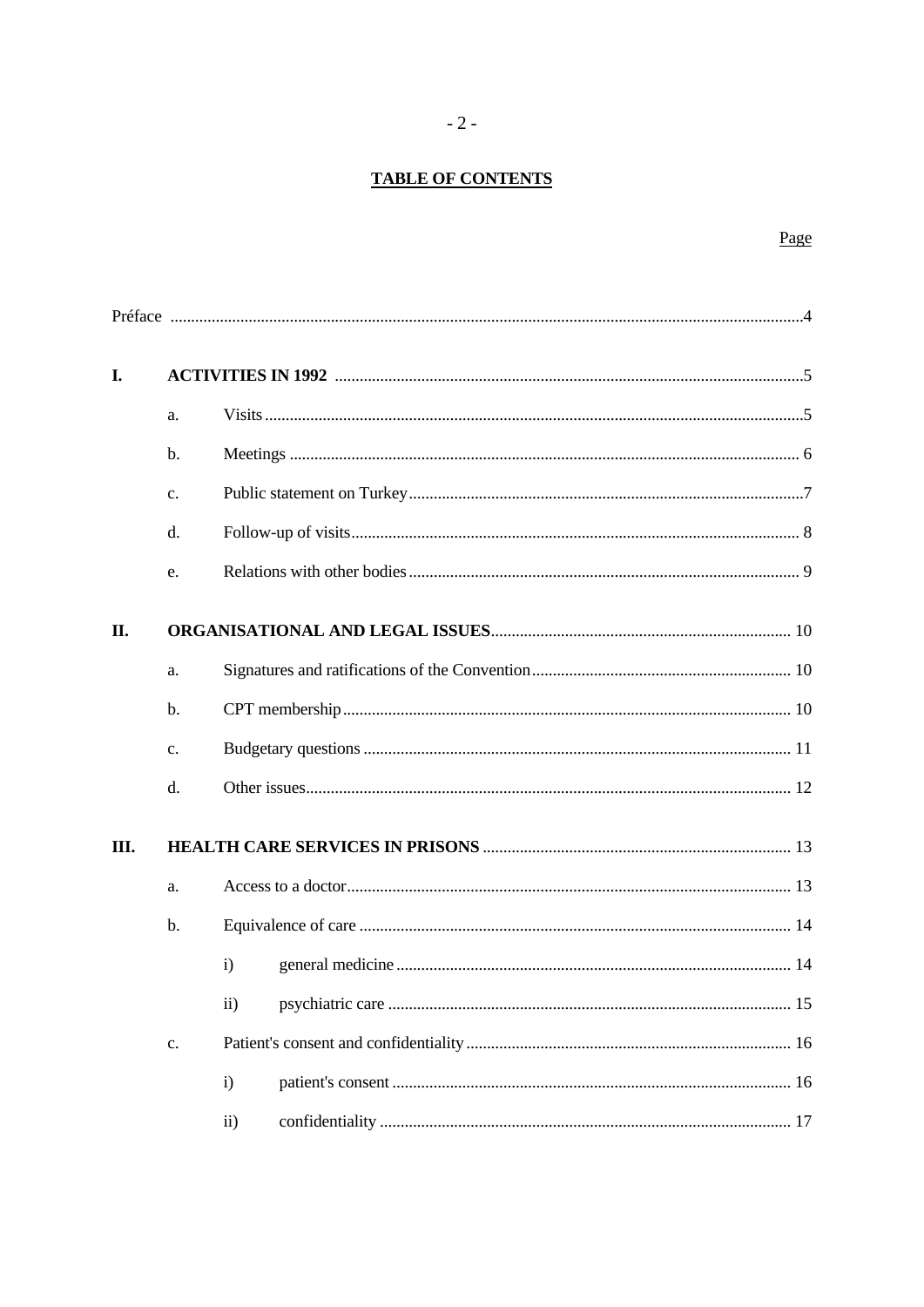| d.                 |                  |                                                                                                                     |  |
|--------------------|------------------|---------------------------------------------------------------------------------------------------------------------|--|
|                    | $\mathbf{i}$     |                                                                                                                     |  |
|                    | $\overline{ii}$  |                                                                                                                     |  |
|                    | iii)             |                                                                                                                     |  |
|                    | iv)              |                                                                                                                     |  |
|                    | V)               |                                                                                                                     |  |
| e.                 |                  |                                                                                                                     |  |
|                    | $\mathbf{i}$     |                                                                                                                     |  |
|                    | $\overline{11}$  |                                                                                                                     |  |
|                    | $\overline{iii}$ |                                                                                                                     |  |
|                    | iv)              |                                                                                                                     |  |
| f.                 |                  |                                                                                                                     |  |
| g.                 |                  |                                                                                                                     |  |
| IV.                |                  |                                                                                                                     |  |
|                    |                  | APPENDIX 1: Signatures and ratifications of the European Convention<br>for the Prevention of Torture and Inhuman or |  |
| <b>APPENDIX 2:</b> |                  | <b>B.</b>                                                                                                           |  |
|                    |                  | APPENDIX 3: Places of detention visited by delegations of                                                           |  |
| <b>APPENDIX 4:</b> |                  |                                                                                                                     |  |
|                    |                  | APPENDIX 5: Letter from the President of the CPT to the United Nations                                              |  |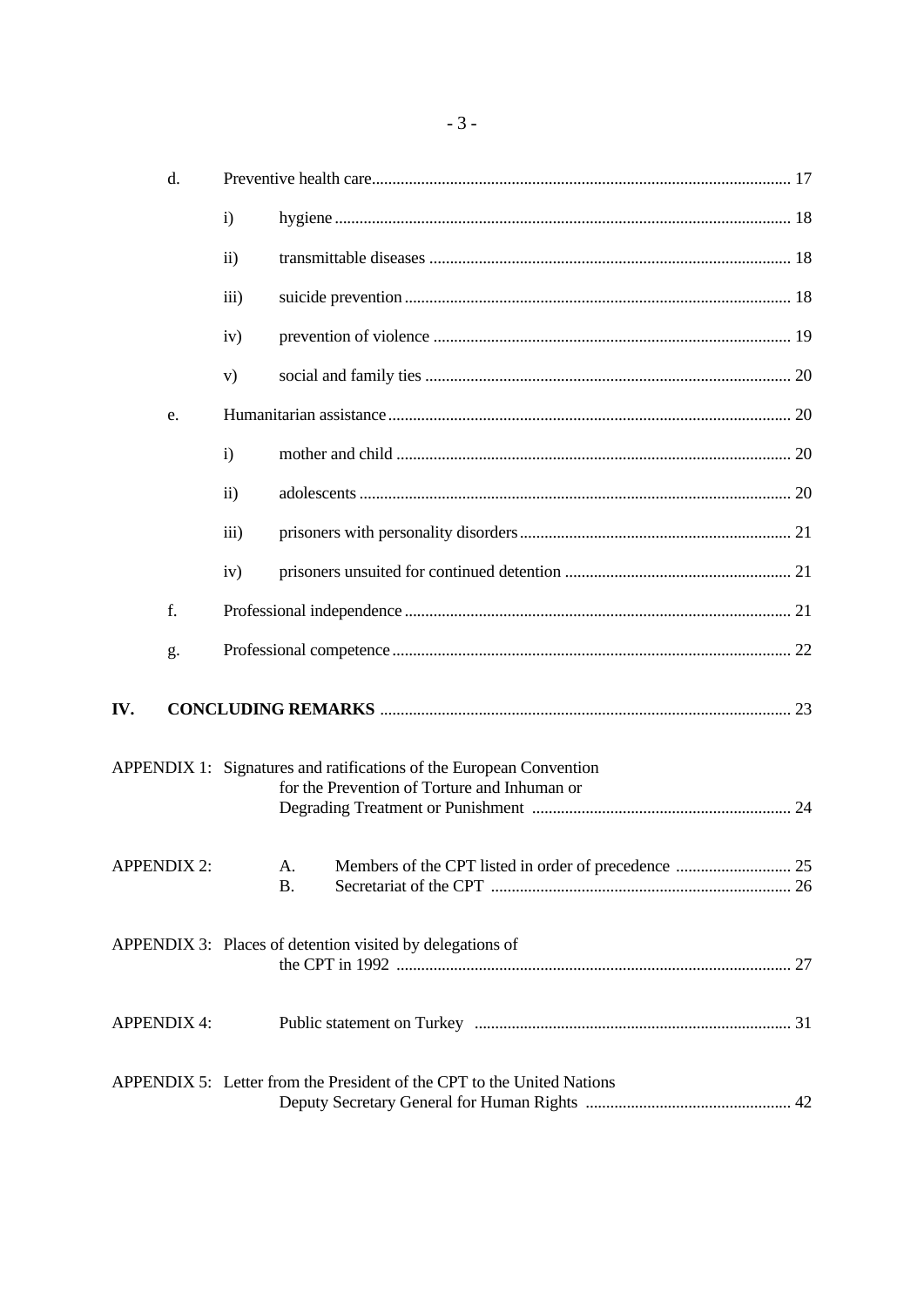## **Preface**

The salient aspects of the CPT's activities during 1992 are summarised in this report. The report contains little concerning the procedural and organisational framework for the conduct of visits. The CPT's Rules of Procedure have not been amended since September 1991. More generally, the working methods established by the Committee at the outset of its activities have proved their worth. The detailed description of these matters set out in the 1st General Report (cf. CPT (91) 3) remains valid.

In its 2nd General Report (cf. CPT/Inf (92) 3), the CPT made reference to some issues relating to police custody of criminal suspects and imprisonment to which it pays attention when carrying out visits. In the present report, the Committee explores in greater depth the question of health care services in prisons. As was the case concerning the CPT's earlier remarks on police custody and imprisonment, the Committee would welcome comments on this "substantive" section of the General Report.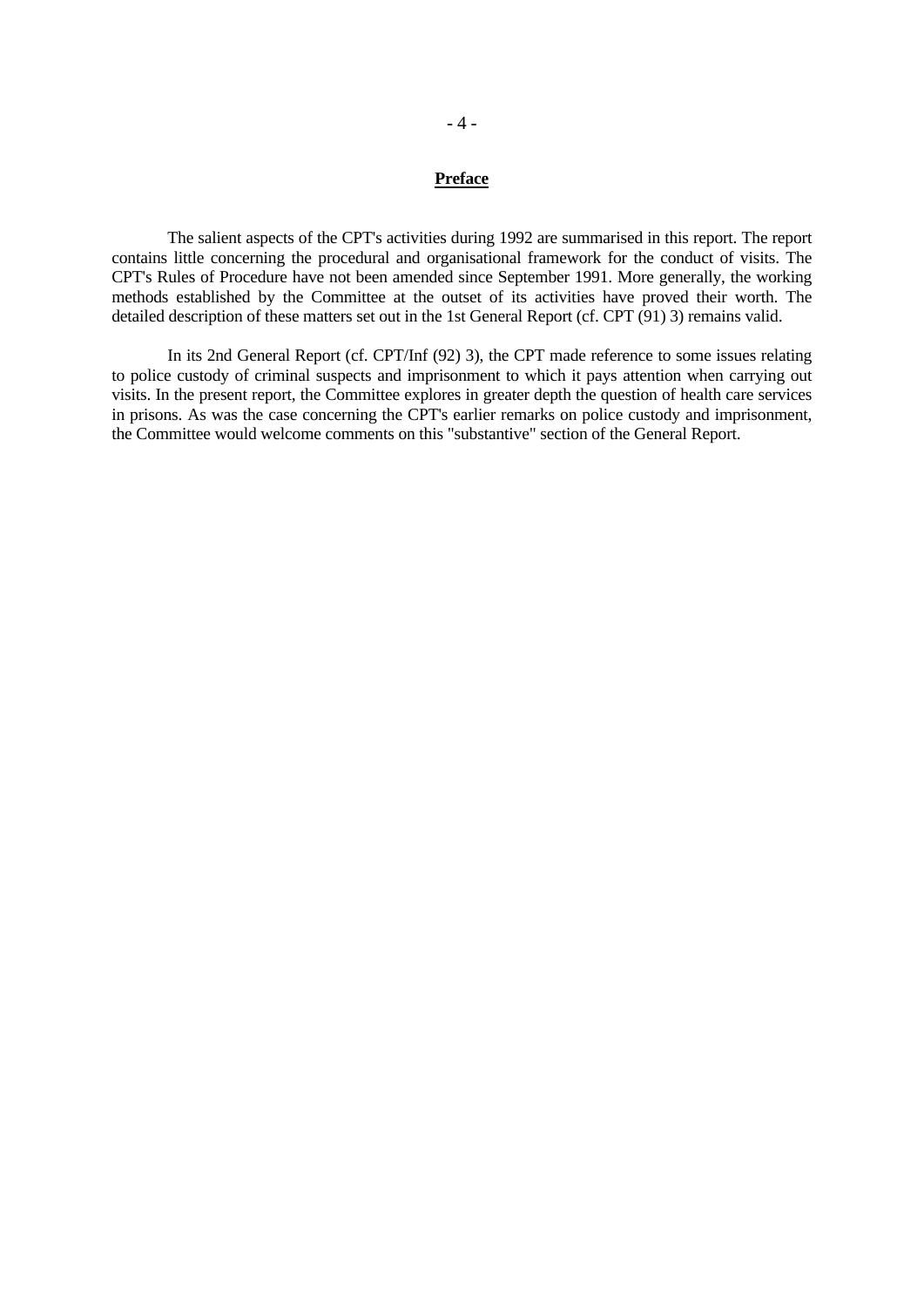#### **I. ACTIVITIES IN 1992**

#### a. Visits

1. The CPT carried out visits to seven countries during 1992: in chronological order, to Portugal (19 to 27 January 1992), Italy (15 to 27 March 1992), San Marino (25 to 27 March 1992), Finland (10 to 20 May 1992), the Netherlands (30 August to 7 September 1992), Cyprus (2 to 9 November 1992), and Turkey (22 November to 4 December 1992).

The visits were all of a periodic nature. The CPT had planned to make an eighth periodic visit, to Luxembourg, in the course of 1992. However, in the light of workload difficulties within the Committee's Secretariat, it was decided to postpone the visit to 1993<sup>1</sup>.

2. The places of detention visited by CPT delegations in 1992 are set out in Appendix 3. Visits to police stations and civil prisons continued to make up the staple diet of the Committee, though an increasing number of psychiatric establishments were visited. A significant extension of the CPT's activities to other types of places where persons are deprived of their liberty can be expected once the Committee has completed its "first round" of periodic visits to all Parties to the European Convention for the Prevention of Torture and Inhuman or Degrading Treatment or Punishment (hereinafter "the Convention").

3. On the whole, visiting delegations received a satisfactory degree of cooperation from both authorities at national (ministerial) level and the authorities in charge of the places visited.

As during 1991, there were some isolated examples of a delegation's access to a place which it wished to visit being delayed (for more than two hours on one occasion). The problem concerned almost exclusively establishments of forces responsible for police functions.

The CPT recognises that at the start of a visit to any place of detention, a short period may be required to check the identity of the members of the visiting delegation. However, this should be a question of minutes, not hours. In order to counter difficulties concerning the implementation in practice of the CPT's right of unlimited access to places of detention, the practice is developing of national authorities providing delegation members with credentials, in addition to the identity papers issued by the Council of Europe.

<sup>&</sup>lt;sup>1</sup> The visit to Luxembourg took place from 17 to 25 January 1993.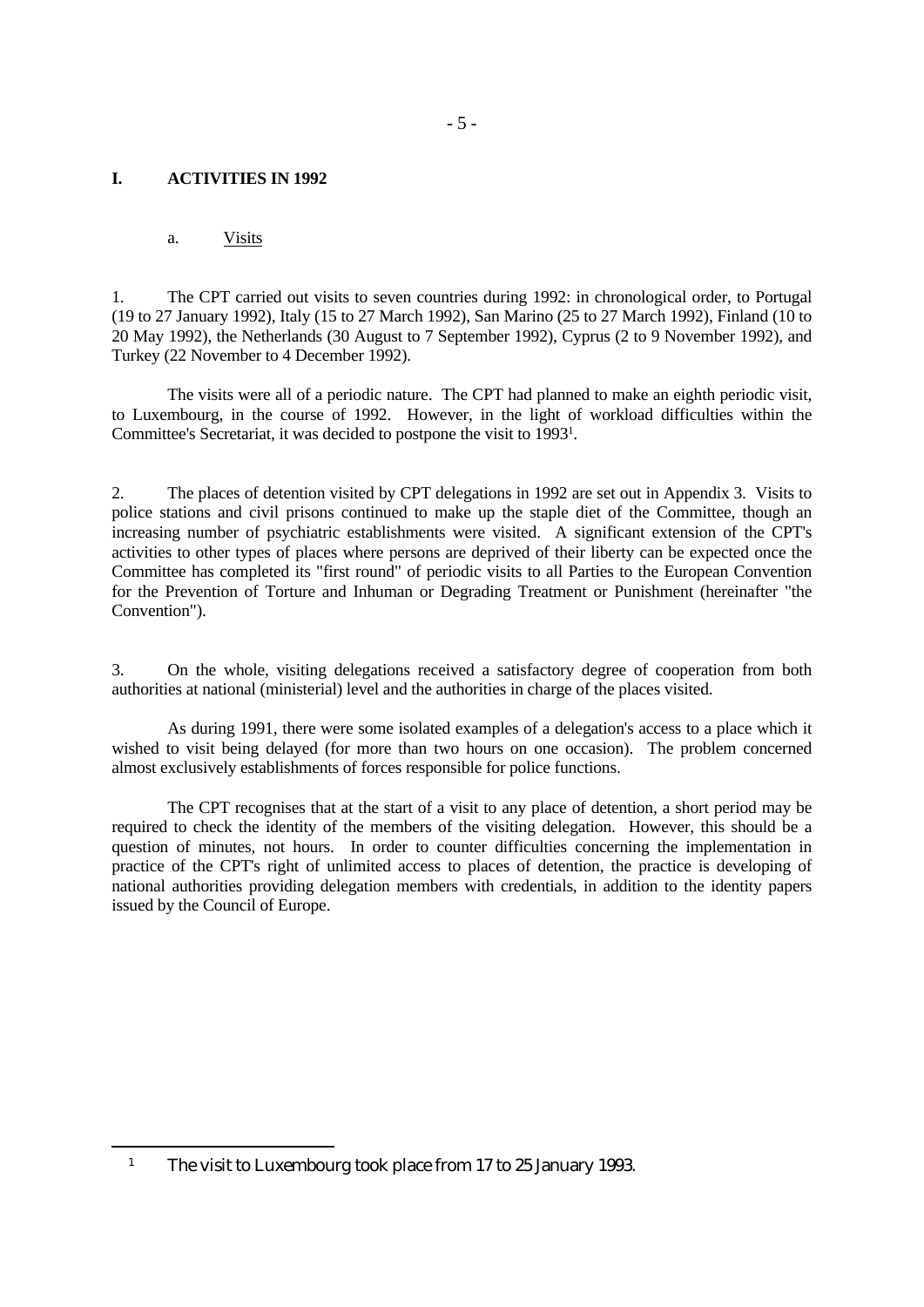4. In the course of two visits, the activities of delegations were hindered somewhat by prosecuting/judicial authorities.

In one case, a public prosecutor refused to authorise a delegation to interview several persons in police custody, in clear breach of Article 8, paragraph 3, of the Convention. The public prosecutor withheld her authorisation on the grounds that she had received no information concerning the delegation's visit. The matter was subsequently clarified and the delegation met the persons in question on the following day.

In the other case, the delegation's request to have access to a detained person's file was refused by the judge concerned, with the result that the delegation did not have access to the information necessary for it to carry out its task (cf. Article 8.2. d. of the Convention).

5. Reference should also be made to difficulties encountered in two countries by visiting delegations, concerning access to medical files of detainees. In one case, access to such files held by a prison's health service was initially denied; in the other case, it took some considerable time to gain access to medical records of detainees prepared by a forensic medical service.

6. The CPT has no reason to believe that these cases were due to anything other than inadequate knowledge about the CPT on the part of the authorities in question. Nevertheless, they illustrate how important it is for Parties to the Convention to make detailed information on the CPT's terms of reference and the obligations of Parties vis-à-vis the Committee available to all authorities concerned, including the prosecuting and judicial authorities as well as relevant health authorities.

b. Meetings

7. The CPT met in plenary session on four occasions during 1992. Visit reports were adopted on the periodic visits in 1991 to France, Germany, Sweden and Switzerland and to Italy and Portugal in 1992<sup>2</sup> . Further, in the context of the Committee's ongoing dialogue with States which have been the subject of a visit, it forwarded observations to the Maltese, Swedish and United Kingdom authorities on the interim or follow-up reports presented by those countries in response to the Committee's own visit reports<sup>3</sup>.

<sup>&</sup>lt;sup>2</sup> At the plenary session held in February 1993, the CPT adopted its reports on the periodic visits carried out to Finland and San Marino in 1992, and at the plenary session of May 1993, its reports on the periodic visits to Cyprus and the Netherlands in 1992.

<sup>&</sup>lt;sup>3</sup> To date, such observations have been forwarded to the Austrian and French authorities during 1993.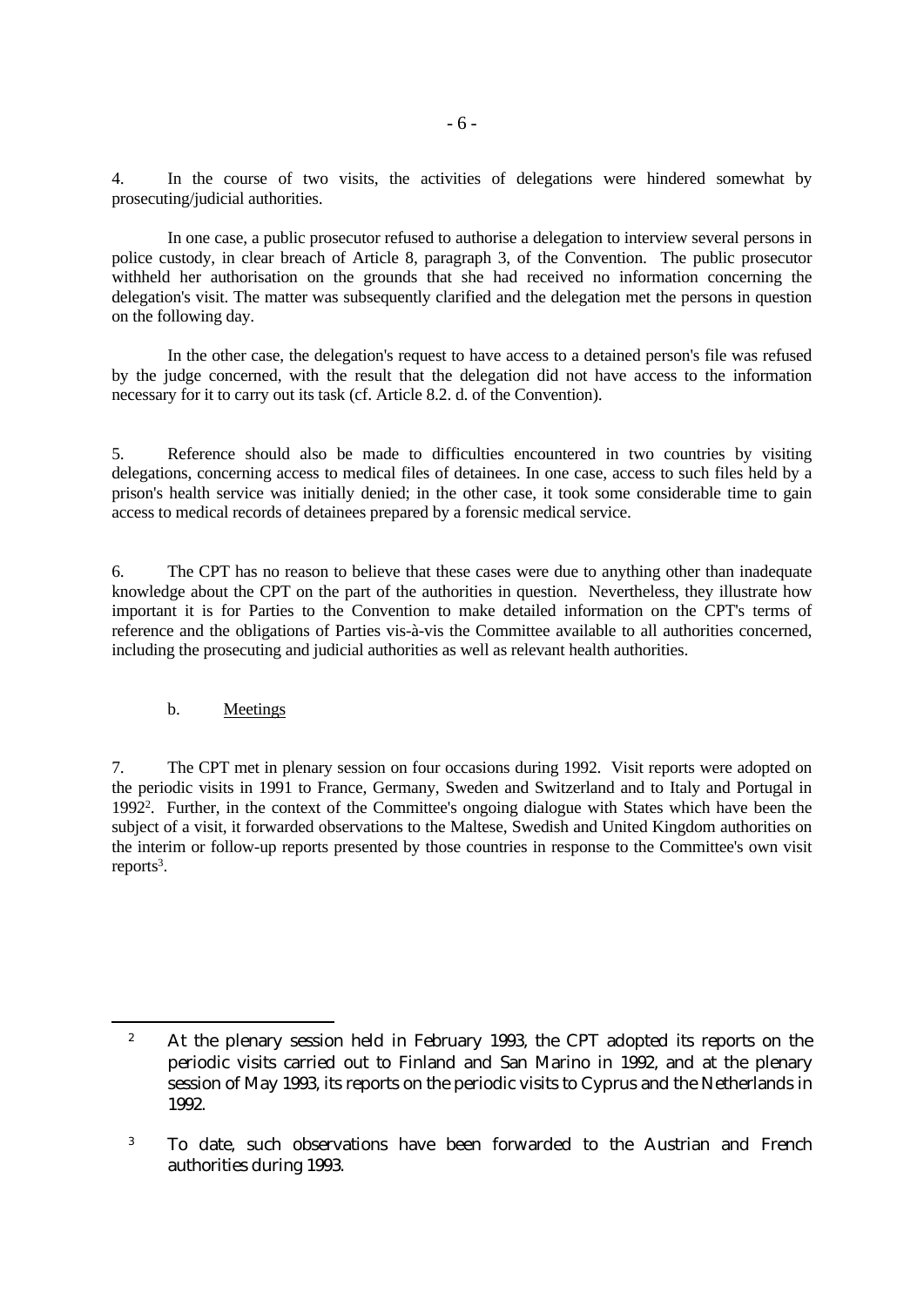8. In addition to plenary sessions, there were numerous meetings of visiting delegations throughout the year, both on the occasion, and independently, of plenary sessions. Such meetings concern the pre-visit (preparation of the visit) or post-visit (discussion of the draft visit report; preparation of observations on the Party's interim or follow-up report) stages. Indeed, for many Committee members (in particular heads of delegation), their tasks in visiting delegations are just as time-consuming - if not more so - as their work at plenary session level.

#### c. Public statement on Turkey

9. On 15 December 1992 the CPT had recourse to the power granted to it by Article 10, paragraph 2, of the Convention and adopted a public statement on Turkey (cf. Appendix 4). The statement was issued on 21 December 1992; an embargoed copy was circulated to Permanent Representatives of member States of the Council of Europe on 18 December 1992. This was the first occasion on which the provisions of Article 10, paragraph 2, had been resorted to by the Committee.

10. The CPT had decided at its 14th meeting (28 September to 2 October 1992) to set in motion the procedure under Article 10, paragraph 2, following a review of the action taken by the Turkish authorities upon the recommendations made by the Committee in the reports on its ad hoc visits to Turkey in 1990 and 1991.

The Turkish authorities were informed of the conclusion reached by the CPT and, in accordance with the Convention, invited to make known their views. Those views were received on 16 November 1992. The CPT examined the views presented by the Turkish authorities at its 15th meeting, held from 14 to 17 December 1992; on the same occasion, the Committee considered the facts found by the delegation which carried out the periodic visit to Turkey in November/December 1992. By the required majority of two-thirds of its members, the Committee decided to make a public statement.

11. In its statement the CPT concludes, in the light of all the information at its disposal, that the practice of torture and other forms of severe ill-treatment of **persons in police custody** remains widespread in Turkey and that such methods are applied to both ordinary criminal suspects and persons held under anti-terrorism provisions.

The CPT goes on to set out the different types of action which it considers necessary to deal with this problem.

12. The CPT wishes to reiterate that the public statement was made in a constructive spirit. It is hoped that it will facilitate the efforts of the Turkish authorities and the CPT - acting in co-operation - to strengthen the protection of persons deprived of their liberty from torture and inhuman or degrading treatment or punishment.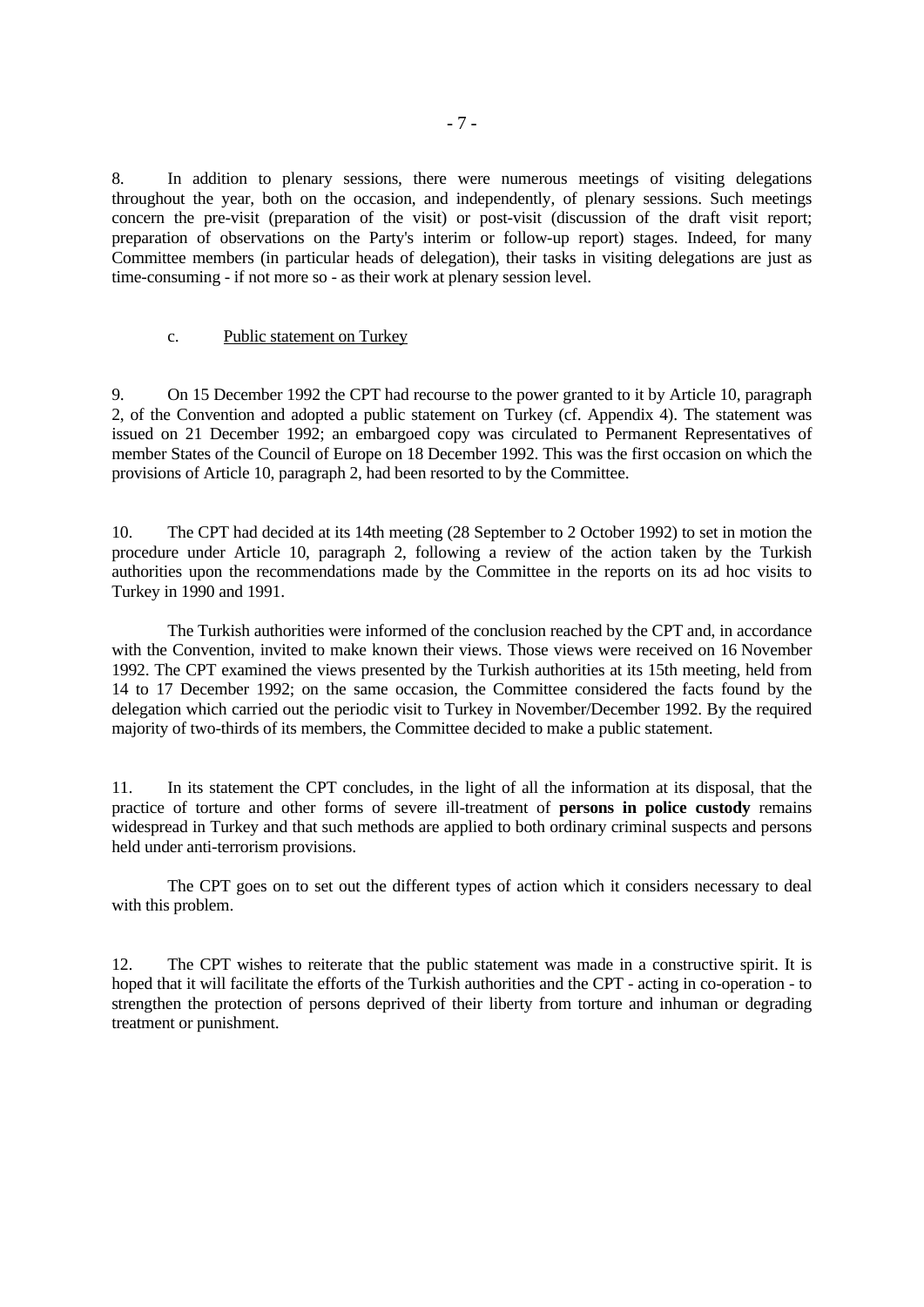## d. Follow-up of visits

13. At present the CPT is transmitting its report to the State Party concerned some nine months after a periodic visit. This period is too long. The Committee remains firmly committed to sending visit reports not later than six months after the end of a visit. The present situation is due largely to a bottleneck of work at the level of the Committee's Secretariat. The CPT is confident that means will be found of resolving this problem (cf. also paragraphs 26 and 27).

14. However, the CPT would recall that a visiting delegation invariably meets the national authorities at the end of its visit. Consequently, those authorities are informed immediately of any issue of particular concern.

15. The process of ongoing dialogue with States visited has continued in a broadly satisfactory manner throughout 1992. The interim and follow-up reports requested by the CPT are being forwarded by the States concerned, normally within the time-limits requested by the Committee. Some of the reports are very substantial in nature and all of them show that the CPT's recommendations and other advice are being examined seriously.

16. During 1992, two more of the CPT's reports - on the visits to Malta in 1990 and to Sweden in 1991 - have been published, pursuant to Article 11 (2) of the Convention. Subsequently, the Swedish authorities also agreed to the publication of their interim report in response to the CPT's report<sup>4</sup>.

The CPT can only reiterate its appreciation of the attitude adopted by those States which have agreed to the publication of the Committee's reports.

<sup>&</sup>lt;sup>4</sup> Further, the CPT's reports on its visits to France and Switzerland in 1991 were published in January 1993, together with the interim reports of the French and Swiss authorities, and the report on the visit to Finland in 1992 was published in April 1993. To date, eight CPT reports have been published: in alphabetical order, on the visits to Austria, Denmark, Finland, France, Malta, Sweden, Switzerland and the United Kingdom. In addition, the follow-up reports of the Swedish and United Kingdom authorities in response to the CPT's visit reports were published, respectively, in March and April 1993.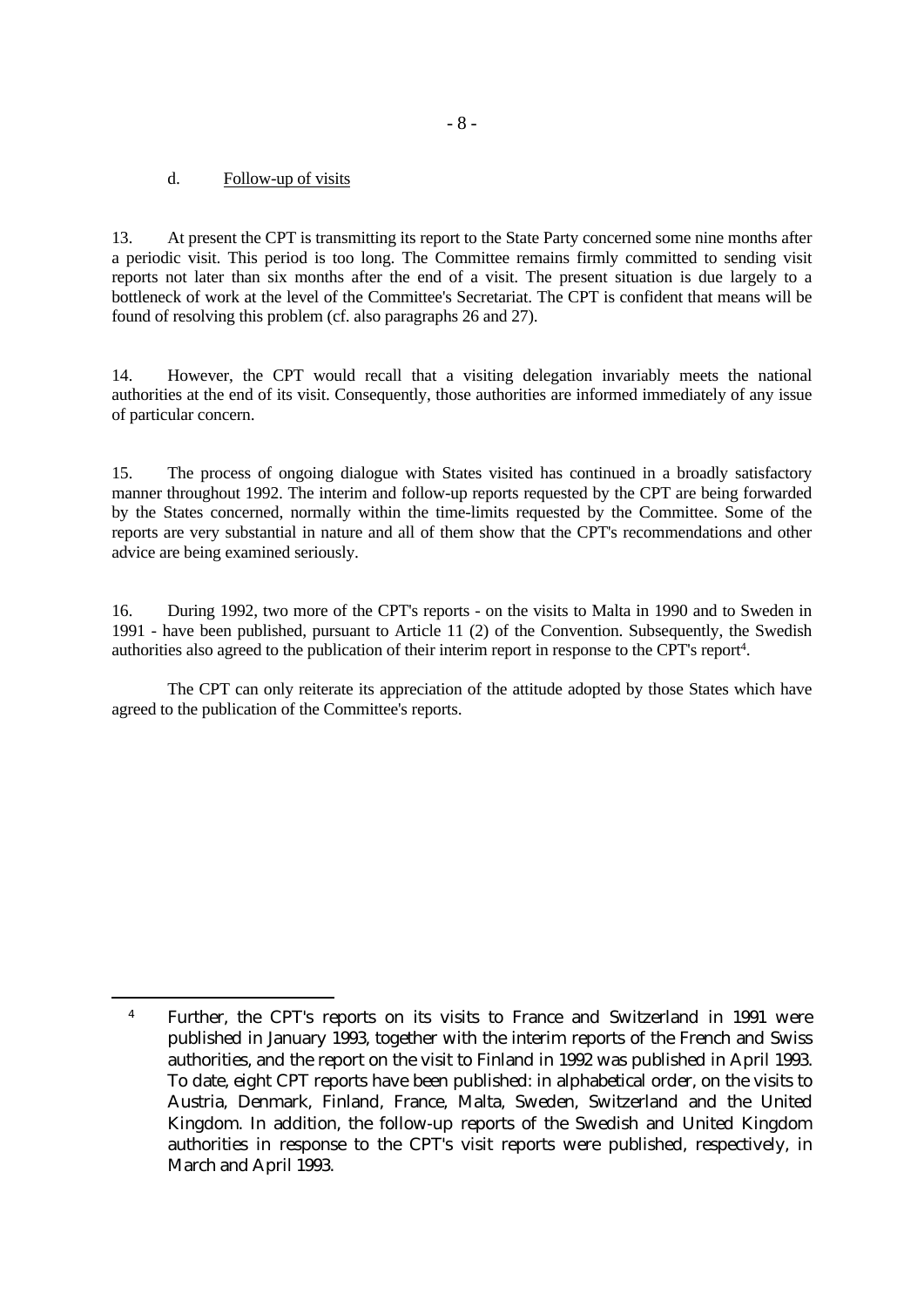## e. Relations with other bodies

17. The CPT has maintained relations with other bodies, both governmental and non-governmental, which are active in fields falling within the Committee's terms of reference.

The ongoing contacts between the Committee and the International Committee of the Red Cross on matters of mutual interest deserve to be highlighted (cf. also the CPT's 1st General Report; CPT (91) 3, paragraph 44). Further, working relations have now been established between the CPT and the Council on Penological Co-operation.

18. In August 1992 the United Nations Deputy Secretary General for Human Rights invited the CPT to submit observations on the draft Optional Protocol to the United Nations Convention against Torture and Other Cruel, Inhuman or Degrading Treatment or Punishment, which had been proposed by the Costa-Rican Government on 22 January 1991. The observations subsequently forwarded by the CPT are reproduced in Appendix 5.

Further, in October 1992, the CPT's 2nd Vice-President took part in a hearing before the Working Group examining the draft Optional Protocol, in order to explain the CPT's activities.

19. Individual CPT members are increasingly attending seminars and symposia in order to speak about the Committee's work. Particular reference might be made to the Training Forum for Prison Governors from Central and Eastern European countries held in Warsaw in October 1992; the Committee's 1st and 2nd Vice-Presidents participated in this meeting.

20. Finally, the President of the CPT attended a hearing with the Ministers' Deputies on 23 June 1992, in the framework of their consideration of the Committee's 2nd General Report. Such hearings provide an invaluable opportunity for a wide-ranging discussion about the CPT's activities, and the Committee hopes that they will become an annual tradition.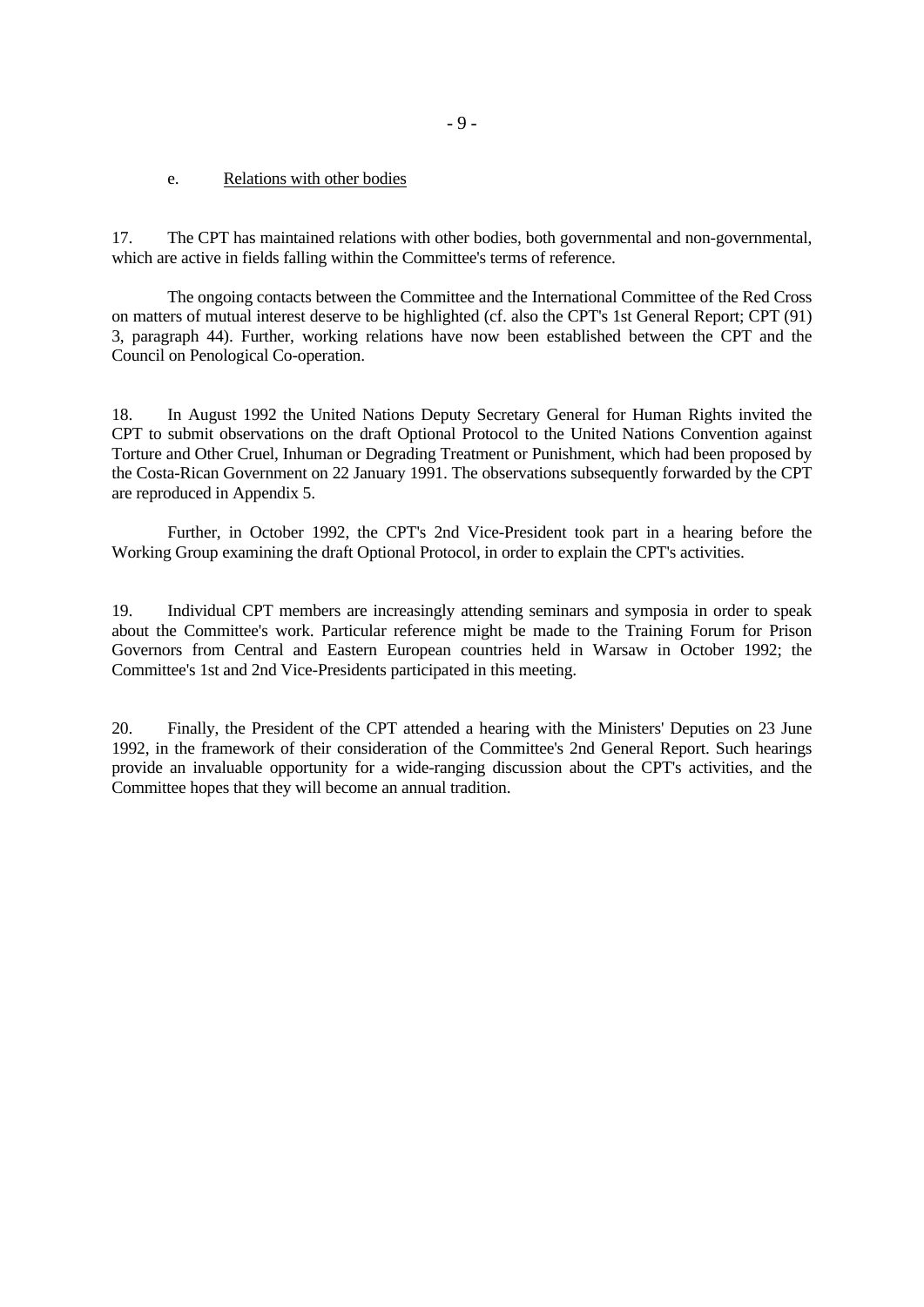## **II. ORGANISATIONAL AND LEGAL ISSUES**

## a. Signatures and ratifications of the Convention

21. The number of Parties to the Convention remained stable during 1992, at twenty-three. The Convention was signed by Czechoslovakia on 23 December 1992, shortly before that State ceased to exist<sup>5</sup>. The question of whether that signature will have any effect vis-à-vis the newly-formed Czech and Slovak Republics, in the event of their becoming Members of the Council of Europe (both Republics have applied for membership of the Organisation), remains to be clarified.

## b. CPT membership

22. Four new members of the CPT were elected by the Committee of Ministers during 1992: Mr Jón Bjarman in respect of Iceland, Mr Arnold Oehry (Liechtenstein), Mrs Nora Staels-Dompas (Belgium) and Mr José Vieira Mesquita (Portugal). At the end of 1992 the CPT had 22 members, the seat in respect of San Marino remaining vacant (see Appendix 2A for the full list of members)<sup>6</sup>.

23. In its 2nd General Report, the CPT emphasised the importance of increasing the number of members who possess specialist practical knowledge of penitentiary systems or are medical doctors with relevant experience (cf. CPT/Inf (92) 3, paragraphs 26 and 27). The CPT is grateful to the Committee of Ministers for the action subsequently taken by it in relation to this matter.

24. Another issue raised in the CPT's 2nd General Report was that of the expiry dates of members' terms of office (cf. CPT/Inf (92) 3, paragraph 16). The Committee is again grateful to the Committee of Ministers for having requested the Steering Committee for Human Rights to look into the question of the advisability of placing each member of the CPT in one of two groups, with a view to ensuring an orderly renewal of one half of the Committee's membership every two years.

<sup>5</sup> Further, the Convention was signed by Hungary on 9 February 1993 (cf. Appendix 1 for the state of signatures and ratifications of the Convention).

<sup>6</sup> On 3 May 1993, Mr Léopoldo Torres Boursault was elected as the member of the CPT in respect of Spain, following the resignation of Mr José Maria Mohedano on 15 February 1993.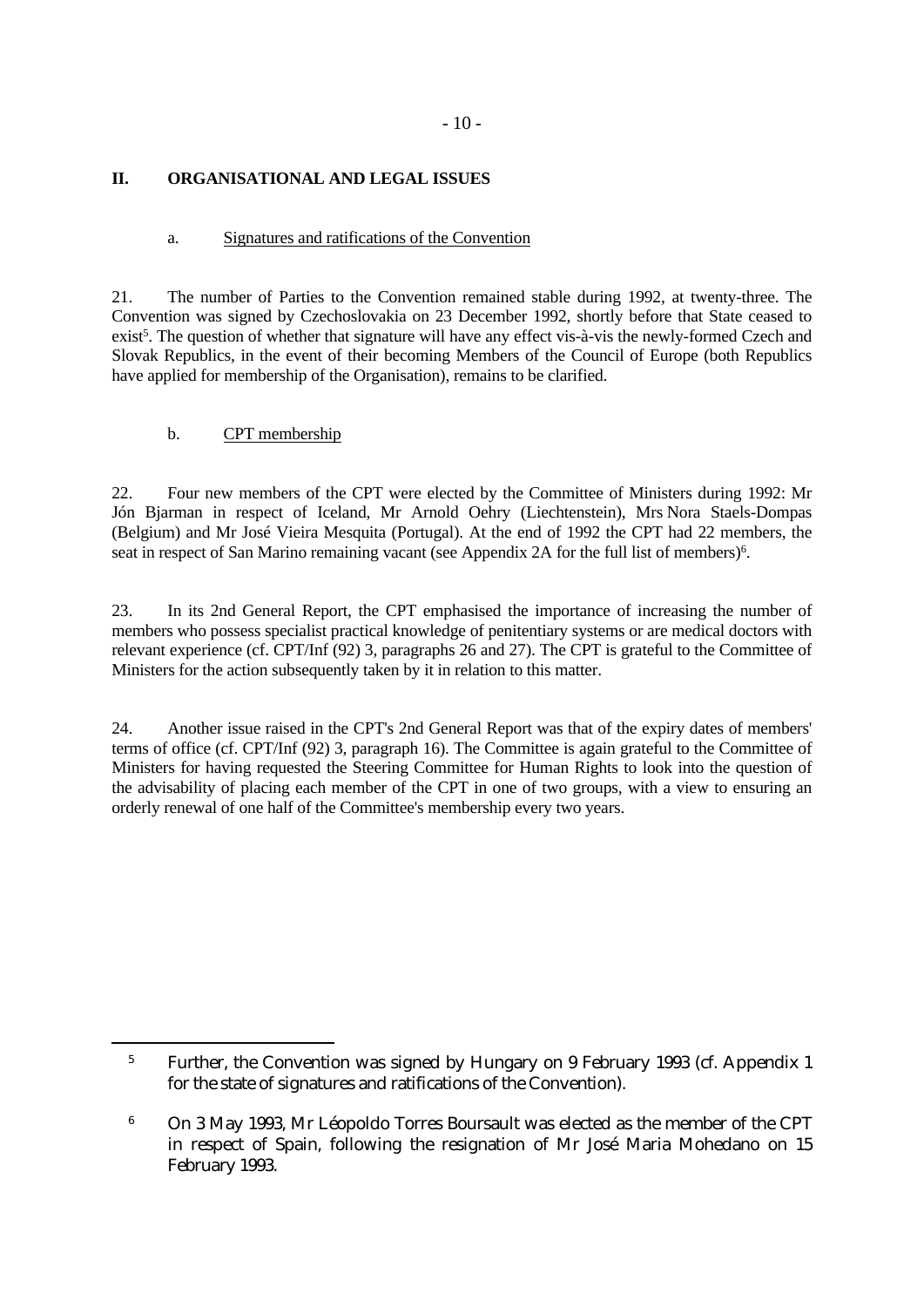25. That action is required is clear from the list of CPT members in Appendix 2A. Of the existing 22 members, 10 have the same term of office expiry date. However, among the other 12 there are no less than 9 different expiry dates, spanning a period of approximately three years. Under the existing provisions of the Convention, there is no means of regrouping the terms of office of the latter members. Further, the terms of office of members elected in the future in respect of new Parties to the Convention will expire on different dates. Even the existing group of 10 members with the same term of office expiry date shall no doubt in time be gradually broken up, as individual members in that group fail, for one reason or another, to complete a term of office.

Unless appropriate measures are taken, the profusion of different term of office expiry dates will in due course become the source of considerable inconvenience from an organisational standpoint. The CPT very much hopes, therefore, that a Protocol to the Convention tackling this issue will be adopted at the earliest possible opportunity, and that it will include provisions designed to ensure its rapid entry into force.

## c. Budgetary questions

26. The CPT's budgetary requests for 1993 in respect of visits and meetings were approved by the Committee of Ministers. However, the resources of the CPT's Secretariat in 1993 shall be somewhat weaker than had been envisaged when the 1993 visit programme was drawn up in the middle of 1992. Faced with this situation, and taking into account also a certain backlog of work as regards drawing up visit reports and the pursuit of the ongoing dialogue with States visited, the CPT has had to cut the visit programme originally foreseen for 1993. Nevertheless, the Committee still hopes to have completed the first round of periodic visits to States which are currently Parties to the Convention by the end of 1993<sup>7</sup> .

27. The Secretariat is due to be reinforced by the arrival of an additional administrative officer some time in 1993, and it is hoped that a further administrative officer shall be available at the outset of 1994. This should enable the CPT to increase its visiting activities and at the same time to remain on schedule with the drawing up of visit reports and with follow-up procedures.

<sup>&</sup>lt;sup>7</sup> At the beginning of 1993, the following Parties to the Convention had not yet received a periodic visit: Belgium, Greece, Iceland, Ireland, Liechtenstein, Luxembourg and Norway.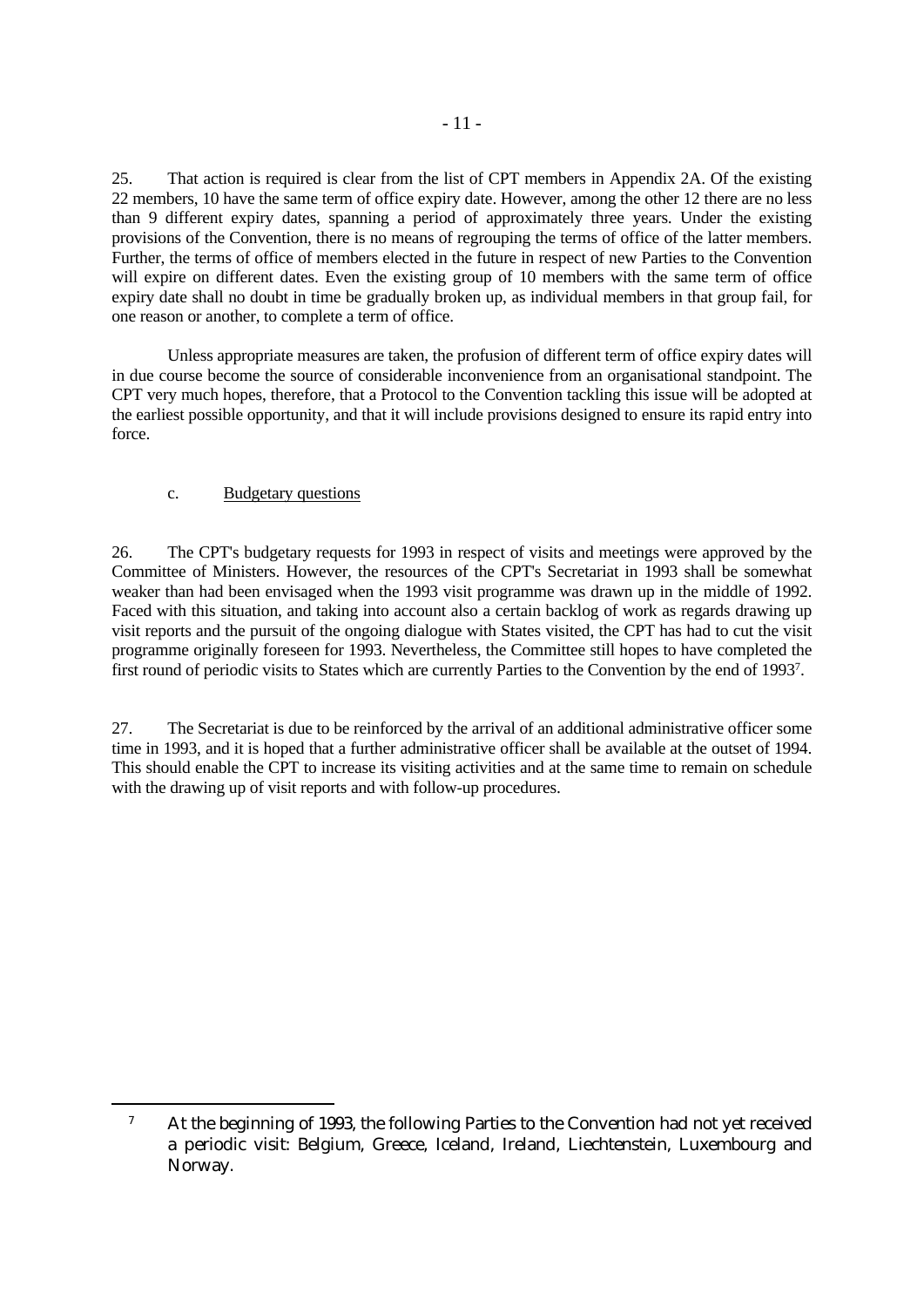## d. Other issues

28. In previous General Reports, the CPT drew attention to certain legal issues which had arisen concerning the interpretation of the Convention i.e. the application of visa requirements to members of CPT visiting delegations, the giving of reasons when Article 14 (3) of the Convention is invoked (objections to an expert, or other person assisting the Committee, taking part in a visit), and the legal status of the Explanatory Report on the Convention.

29. The Committee of Ministers has declassified the documents exchanged between it and the CPT on these subjects. Consequently, the documents concerned can be obtained from the CPT's Secretariat.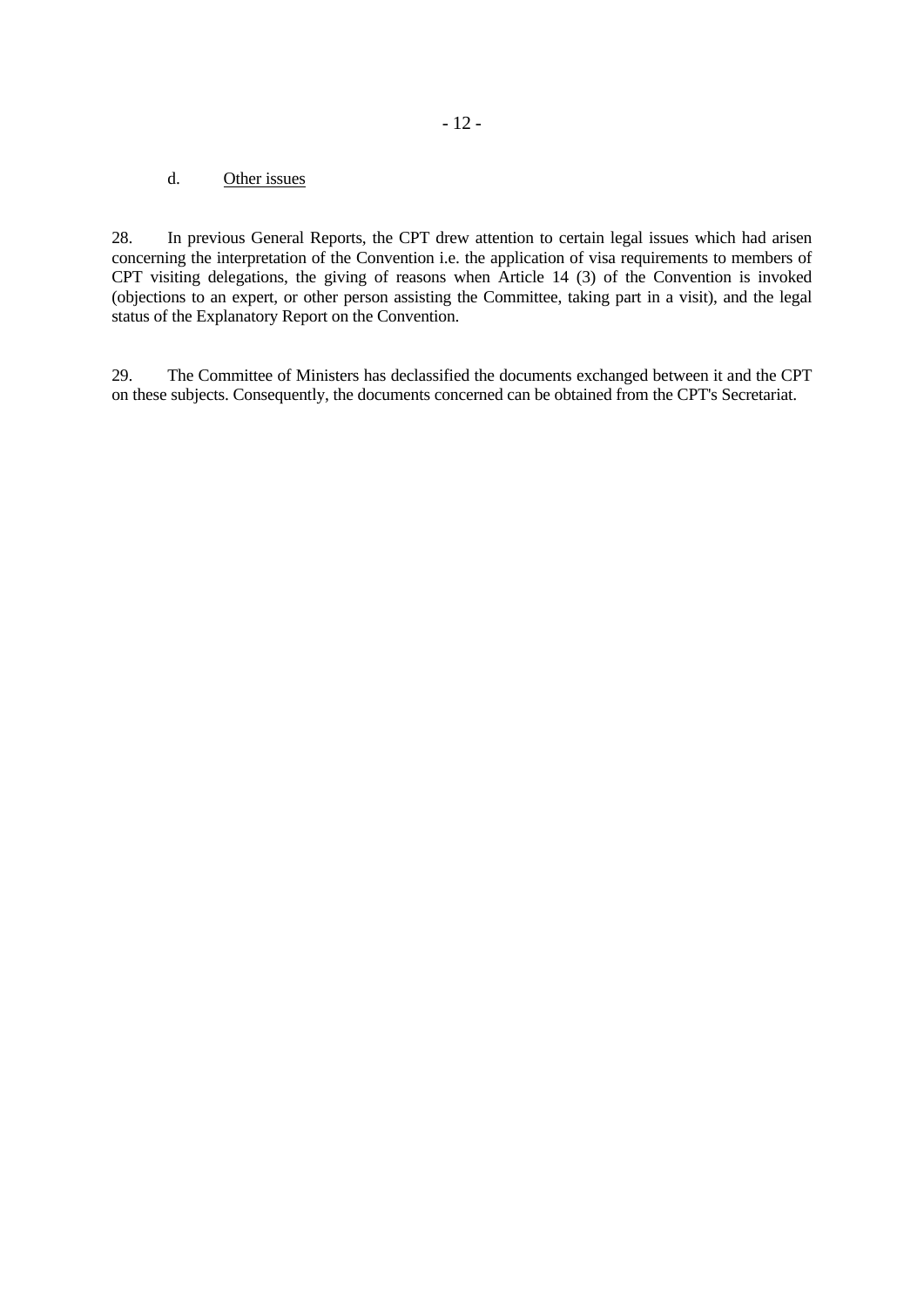## **III. HEALTH CARE SERVICES IN PRISONS**

30. Health care services for persons deprived of their liberty is a subject of direct relevance to the CPT's mandate. An inadequate level of health care can lead rapidly to situations falling within the scope of the term "inhuman and degrading treatment". Further, the health care service in a given establishment can potentially play an important role in combatting the infliction of ill-treatment, both in that establishment and elsewhere (in particular in police establishments). Moreover, it is well placed to make a positive impact on the overall quality of life in the establishment within which it operates.

31. In the following paragraphs, some of the main issues pursued by CPT delegations when examining health care services within prisons are described. However, at the outset the CPT wishes to make clear the importance which it attaches to the general principle - already recognised in most, if not all, of the countries visited by the Committee to date - that prisoners are entitled to the same level of medical care as persons living in the community at large. This principle is inherent in the fundamental rights of the individual.

32. The considerations which have guided the CPT during its visits to prison health care services can be set out under the following headings:

- a. Access to a doctor
- b. Equivalence of care
- c. Patient's consent and confidentiality
- d. Preventive health care
- e. Humanitarian assistance
- f. Professional independence
- g. Professional competence.

#### a. Access to a doctor

33. When entering prison, all prisoners should without delay be seen by a member of the establishment's health care service. In its reports to date the CPT has recommended that every newly arrived prisoner be properly interviewed and, if necessary, physically examined by a medical doctor as soon as possible after his admission. It should be added that in some countries, medical screening on arrival is carried out by a fully qualified nurse, who reports to a doctor. This latter approach could be considered as a more efficient use of available resources.

It is also desirable that a leaflet or booklet be handed to prisoners on their arrival, informing them of the existence and operation of the health care service and reminding them of basic measures of hygiene.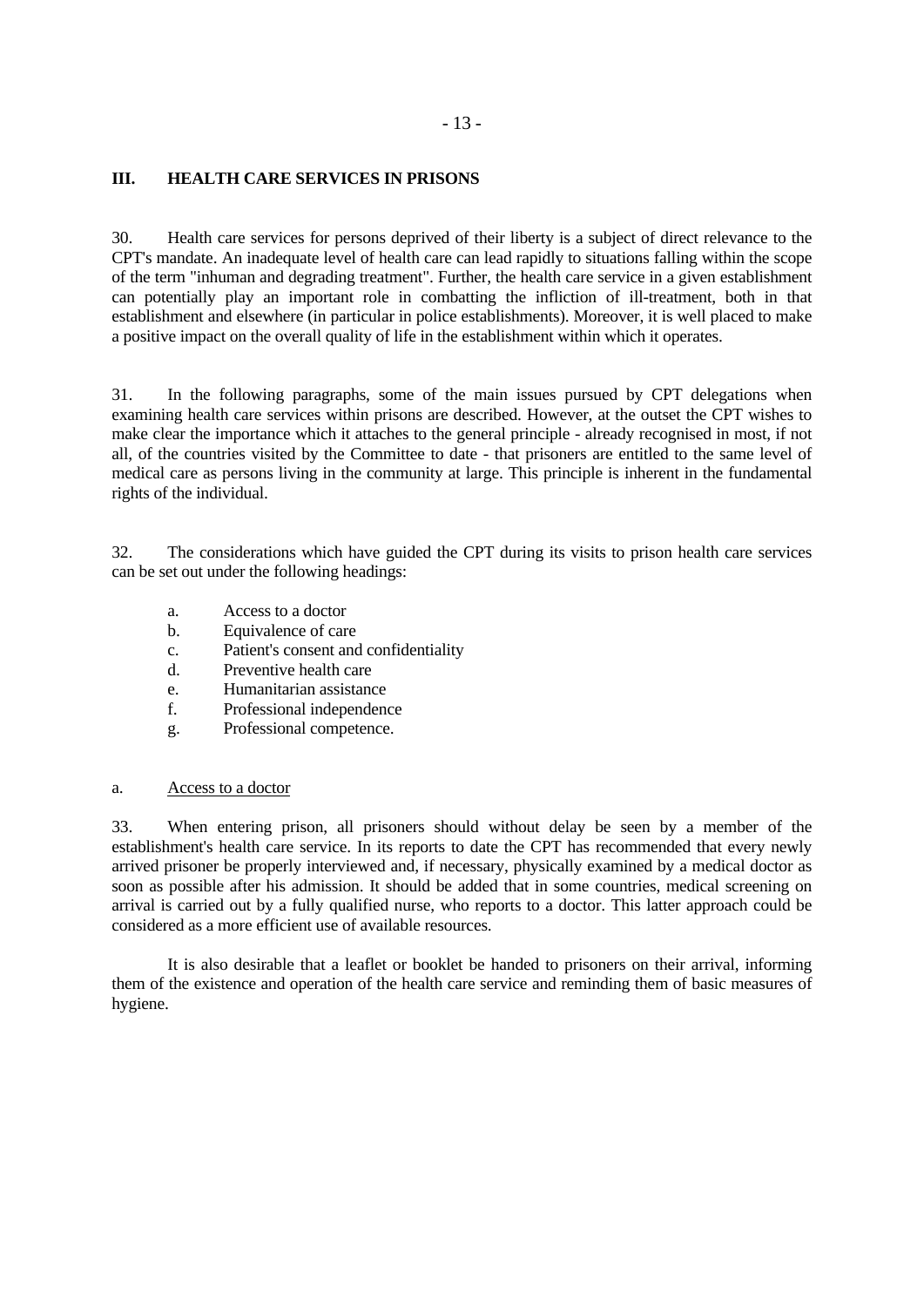34. While in custody, prisoners should be able to have access to a doctor at any time, irrespective of their detention regime (as regards more particularly access to a doctor for prisoners held in solitary confinement, see paragraph 56 of the CPT's 2nd General Report: CPT/Inf (92) 3). The health care service should be so organised as to enable requests to consult a doctor to be met without undue delay.

Prisoners should be able to approach the health care service on a confidential basis, for example, by means of a message in a sealed envelope. Further, prison officers should not seek to screen requests to consult a doctor.

35. A prison's health care service should at least be able to provide regular out-patient consultations and emergency treatment (of course, in addition there may often be a hospital-type unit with beds). The services of a qualified dentist should be available to every prisoner. Further, prison doctors should be able to call upon the services of specialists.

As regards emergency treatment, a doctor should always be on call. Further, someone competent to provide first aid should always be present on prison premises, preferably someone with a recognised nursing qualification.

Out-patient treatment should be supervised, as appropriate, by health care staff; in many cases it is not sufficient for the provision of follow-up care to depend upon the initiative being taken by the prisoner.

36. The direct support of a fully-equipped hospital service should be available, in either a civil or prison hospital.

If recourse is had to a civil hospital, the question of security arrangements will arise. In this respect, the CPT wishes to stress that prisoners sent to hospital to receive treatment should not be physically attached to their hospital beds or other items of furniture for custodial reasons. Other means of meeting security needs satisfactorily can and should be found; the creation of a custodial unit in such hospitals is one possible solution.

37. Whenever prisoners need to be hospitalised or examined by a specialist in a hospital, they should be transported with the promptness and in the manner required by their state of health.

## b. Equivalence of care

i) general medicine

38. A prison health care service should be able to provide medical treatment and nursing care, as well as appropriate diets, physiotherapy, rehabilitation or any other necessary special facility, in conditions comparable to those enjoyed by patients in the outside community. Provision in terms of medical, nursing and technical staff, as well as premises, installations and equipment, should be geared accordingly.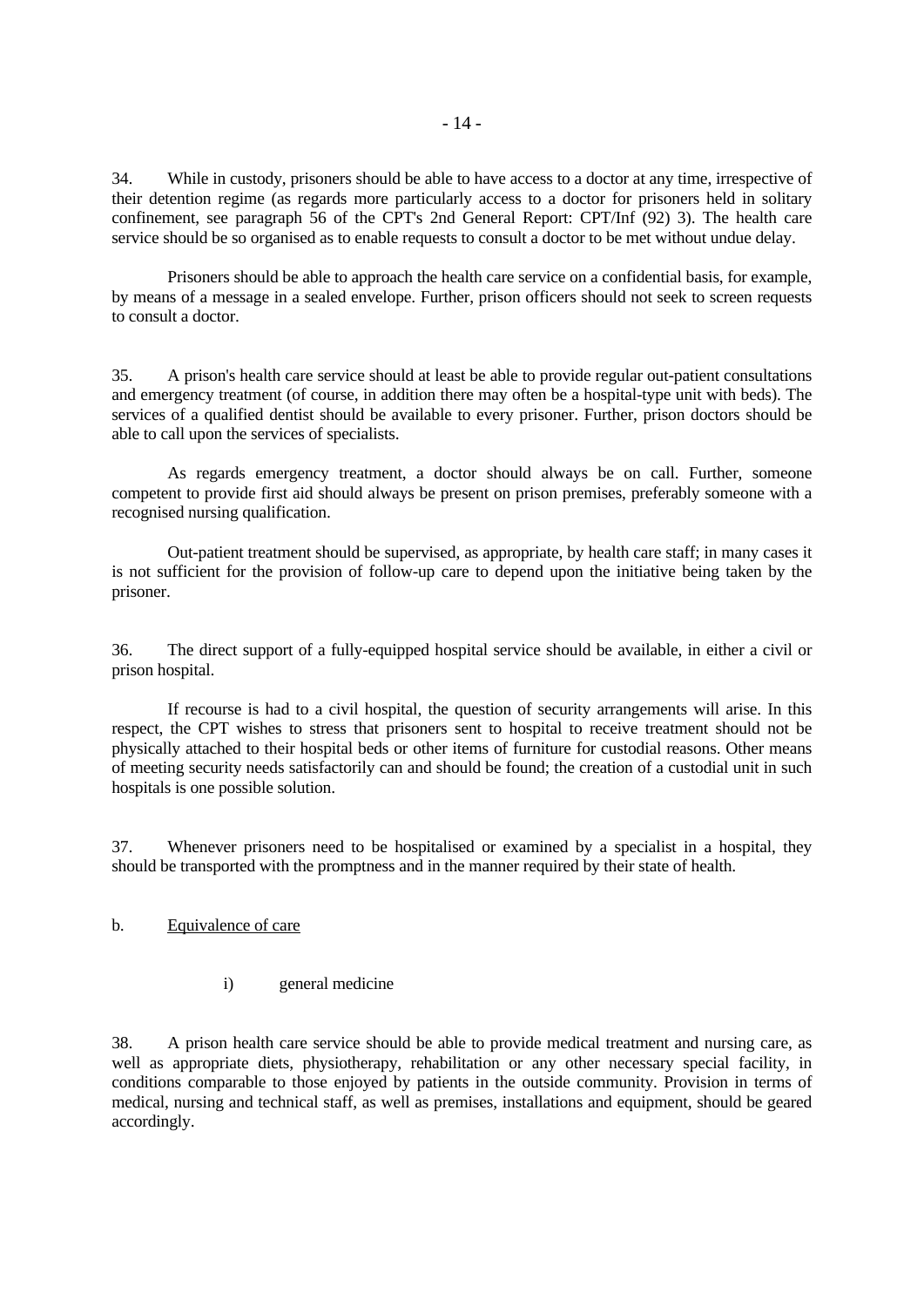There should be appropriate supervision of the pharmacy and of the distribution of medicines. Further, the preparation of medicines should always be entrusted to qualified staff (pharmacist/nurse, etc.).

39. A medical file should be compiled for each patient, containing diagnostic information as well as an ongoing record of the patient's evolution and of any special examinations he has undergone. In the event of a transfer, the file should be forwarded to the doctors in the receiving establishment.

Further, daily registers should be kept by health care teams, in which particular incidents relating to the patients should be mentioned. Such registers are useful in that they provide an overall view of the health care situation in the prison, at the same time as highlighting specific problems which may arise.

40. The smooth operation of a health care service presupposes that doctors and nursing staff are able to meet regularly and to form a working team under the authority of a senior doctor in charge of the service.

ii) psychiatric care

41. In comparison with the general population, there is a high incidence of psychiatric symptoms among prisoners. Consequently, a doctor qualified in psychiatry should be attached to the health care service of each prison, and some of the nurses employed there should have had training in this field.

The provision of medical and nursing staff, as well as the layout of prisons, should be such as to enable regular pharmacological, psychotherapeutic and occupational therapy programmes to be carried out.

42. The CPT wishes to stress the role to be played by prison management in the early detection of prisoners suffering from a psychiatric ailment (eg. depression, reactive state, etc.), with a view to enabling appropriate adjustments to be made to their environment. This activity can be encouraged by the provision of appropriate health training for certain members of the custodial staff.

43. A mentally ill prisoner should be kept and cared for in a hospital facility which is adequately equipped and possesses appropriately trained staff. That facility could be a civil mental hospital or a specially equipped psychiatric facility within the prison system.

On the one hand, it is often advanced that, from an ethical standpoint, it is appropriate for mentally ill prisoners to be hospitalised outside the prison system, in institutions for which the public health service is responsible. On the other hand, it can be argued that the provision of psychiatric facilities within the prison system enables care to be administered in optimum conditions of security, and the activities of medical and social services intensified within that system.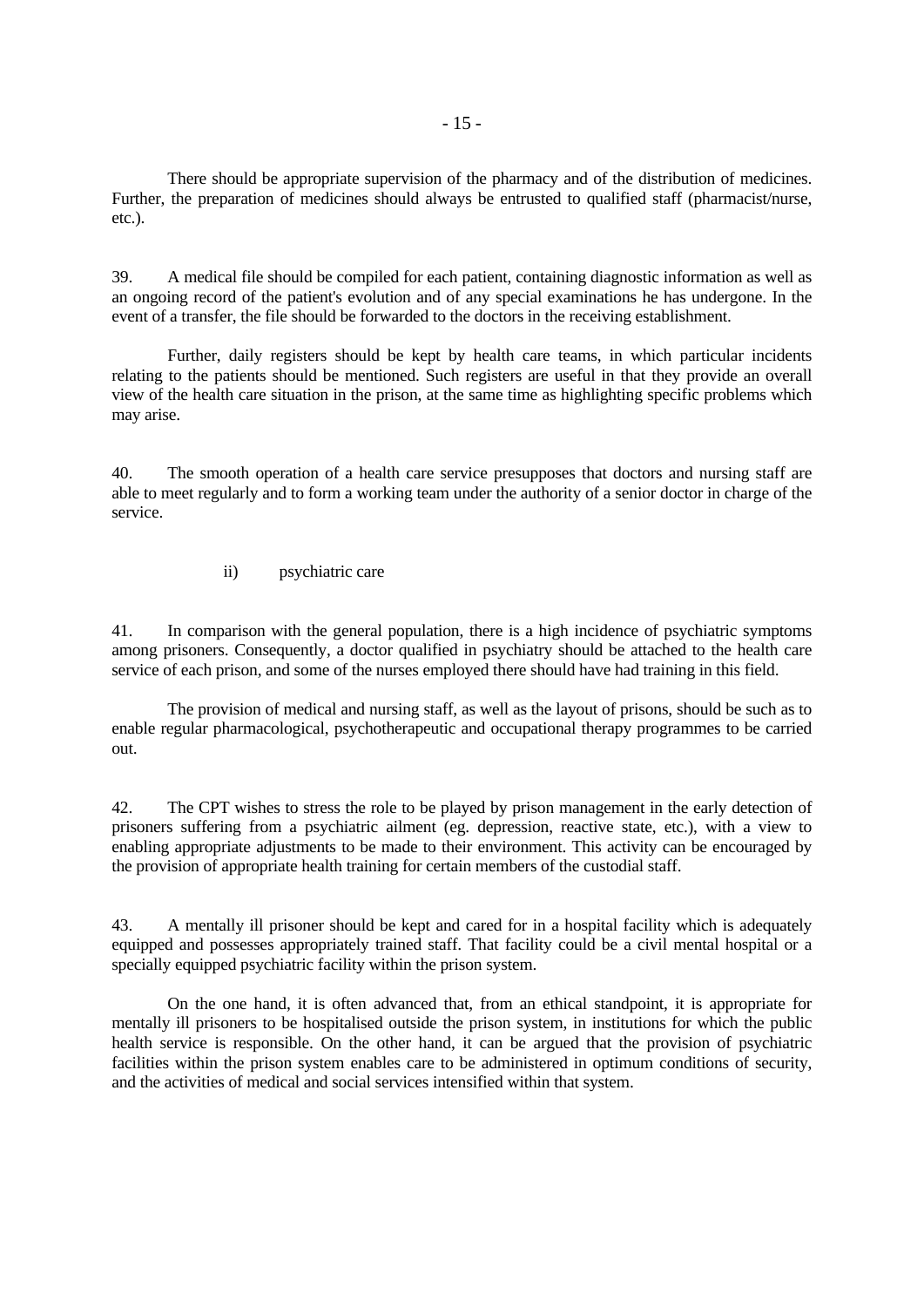Whichever course is chosen, the accommodation capacity of the psychiatric facility in question should be adequate; too often there is a prolonged waiting period before a necessary transfer is effected. The transfer of the person concerned to a psychiatric facility should be treated as a matter of the highest priority.

44. A mentally disturbed and violent patient should be treated through close supervision and nursing support, combined, if considered appropriate, with sedatives. Resort to instruments of physical restraint shall only very rarely be justified and must always be either expressly ordered by a medical doctor or immediately brought to the attention of such a doctor with a view to seeking his approval. Instruments of physical restraint should be removed at the earliest possible opportunity. They should never be applied, or their application prolonged, as a punishment.

In the event of resort being had to instruments of physical restraint, an entry should be made in both the patient's file and an appropriate register, with an indication of the times at which the measure began and ended, as well as of the circumstances of the case and the reasons for resorting to such means.

#### c. Patient's consent and confidentiality

45. Freedom of consent and respect for confidentiality are fundamental rights of the individual. They are also essential to the atmosphere of trust which is a necessary part of the doctor/patient relationship, especially in prisons, where a prisoner cannot freely choose his own doctor.

i) patient's consent

46. Patients should be provided with all relevant information (if necessary in the form of a medical report) concerning their condition, the course of their treatment and the medication prescribed for them. Preferably, patients should have the right to consult the contents of their prison medical files, unless this is inadvisable from a therapeutic standpoint.

They should be able to ask for this information to be communicated to their families and lawyers or to an outside doctor.

47. Every patient capable of discernment is free to refuse treatment or any other medical intervention. Any derogation from this fundamental principle should be based upon law and only relate to clearly and strictly defined exceptional circumstances which are applicable to the population as a whole.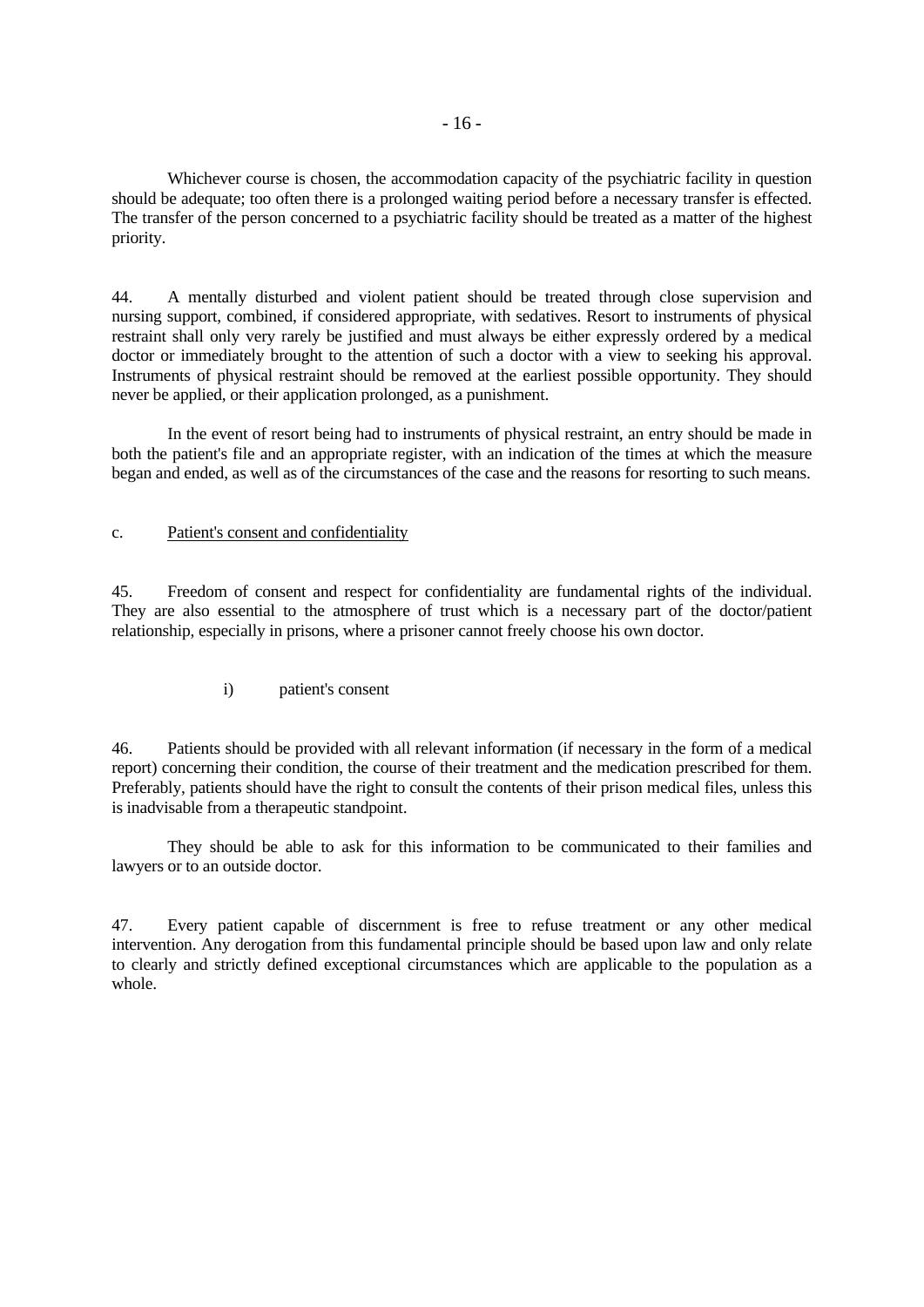A classically difficult situation arises when the patient's decision conflicts with the general duty of care incumbent on the doctor. This might happen when the patient is influenced by personal beliefs (eg. refusal of a blood transfusion) or when he is intent on using his body, or even mutilating himself, in order to press his demands, protest against an authority or demonstrate his support for a cause.

In the event of a hunger strike, public authorities or professional organisations in some countries will require the doctor to intervene to prevent death as soon as the patient's consciousness becomes seriously impaired. In other countries, the rule is to leave clinical decisions to the doctor in charge, after he has sought advice and weighed up all the relevant facts.

48. As regards the issue of medical research with prisoners, it is clear that a very cautious approach must be followed, given the risk of prisoners' agreement to participate being influenced by their penal situation. Safeguards should exist to ensure that any prisoner concerned has given his free and informed consent.

The rules applied should be those prevailing in the community, with the intervention of a board of ethics. The CPT would add that it favours research concerning custodial pathology or epidemiology or other aspects specific to the condition of prisoners.

49. The involvement of prisoners in the teaching programmes of students should require the prisoners' consent.

ii) confidentiality

50. Medical secrecy should be observed in prisons in the same way as in the community. Keeping patients' files should be the doctor's responsibility.

51. All medical examinations of prisoners (whether on arrival or at a later stage) should be conducted out of the hearing and - unless the doctor concerned requests otherwise - out of the sight of prison officers. Further, prisoners should be examined on an individual basis, not in groups.

## d. Preventive health care

52. The task of prison health care services should not be limited to treating sick patients. They should also be entrusted with responsibility for social and preventive medicine.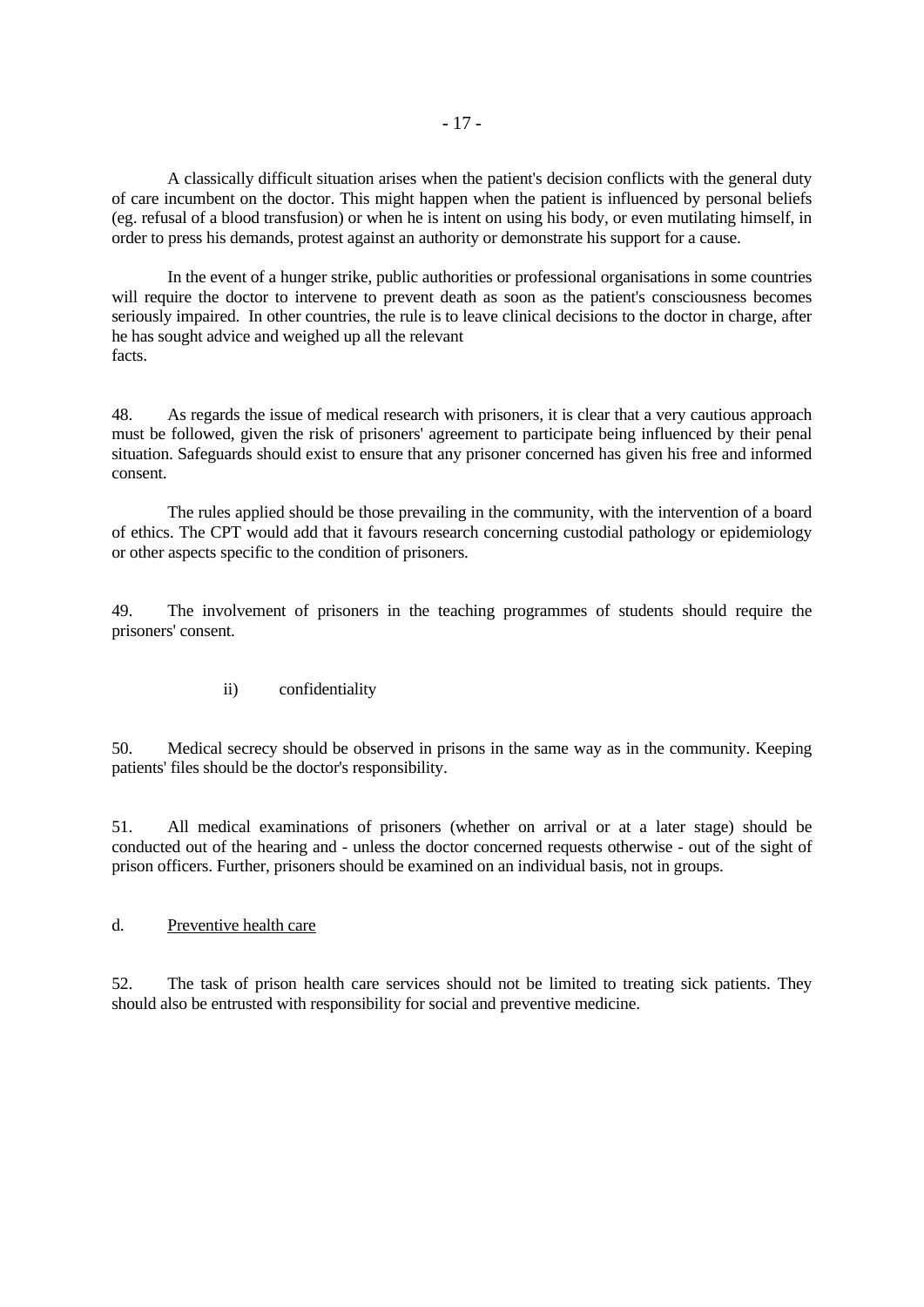i) hygiene

53. It lies with prison health care services - as appropriate acting in conjunction with other authorities - to supervise catering arrangements (quantity, quality, preparation and distribution of food) and conditions of hygiene (cleanliness of clothing and bedding; access to running water; sanitary installations) as well as the heating, lighting and ventilation of cells. Work and outdoor exercise arrangements should also be taken into consideration.

Insalubrity, overcrowding, prolonged isolation and inactivity may necessitate either medical assistance for an individual prisoner or general medical action vis-à-vis the responsible authority.

ii) transmittable diseases

54. A prison health care service should ensure that information about transmittable diseases (in particular hepatitis, AIDS, tuberculosis, dermatological infections) is regularly circulated, both to prisoners and to prison staff. Where appropriate, medical control of those with whom a particular prisoner has regular contact (fellow prisoners, prison staff, frequent visitors) should be carried out.

55. As regards more particularly AIDS, appropriate counselling should be provided both before and, if necessary, after any screening test. Prison staff should be provided with ongoing training in the preventive measures to be taken and the attitudes to be adopted regarding HIV-positivity and given appropriate instructions concerning non-discrimination and confidentiality.

56. The CPT wishes to emphasise that there is no medical justification for the segregation of an HIV+ prisoner who is well.

iii) suicide prevention

57. Suicide prevention is another matter falling within the purview of a prison's health care service. It should ensure that there is an adequate awareness of this subject throughout the establishment, and that appropriate procedures are in place.

58. Medical screening on arrival, and the reception process as a whole, has an important role to play in this context; performed properly, it could identify at least certain of those at risk and relieve some of the anxiety experienced by all newly-arrived prisoners.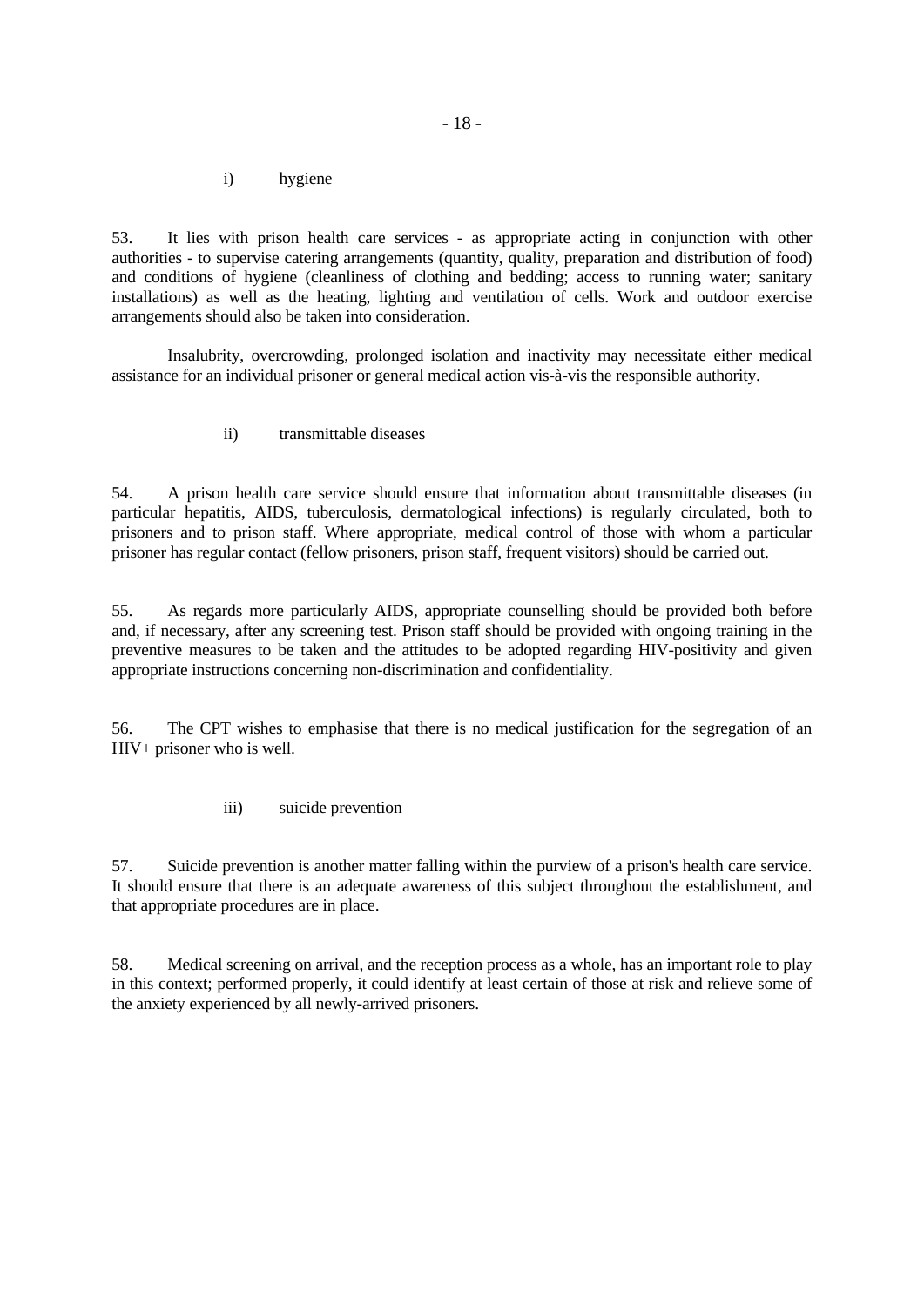Further, prison staff, whatever their particular job, should be made aware of (which implies being trained in recognising) indications of suicidal risk. In this connection it should be noted that the periods immediately before and after trial and, in some cases, the pre-release period, involve an increased risk of suicide.

59. A person identified as a suicide risk should, for as long as necessary, be kept under a special observation scheme. Further, such persons should not have easy access to means of killing themselves (cell window bars, broken glass, belts or ties, etc).

Steps should also be taken to ensure a proper flow of information - both within a given establishment and, as appropriate, between establishments (and more specifically between their respective health care services) - about persons who have been identified as potentially at risk.

iv) prevention of violence

60. Prison health care services can contribute to the prevention of violence against detained persons, through the systematic recording of injuries and, if appropriate, the provision of general information to the relevant authorities. Information could also be forwarded on specific cases, though as a rule such action should only be undertaken with the consent of the prisoners concerned.

61. Any signs of violence observed when a prisoner is medically screened on his admission to the establishment should be fully recorded, together with any relevant statements by the prisoner and the doctor's conclusions. Further, this information should be made available to the prisoner.

The same approach should be followed whenever a prisoner is medically examined following a violent episode within the prison (see also paragraph 53 of the CPT's 2nd General report: CPT/Inf (92) 3) or on his readmission to prison after having been temporarily returned to police custody for the purposes of an investigation.

62. The health care service could compile periodic statistics concerning injuries observed, for the attention of prison management, the Ministry of Justice, etc.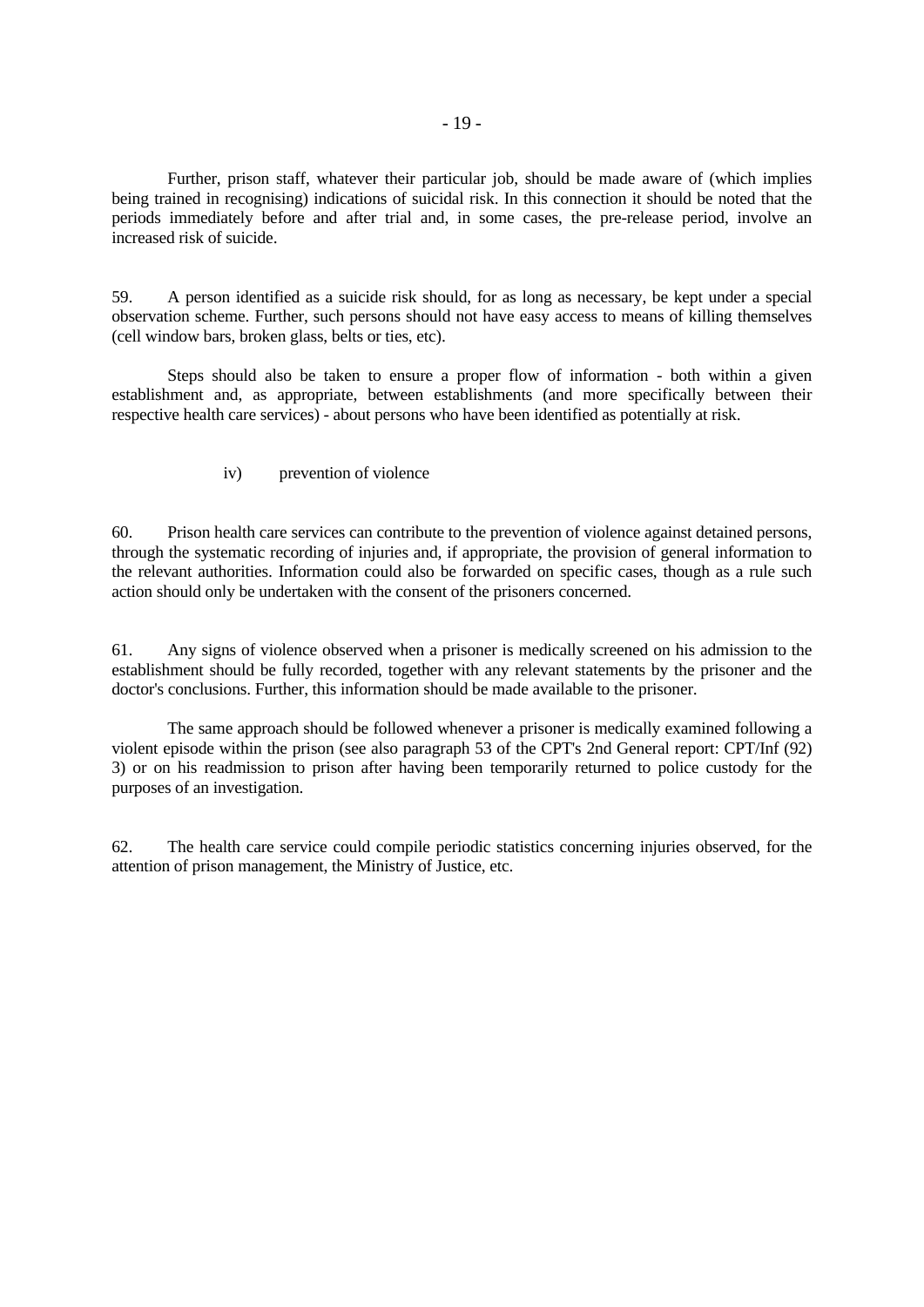v) social and family ties

63. The health care service may also help to limit the disruption of social and family ties which usually goes hand in hand with imprisonment. It should support - in association with the relevant social services - measures that foster prisoners' contacts with the outside world, such as properly-equipped visiting areas, family or spouse/partner visits under appropriate conditions, and leaves in family, occupational, educational and socio-cultural contexts.

According to the circumstances, a prison doctor may take action in order to obtain the grant or continued payment of social insurance benefits to prisoners and their families.

## e. Humanitarian assistance

64. Certain specific categories of particularly vulnerable prisoners can be identified. Prison health care services should pay especial attention to their needs.

i) mother and child

65. It is a generally accepted principle that children should not be born in prison, and the CPT's experience is that this principle is respected.

66. A mother and child should be allowed to stay together for at least a certain period of time. If the mother and child are together in prison, they should be placed in conditions providing them with the equivalent of a creche and the support of staff specialised in post-natal care and nursery nursing.

Long-term arrangements, in particular the transfer of the child to the community, involving its separation from its mother, should be decided on in each individual case in the light of pedo-psychiatric and medico-social opinions.

ii) adolescents

67. Adolescence is a period marked by a certain reorganisation of the personality, requiring a special effort to reduce the risks of long-term social maladjustment.

While in custody, adolescents should be allowed to stay in a fixed place, surrounded by personal objects and in socially favourable groups. The regime applied to them should be based on intensive activity, including socio-educational meetings, sport, education, vocational training, escorted outings and the availability of appropriate optional activities.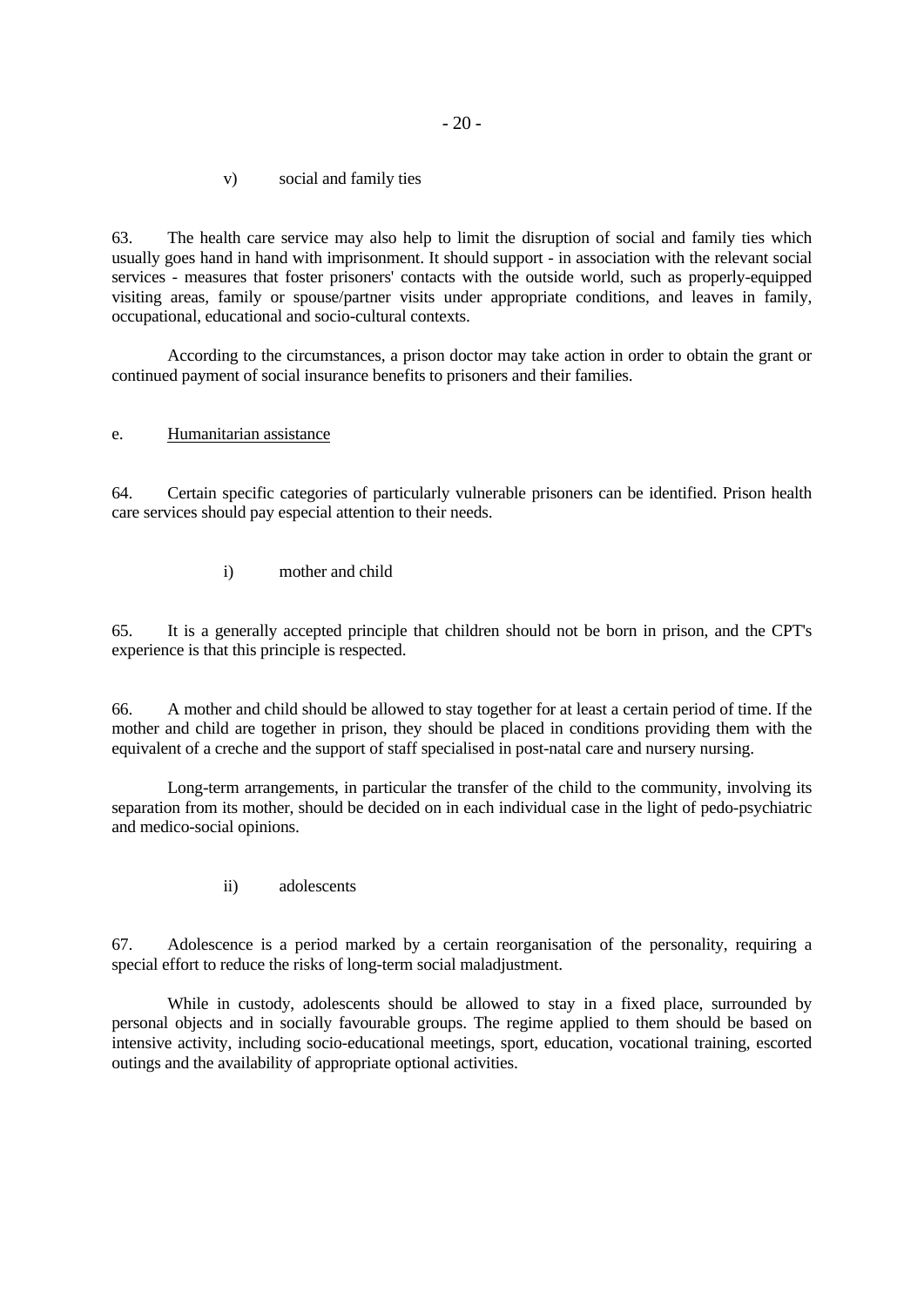## iii) prisoners with personality disorders

68. Among the patients of a prison health care service there is always a certain proportion of unbalanced, marginal individuals who have a history of family traumas, long-standing drug addiction, conflicts with authority or other social misfortunes. They may be violent, suicidal or characterised by unacceptable sexual behaviour, and are for most of the time incapable of controlling or caring for themselves.

69. The needs of these prisoners are not truly medical, but the prison doctor can promote the development of socio-therapeutic programmes for them, in prison units which are organised along community lines and carefully supervised.

Such units can reduce the prisoners' humiliation, self-contempt and hatred, give them a sense of responsibility and prepare them for reintegration. Another direct advantage of programmes of this type is that they involve the active participation and commitment of the prison staff.

iv) prisoners unsuited for continued detention

70. Typical examples of this kind of prisoner are those who are the subject of a short-term fatal prognosis, who are suffering from a serious disease which cannot be properly treated in prison conditions, who are severely handicapped or of advanced age. The continued detention of such persons in a prison environment can create an intolerable situation. In cases of this type, it lies with the prison doctor to draw up a report for the responsible authority, with a view to suitable alternative arrangements being made.

## f. Professional independence

71. The health-care staff in any prison is potentially a staff at risk. Their duty to care for their patients (sick prisoners) may often enter into conflict with considerations of prison management and security. This can give rise to difficult ethical questions and choices. In order to guarantee their independence in health-care matters, the CPT considers it important that such personnel should be aligned as closely as possible with the mainstream of health-care provision in the community at large.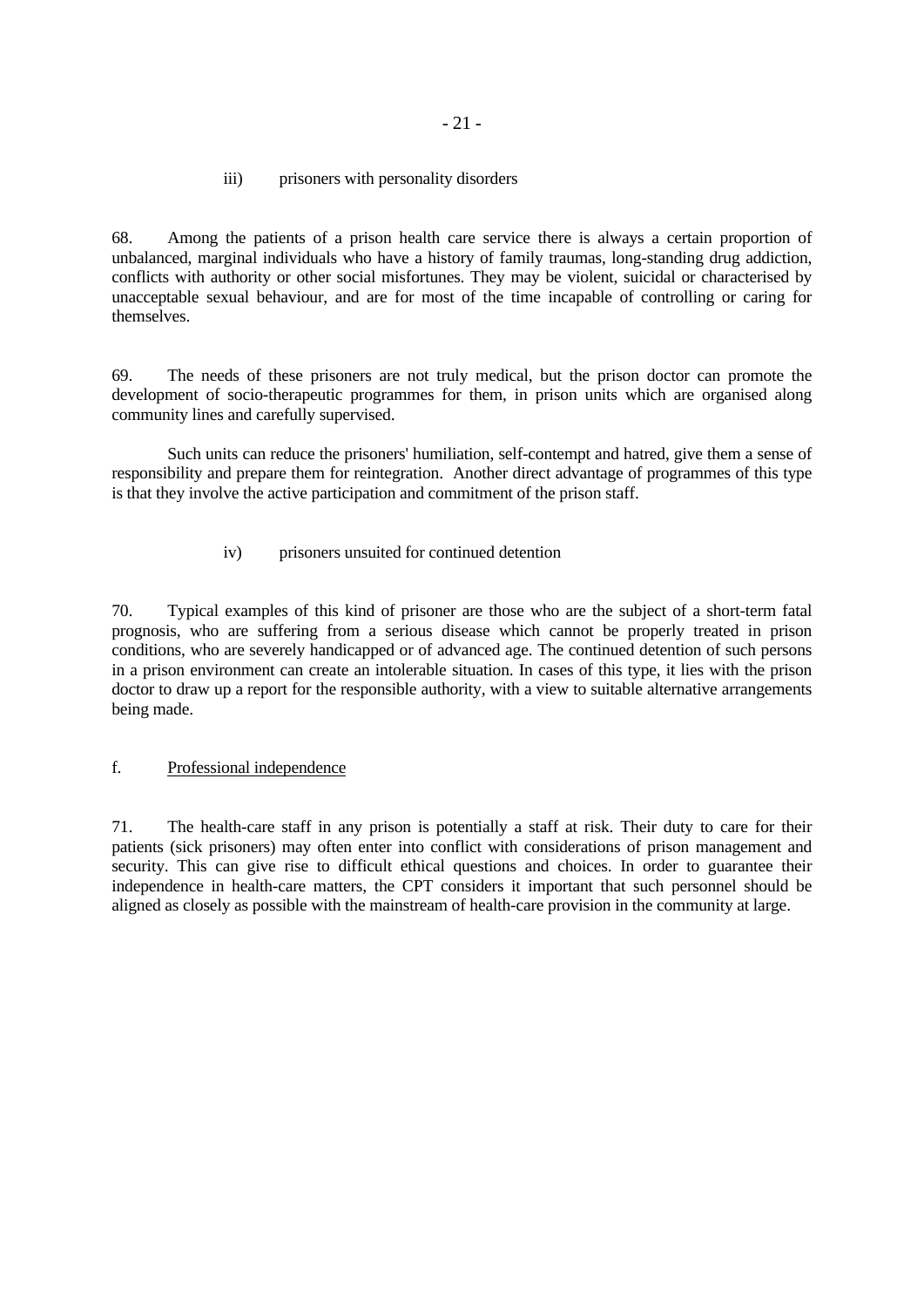72. Whatever the formal position under which a prison doctor carries on his activity, his clinical decisions should be governed only by medical criteria.

The quality and the effectiveness of medical work should be assessed by a qualified medical authority. Likewise, the available resources should be managed by such an authority, not by bodies responsible for security or administration.

73. A prison doctor acts as a patient's personal doctor. Consequently, in the interests of safeguarding the doctor/patient relationship, he should not be asked to certify that a prisoner is fit to undergo punishment. Nor should he carry out any body searches or examinations requested by an authority, except in an emergency when no other doctor can be called in.

74. It should also be noted that a prison doctor's professional freedom is limited by the prison situation itself: he cannot freely choose his patients, as the prisoners have no other medical option at their disposal. His professional duty still exists even if the patient breaks the medical rules or resorts to threats or violence.

#### g. Professional competence

75. Prison doctors and nurses should possess specialist knowledge enabling them to deal with the particular forms of prison pathology and adapt their treatment methods to the conditions imposed by detention.

In particular, professional attitudes designed to prevent violence - and, where appropriate, control it - should be developed.

76. To ensure the presence of an adequate number of staff, nurses are frequently assisted by medical orderlies, some of whom are recruited from among the prison officers. At the various levels, the necessary experience should be passed on by the qualified staff and periodically updated.

Sometimes prisoners themselves are allowed to act as medical orderlies. No doubt, such an approach can have the advantage of providing a certain number of prisoners with a useful job. Nevertheless, it should be seen as a last resort. Further, prisoners should never be involved in the distribution of medicines.

77. Finally, the CPT would suggest that the specific features of the provision of health care in a prison environment may justify the introduction of a recognised professional speciality, both for doctors and for nurses, on the basis of postgraduate training and regular in-service training.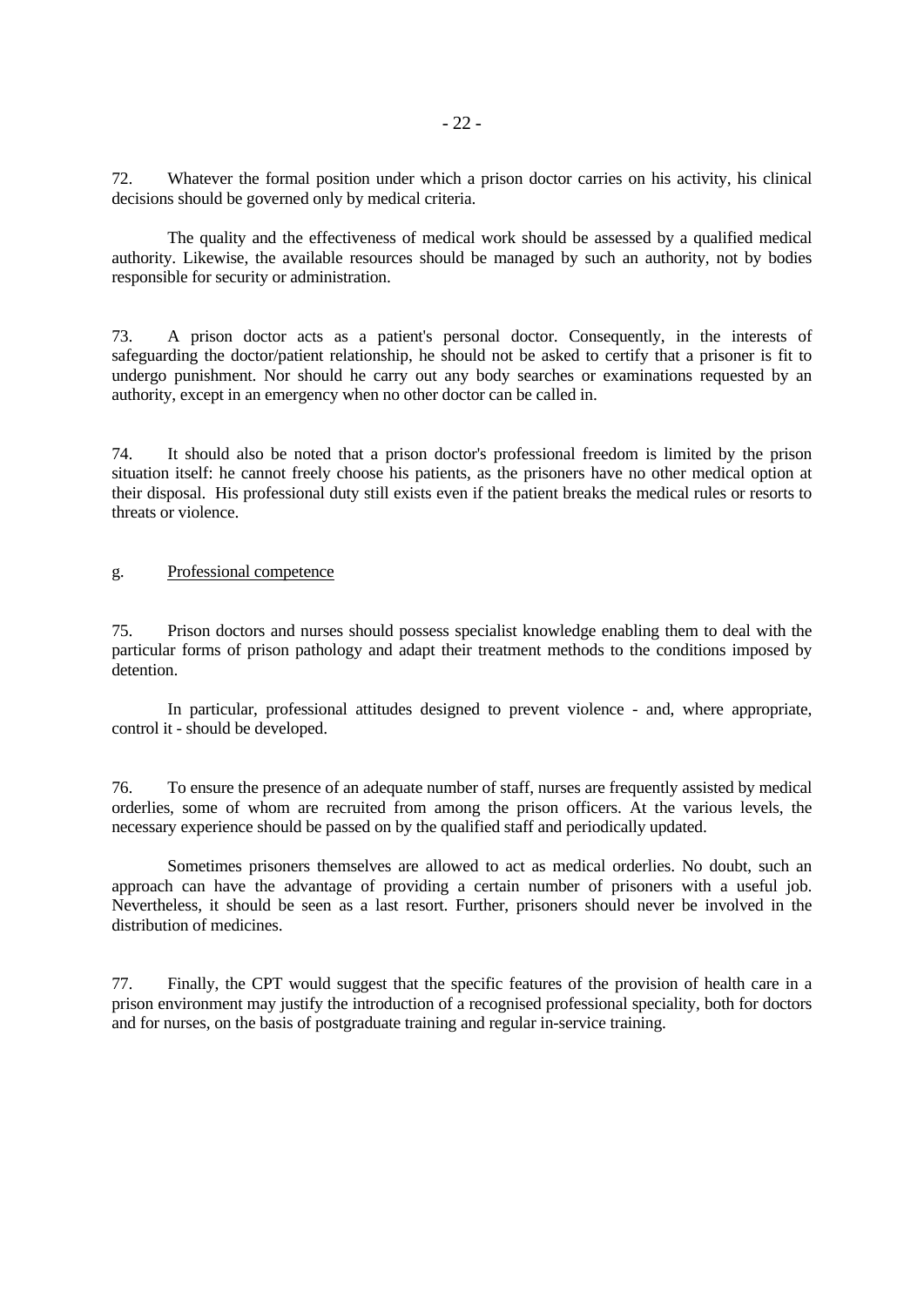## **IV. CONCLUDING REMARKS**

78. 1992 was a year of consolidation for the CPT. Seven countries were visited by CPT delegations, a small increase as compared to the previous year. By the end of 1992, sixteen of the twenty-three Parties to the Convention had been visited by the Committee on a periodic basis.

The remaining Parties to the Convention should receive periodic visits during the course of 1993. Consequently, some four years after its inaugural meeting, the CPT will have completed its first round of visits. This will provide an appropriate opportunity to take stock of the Committee's work. In this connection, the CPT intends to organise a meeting of all the liaison officers appointed by States Parties under Article 15 of the Convention.

79. The possible extension of the CPT's activities beyond the framework of the Council of Europe remains under consideration.

The CPT has referred in its 1st and 2nd General Reports to the possibility of opening the Convention to accession by non-member States, and in particular to States members of the Conference on Security and Co-operation in Europe (CSCE) which are not members of the Council of Europe.

The Committee of Ministers has now instructed the Steering Committee for Human Rights to prepare a draft Protocol to the Convention permitting such an opening. The CPT is grateful to the Committee of Ministers for having stipulated that the CPT should be associated with work on the draft Protocol.

80. Further, in its Recommendation 1183 (1992) adopted on 5 May 1992, the Parliamentary Assembly of the Council of Europe recommended inter alia that the Committee of Ministers "enable European States which are members of the CSCE but not of the Council of Europe ..... to invite the European Committee for the Prevention of Torture to visit places of detention in these countries."

The CPT understands this recommendation is designed to take into account that the adoption and entry into force of the draft Protocol opening the Convention to accession by non-member States (a step also recommended by the Assembly) would inevitably take several years.

81. The CPT welcomes the initiative taken by the Assembly; in principle it is in favour of the Assembly's recommendation. Such an extension of the monitoring and preventive action carried out by the Committee could only be beneficial for the cause of human rights.

However, the additional resources required by such activities would have to be clearly identified in advance and made available. On no account should the carrying out of visits to non-member States outside the framework of the Convention be allowed to jeopardise the Committee's activities under the **Convention**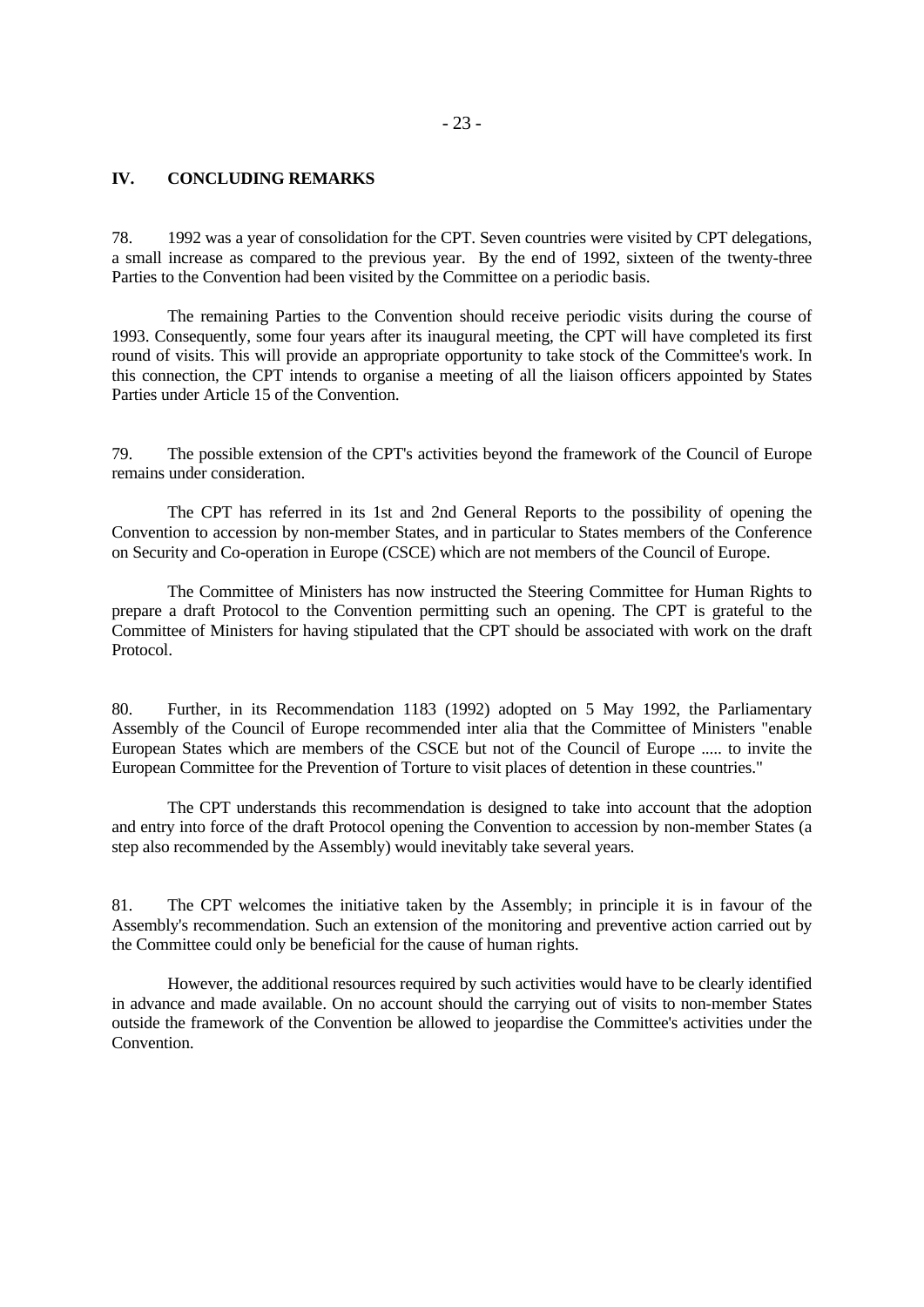## **APPENDIX 1**

## **Signatures and ratifications of the European Convention for the Prevention of Torture and Inhuman or Degrading Treatment or Punishment (\*)**

| <b>MEMBER STATES</b>      | Date of<br>signature | Date of<br>ratification | Date of entry<br>into force |
|---------------------------|----------------------|-------------------------|-----------------------------|
| <b>AUSTRIA</b>            | 26.11.87             | 06.01.89                | 01.05.89                    |
| <b>BELGIUM</b>            | 26.11.87             | 23.07.91                | 01.11.91                    |
| <b>BULGARIA</b>           |                      |                         |                             |
| <b>CYPRUS</b>             | 26.11.87             | 03.04.89                | 01.08.89                    |
| <b>CZECHOSLOVAKIA(**)</b> | 23.12.92             |                         |                             |
| <b>DENMARK</b>            | 26.11.87             | 02.05.89                | 01.09.89                    |
| <b>FINLAND</b>            | 16.11.89             | 20.12.90                | 01.04.91                    |
| <b>FRANCE</b>             | 26.11.87             | 09.01.89                | 01.05.89                    |
| <b>GERMANY</b>            | 26.11.87             | 21.02.90                | 01.06.90                    |
| <b>GREECE</b>             | 26.11.87             | 02.08.91                | 01.12.91                    |
| <b>HUNGARY</b>            | 09.02.93             |                         |                             |
| <b>ICELAND</b>            | 26.11.87             | 19.06.90                | 01.10.90                    |
| <b>IRELAND</b>            | 14.03.88             | 14.03.88                | 01.02.89                    |
| <b>ITALY</b>              | 26.11.87             | 29.12.88                | 01.04.89                    |
| <b>LIECHTENSTEIN</b>      | 26.11.87             | 12.09.91                | 01.01.92                    |
| <b>LUXEMBOURG</b>         | 26.11.87             | 06.09.88                | 01.02.89                    |
| <b>MALTA</b>              | 26.11.87             | 07.03.88                | 01.02.89                    |
| <b>NETHERLANDS</b>        | 26.11.87             | 12.10.88                | 01.02.89                    |
| <b>NORWAY</b>             | 26.11.87             | 21.04.89                | 01.08.89                    |
| <b>POLAND</b>             |                      |                         |                             |
| <b>PORTUGAL</b>           | 26.11.87             | 29.03.90                | 01.07.90                    |
| <b>SAN-MARINO</b>         | 16.11.89             | 31.01.90                | 01.05.90                    |
| <b>SPAIN</b>              | 26.11.87             | 02.05.89                | 01.09.89                    |
| <b>SWEDEN</b>             | 26.11.87             | 21.06.88                | 01.02.89                    |
| <b>SWITZERLAND</b>        | 26.11.87             | 07.10.88                | 01.02.89                    |
| <b>TURKEY</b>             | 11.01.88             | 26.02.88                | 01.02.89                    |
| <b>UNITED KINGDOM</b>     | 26.11.87             | 24.06.88                | 01.02.89                    |

(\*) The Convention is open for signature by the member States of the Council of Europe.<br>
(\*\*) Czechoslovakia ceased to exist on 31 December 1992. The newly-formed Czech and Sle

**(\*\*) Czechoslovakia ceased to exist on 31 December 1992. The newly-formed Czech and Slovak**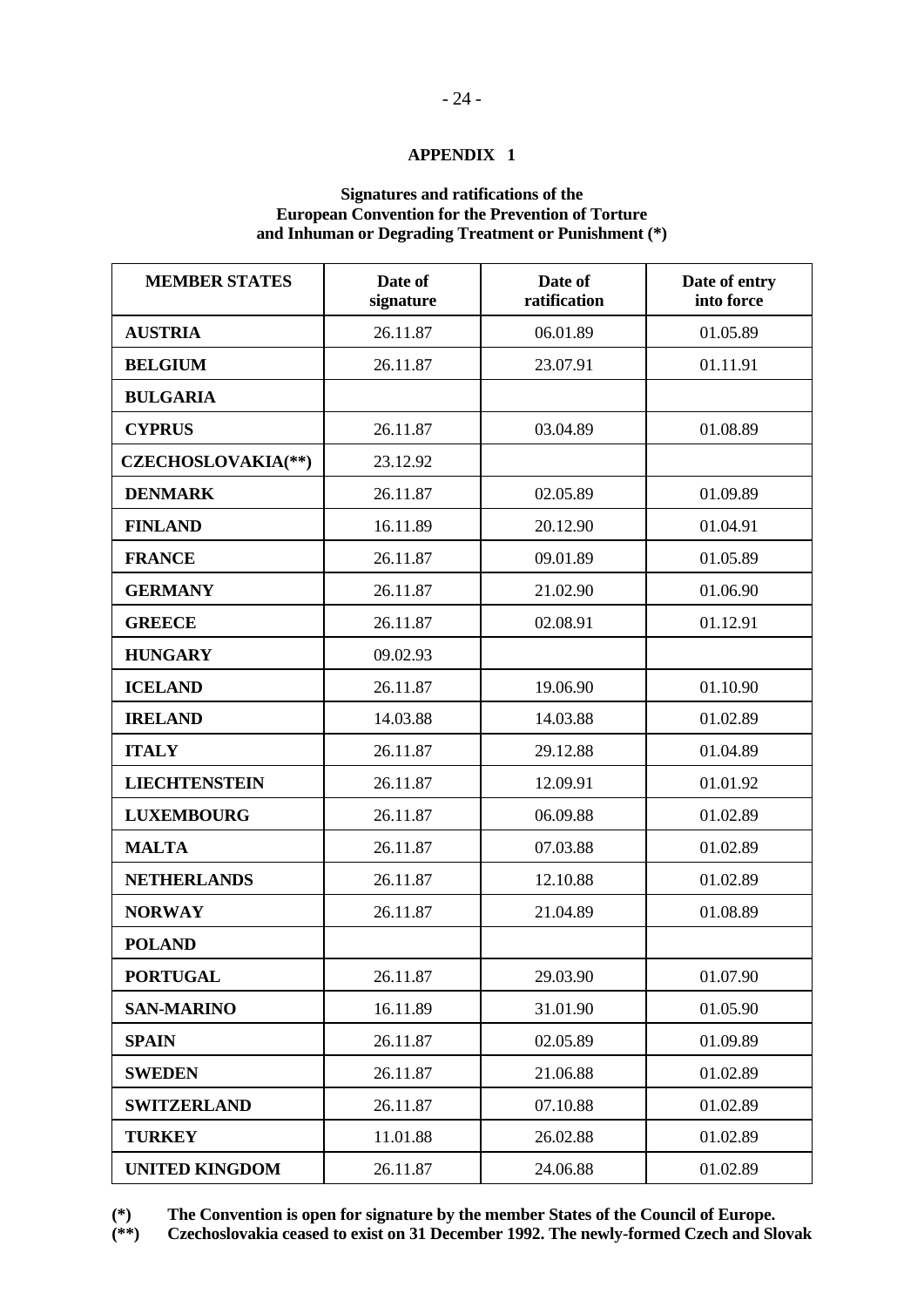**Republics have applied to become members of the Council of Europe.**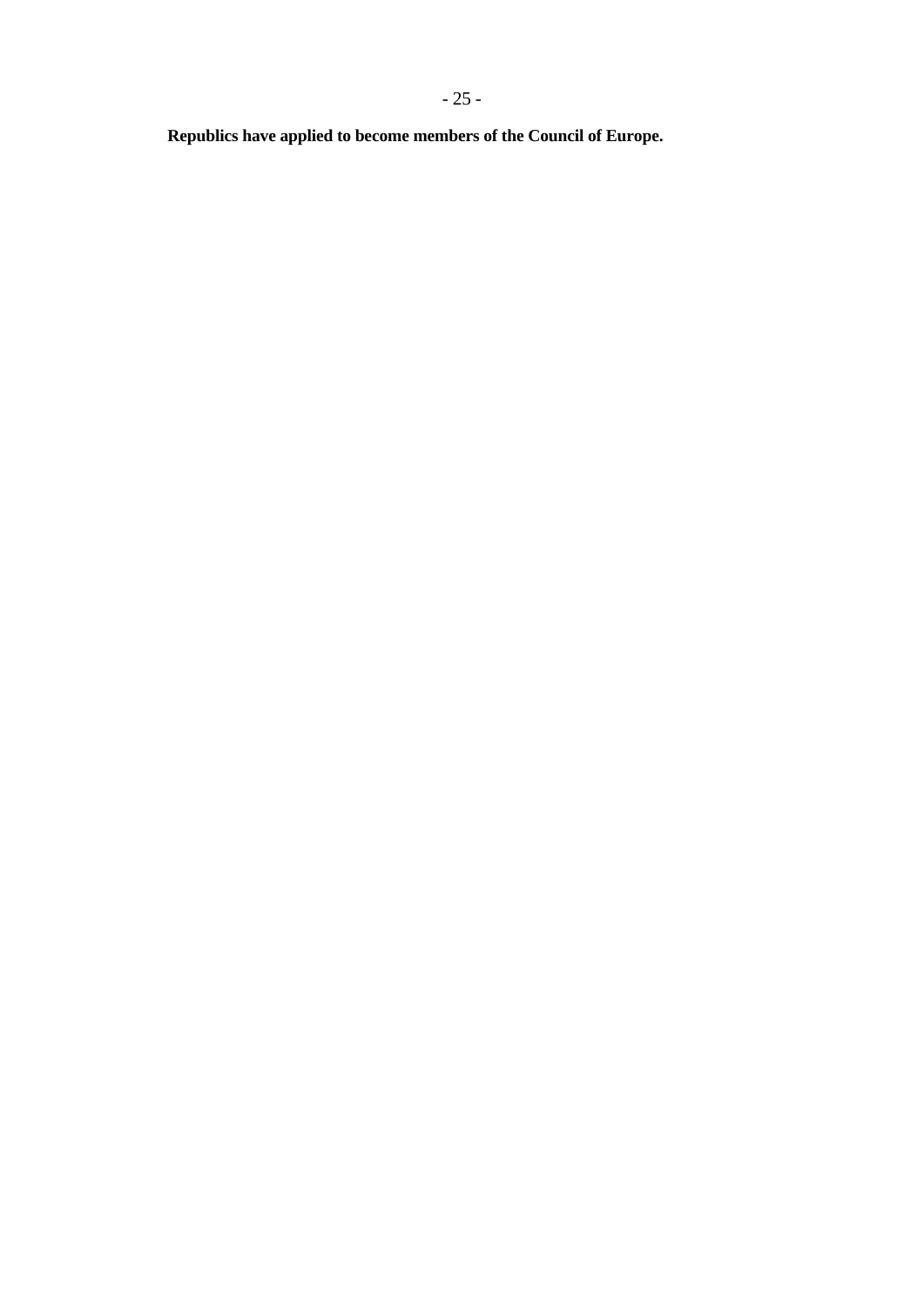## **APPENDIX 2**

## **A. Members of the CPT listed in order of precedence (as at 15 May 1993\*)**

| <b>Name</b>                             | <b>Nationality</b> | <b>Term of</b><br>office expires |
|-----------------------------------------|--------------------|----------------------------------|
| Mr Antonio CASSESE, President           | Italian            | 19.9.1995                        |
| Mr Bent SØRENSEN, 1st Vice-President    | Danish             | 19.9.1993                        |
| Mr Jacques BERNHEIM, 2nd Vice-President | <b>Swiss</b>       | 19.9.1993                        |
| Mr Love KELLBERG                        | Swedish            | 19.9.1993                        |
| Mrs Lydie DUPUY                         | French             | 19.9.1993                        |
| Mr Stefan TERLEZKI                      | <b>British</b>     | 19.9.1993                        |
| Mr Rudolf MACHACEK                      | Austrian           | 19.9.1993                        |
| Ms Astrid HEIBERG                       | Norwegian          | 19.9.1993                        |
| Mr Ergun ÖZBUDUN                        | Turkish            | 19.9.1993                        |
| Mr Petros MICHAELIDES                   | Cypriot            | 19.9.1995                        |
| Mr Michael MELLETT                      | Irish              | 19.9.1995                        |
| Mrs Nadia GEVERS LEUVEN-LACHINSKY       | Dutch              | 19.9.1993                        |
| Mr Claude NICOLAY                       | Luxemburger        | 19.9.1993                        |
| Mr Günther KAISER                       | German             | 21.6.1994                        |
| Mr Tonio BORG                           | Maltese            | 21.6.1994                        |
| Mrs Pirkko LAHTI                        | Finnish            | 20.6.1995                        |
| Mr Constantin ECONOMIDES                | Greek              | 1.12.1995                        |
| Mrs Nora STAELS-DOMPAS                  | Belgian            | 8.1.1996                         |
| Mr Jón BJARMAN                          | Icelandic          | 26.3.1996                        |
| Mr José VIEIRA MESQUITA                 | Portuguese         | 24.9.1996                        |
| Mr Arnold OEHRY                         | Liechtensteiner    | 22.10.1996                       |
| Mr Léopoldo TORRES BOURSAULT            | Spanish            | 3.5.1997                         |

<sup>\*</sup> At this date, the seat in respect of San Marino was vacant.

\_\_\_\_\_\_\_\_\_\_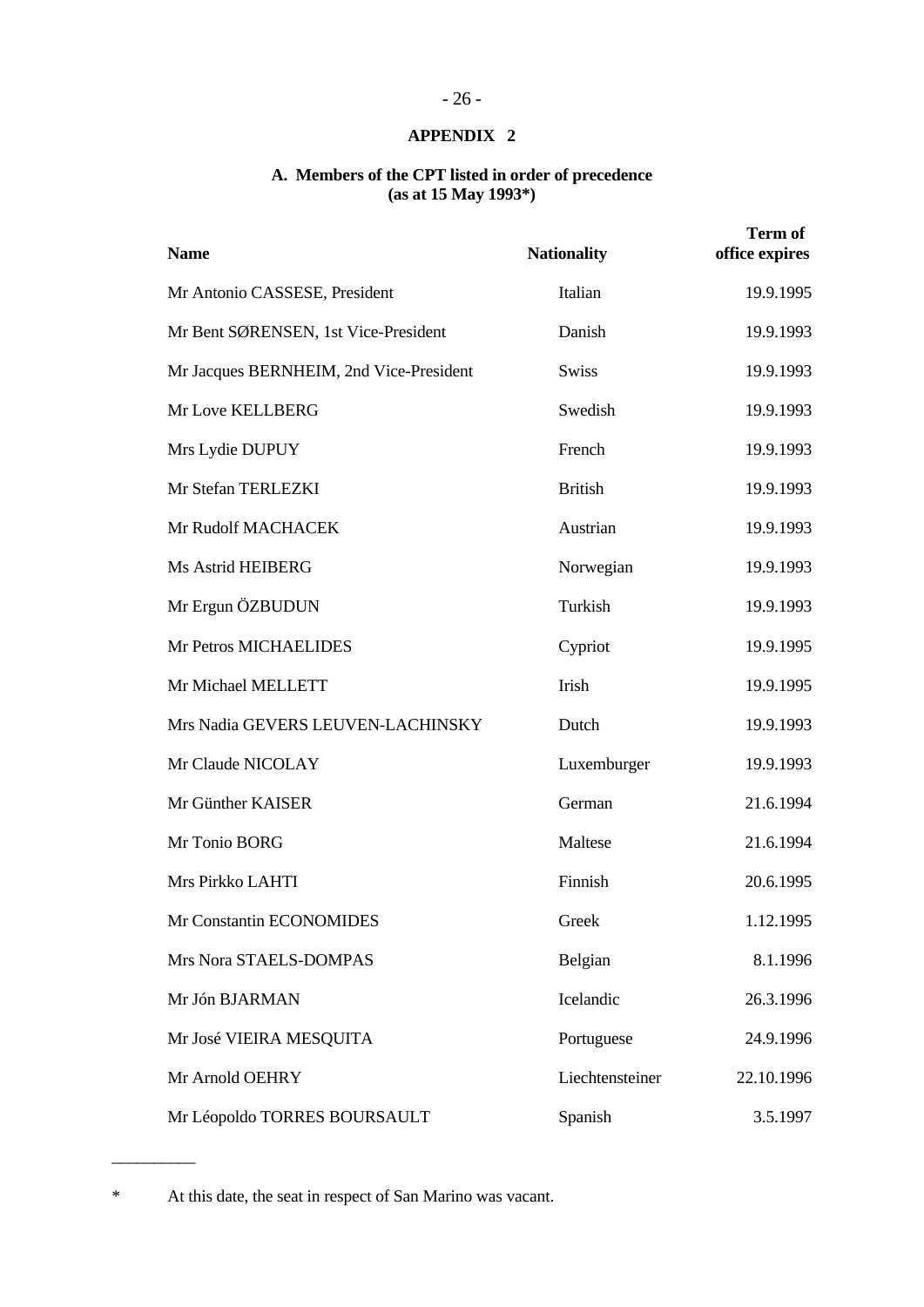## **B. Secretariat of the CPT**

| Mr Trevor STEVENS,    | <b>Committee Secretary</b>                                                     |
|-----------------------|--------------------------------------------------------------------------------|
| Mrs Geneviève MAYER,  | Administrative Officer                                                         |
| Mr Fabrice KELLENS,   | Administrative Officer                                                         |
| Mr Mark KELLY,        | <b>Administrative Officer</b>                                                  |
| Mrs Florence DURING,  | Principal Administrative Assistant<br>(administrative and budgetary questions) |
| Mrs Joëlle BOUTEILLER | Principal Administrative Assistant<br>(documentation and information)          |
| Miss Mireille MONTI,  | Senior Clerk                                                                   |
| Ms Gráinne GALVIN,    | Secretary                                                                      |
| Ms Marie O'KANE,      | Secretary                                                                      |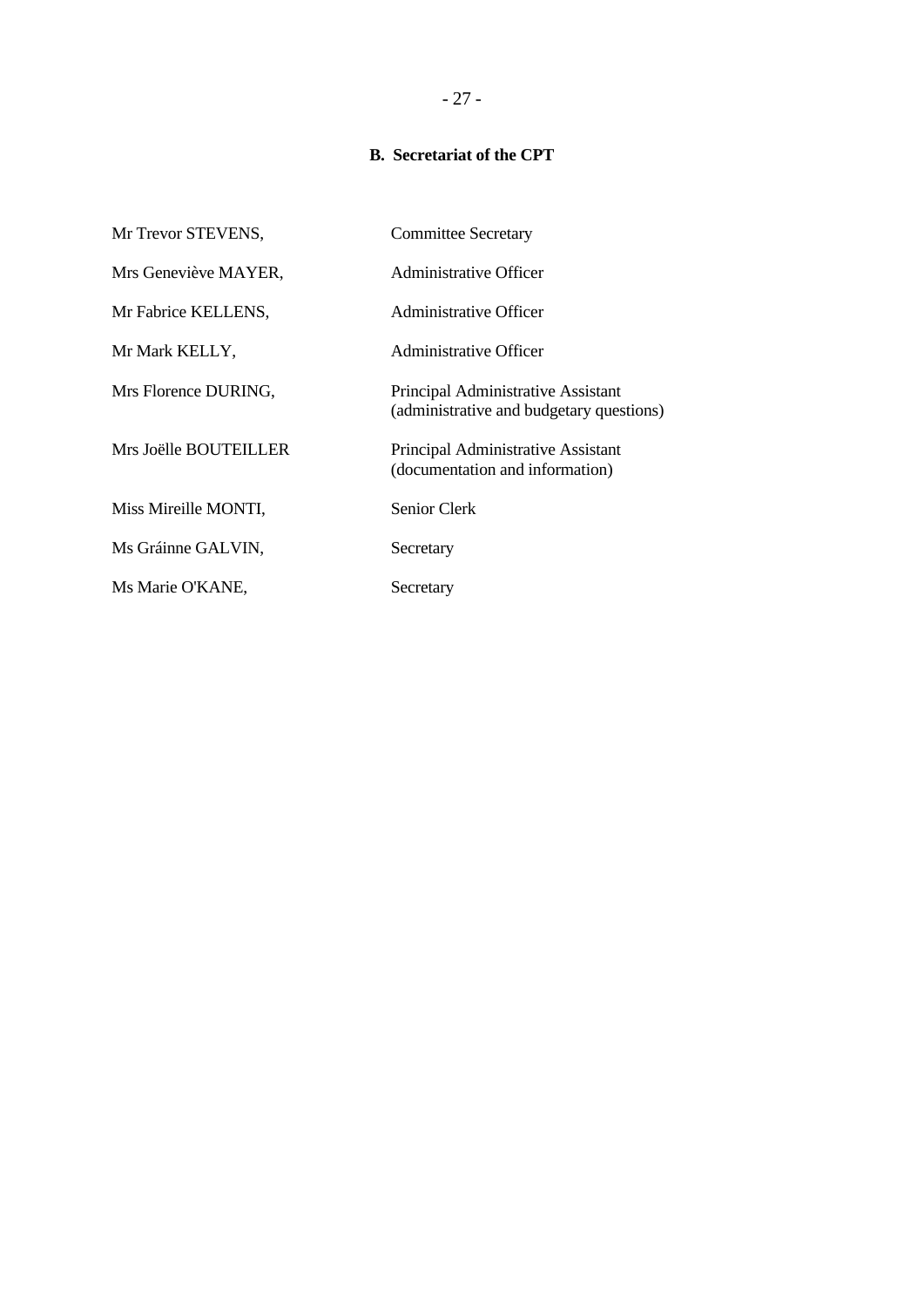## **APPENDIX 3**

## **Places of detention visited by delegations of the CPT in 1992**

## **A. CYPRUS**

## Famagusta District

- Ayia Napa Police Station
- Xylotymbou Police Station
- Xylophagou Police Station

#### Larnaca District

- Larnaca Airport Police Station and Transit Room for foreigners
- Larnaca Town Police Station
- Kiti Police Station
- Kophinou Police Station
- Oroklini Police Station

#### Limassol District

- Limassol Town Police Station
- Yermasoyia Police Station

#### Nicosia District

- Athalassa Psychiatric Hospital
- Nea Eleoussa Home for Severely Mentally Retarded Persons (Athalassa area)
- Nicosia Central Prisons
- Nicosia Police Prison
- Ayios Dhometios Police Station
- Deftera Police Station
- Klirou Police Station
- Lykavitos Police Station
- Omorphita Police Station
- Strovolos Police Station
- Holding room at Nicosia Assize Court

#### Paphos District

- Kouklia Police Station
- Paphos Town Police Station.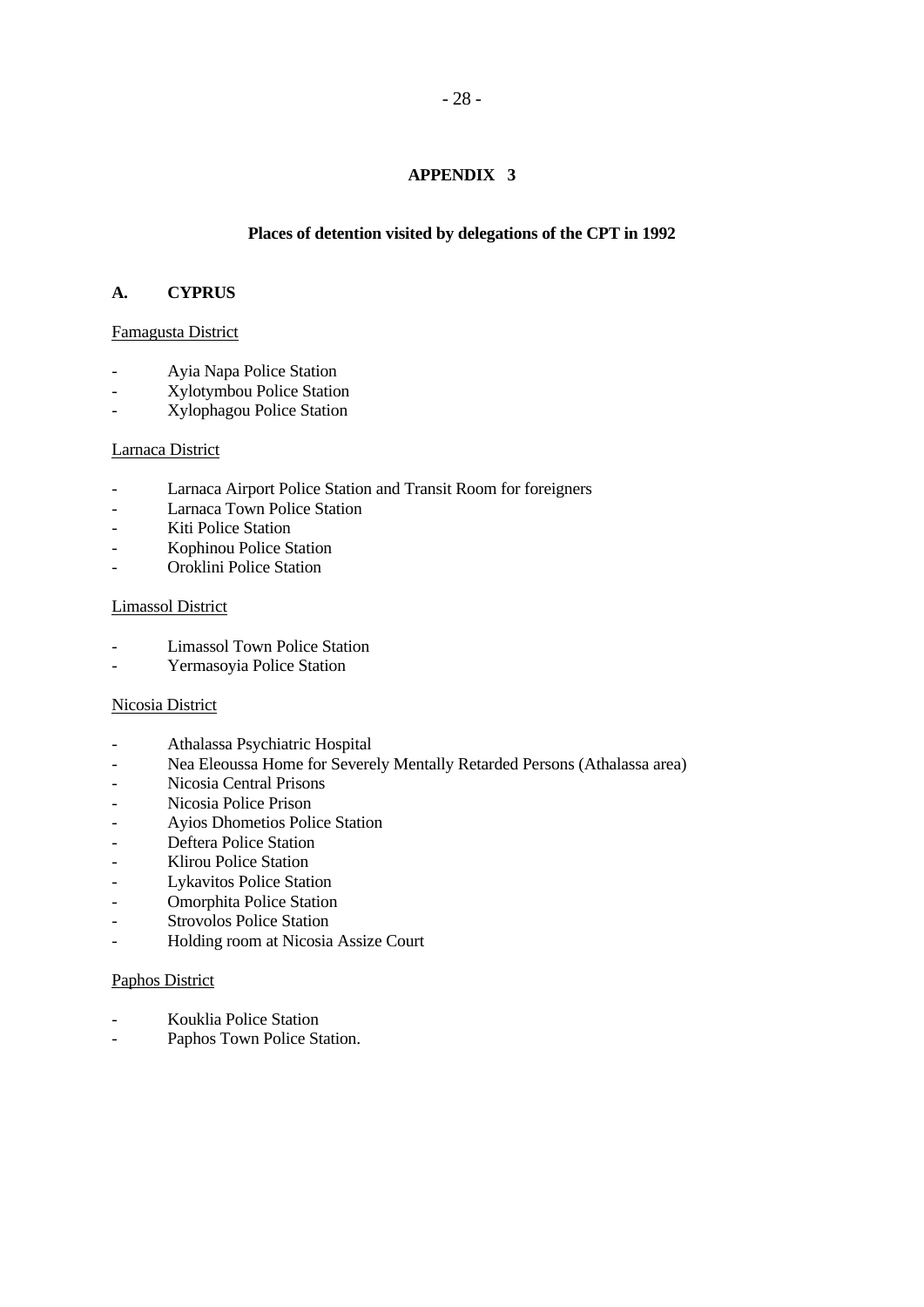## **B. FINLAND**

## Helsinki:

- Central Prison
- Central Police Department
- Police Detoxification Centre

## Hämeenlinna:

- Central and Local Prisons
- City Police Department

## Kerava:

- Juvenile Prison

## Turku:

- Mental Hospital for Prisoners
- City Police Department

## **C. ITALY**

## Milan:

- District Prison (Casa Circondariale), San Vittore
- Police Headquarters, Via Fatabenefratelli
- Operational Department of the Carabinieri, Via Moscova

## Naples:

- Judicial Psychiatric Hospital (Ospedale Psichiatrico Giudiziario)
- Police Headquarters, Via Medina
- Carabinieri Headquarters, Corso Vittorio Emanuele
- Stella District Carabinieri Headquarters, Piazzetta Stella

## Rome:

- District Prison for women, Rome-Rebibbia
- District Prison New Complex (Nuovo Complesso), Rome-Rebibbia
- District Prison, Rome-Regina Coeli
- Police Headquarters, Via di S. Vitale
- Trevi Police Station, Piazza del Collegio Romano
- Operational Department of the Carabinieri, Via In Selci
- Piazza Dante Carabinieri Station, Via Tasso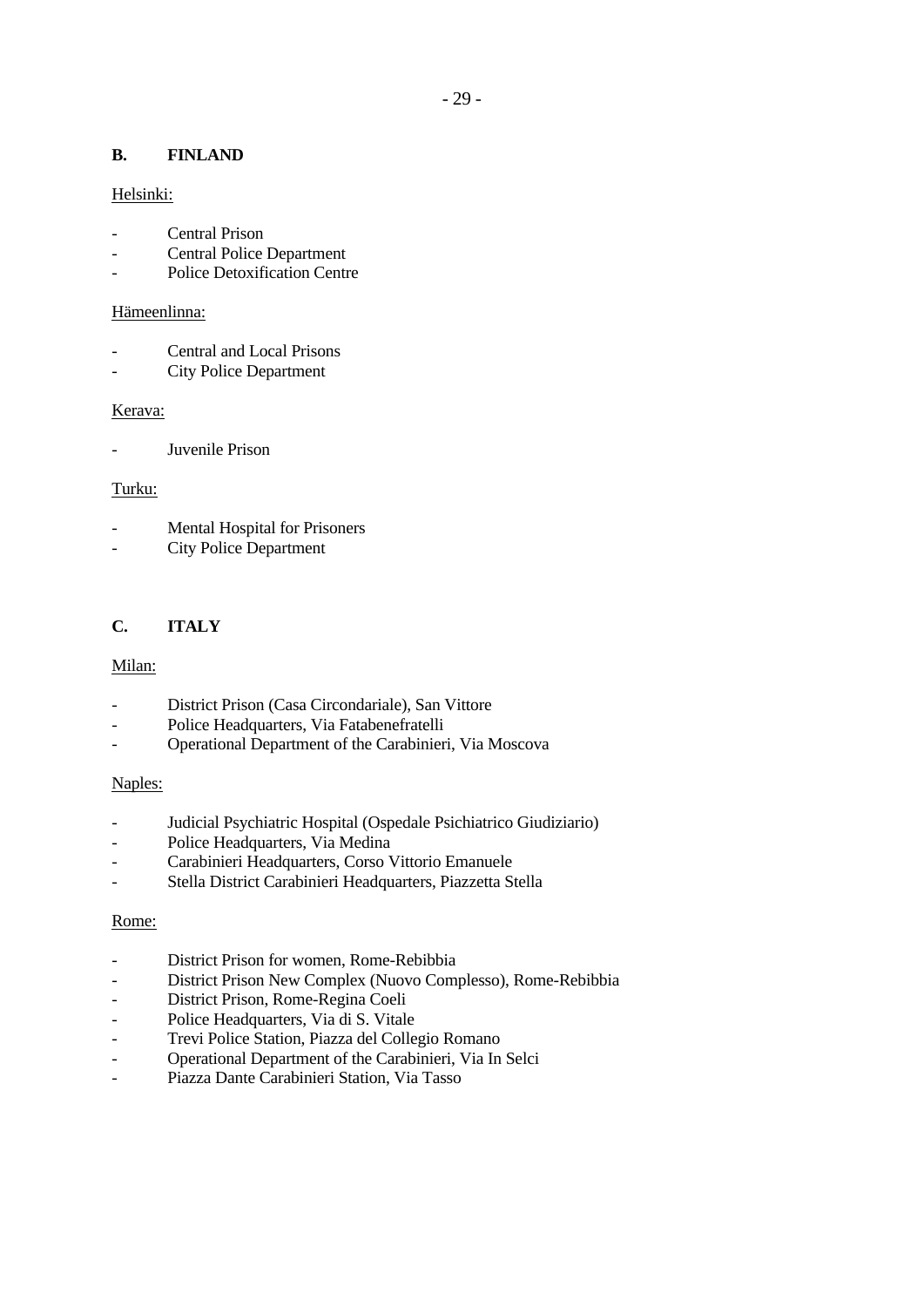## **D. THE NETHERLANDS**

## Almelo:

- Alexandra Youth Detention Centre
- Headquarters of the Municipal Police

## Amsterdam:

- Over-Amstel Prisons (Demersluis, De Singel and Het Veer)
- Headquarters and 1st, 2nd and 4th Districts of the Municipal Police
- Het Nieuwe Lloyd Youth Detention Centre
- Grenshospitium Holding Centre for Asylum Seekers and Illegal Immigrants

## Rotterdam:

- De Schie Prison
- 5th district of the Municipal Police

## Volendam:

- National Police Station

## **E. PORTUGAL**

## Alcoentre:

Vale de Judeus Prison.

## Almada:

- Alfeite Naval Prison
- Headquarters of the National Republican Guard
- Almada Division of the Public Security Police

## Lisbon:

- Judicial Police Group Prison
- Headquarters of the Judicial Police
- Headquarters of the Public Security Police
- Public Security Police Station at Praça da Alegria

## Santarem:

- Headquarters of the Public Security Police
- Headquarters of the National Republican Guard.

## Sintra:

- Linhó Prison
- Public Security Police Station at Rua Dr Guilherme Fernandes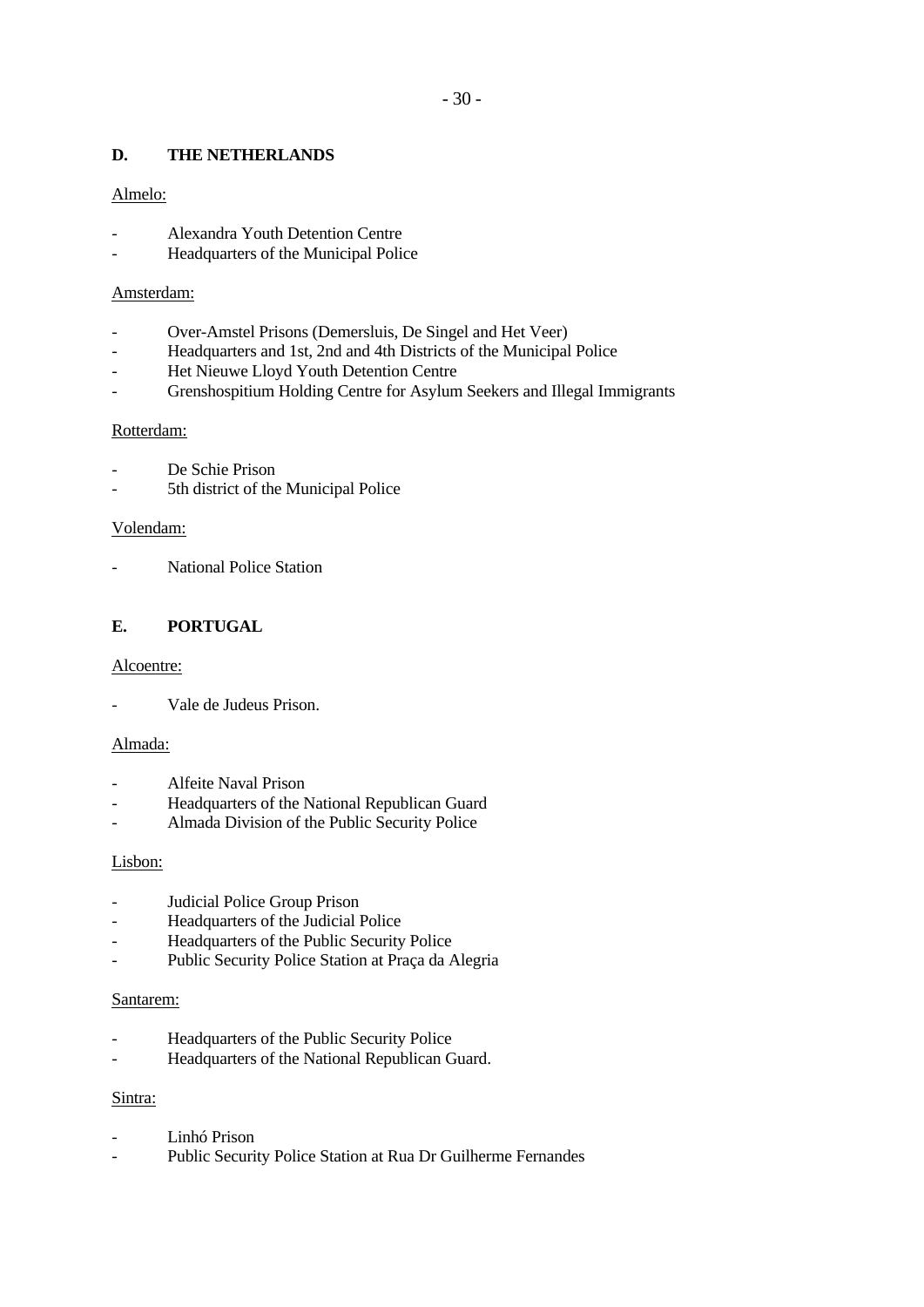## **F. SAN MARINO**

- San Marino Prison
- Headquarters of the Civilian Police
- Headquarters of the Gendarmerie

## **G. TURKEY**

## Adana

- Police Headquarters
- Adana Prison
- Closed Unit for Prisoners, Numune General Hospital

## Ankara:

- Police Headquarters
- Çankaya District Central Police Station
- Eltik District Central Police Station
- Mamak District Central Police Station
- Ankara Central Closed Prison

## Diyarbakır:

- Police Headquarters
- Interrogation Centre of the 1st Section of the Diyarbakır Police
- Central Interrogation Centre of the Departmental Command of the Diyarbakır Gendarmerie Regiment
- Dicle University Police Station
- Diyarbakır -1 Prison
- Diyarbakır -2 Prison

## Istanbul:

- Police Headquarters
- Beyoğlu District Central Police Station
- Eminönü District Central Police Station
- Eyüp District Central Police Station
- Bayrampaşa Prison
- Bakirköy Mental and Psychological Health Hospital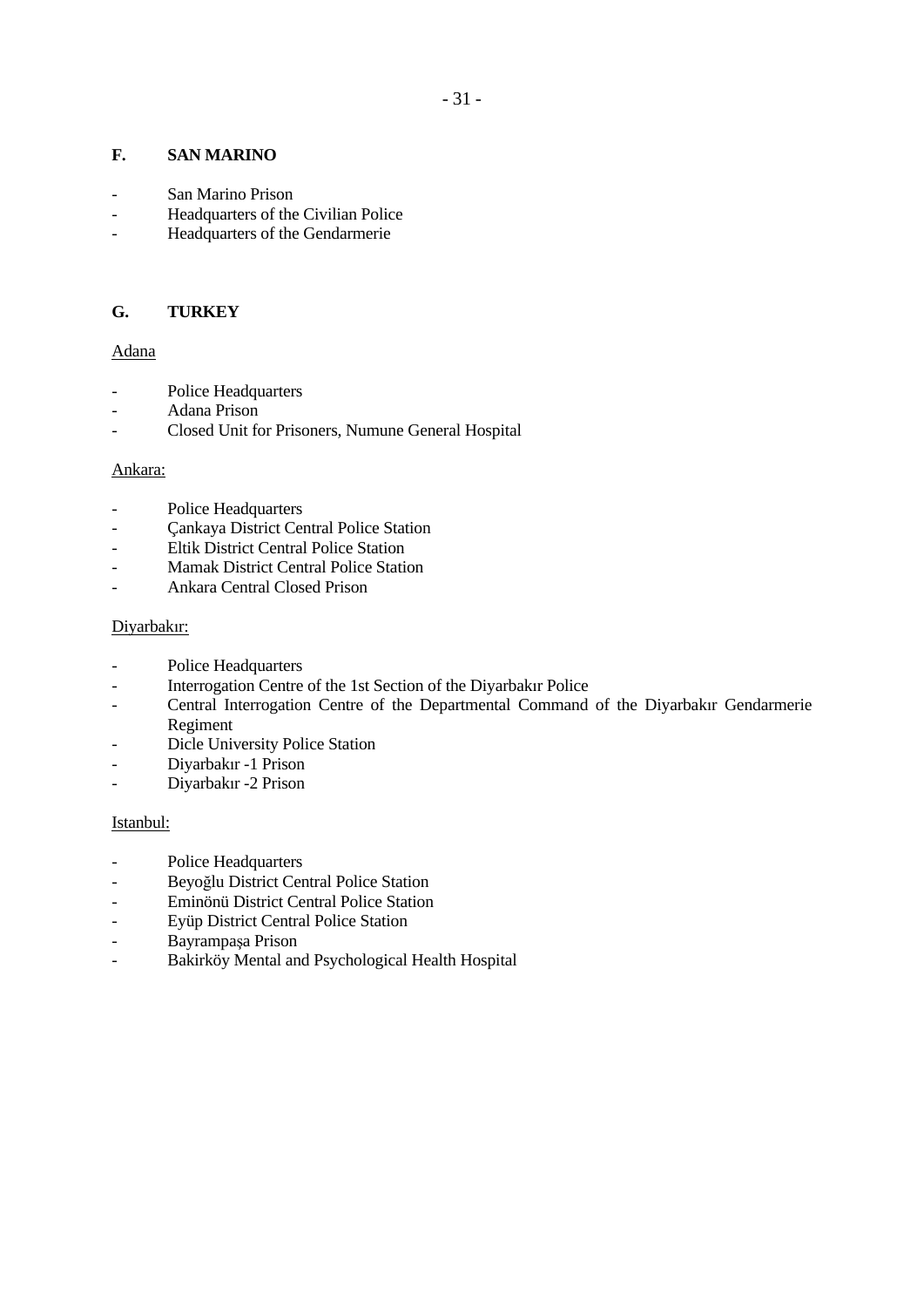#### **APPENDIX 4**

## **Public statement on Turkey**

#### **(Adopted on 15 December 1992)**

#### **Introduction**

1. The European Committee for the Prevention of Torture and Inhuman or Degrading Treatment or Punishment (CPT) has to date organised three visits to Turkey. The first two visits, carried out from 9 to 21 September 1990 and 29 September to 7 October 1991, were of an ad hoc nature. They were visits which appeared to the Committee "to be required in the circumstances" (Article 7, paragraph 1, of the European Convention for the Prevention of Torture and Inhuman or Degrading Treatment or Punishment). The circumstances in question were essentially the considerable number of reports received by the Committee, from a variety of sources, containing allegations of torture or other forms of ill-treatment of persons deprived of their liberty in Turkey. The reports related in particular to persons held in police custody. The third visit took place from 22 November to 3 December 1992, and formed part of the CPT's programme of periodic visits for that year.

2. Throughout 1991 and 1992 an ongoing dialogue has been maintained between the Turkish authorities and the CPT on matters of concern, based on the reports drawn up by the Committee after its first and second visits and the reports provided by the Turkish authorities in response. This dialogue culminated in a number of meetings between the Turkish authorities and a delegation of the CPT held in Ankara from 22 to 24 September 1992.

Subsequently, at its 14th meeting (28 September to 2 October 1992), the CPT reviewed the action taken by the Turkish authorities upon the recommendations made by the Committee in its visit reports. The Committee concluded that the continuing failure of the Turkish authorities to improve the situation in the light of its recommendations concerning (i) the strengthening of legal safeguards against torture and other forms of ill-treatment in police (and gendarmerie) establishments and (ii) the activities of the Anti-Terror Departments of the Ankara and Diyarbakır Police, justified resort to Article 10, paragraph 2, of the Convention.

3. The Turkish authorities were informed of the conclusion reached by the CPT and, in accordance with the Convention, invited to make known their views. Those views were received on 16 November 1992. The CPT examined the views presented by the Turkish authorities at its 15th meeting, held from 14 to 17 December 1992; on the same occasion, the Committee considered the facts found by the delegation which carried out the periodic visit to Turkey in November/December 1992, in particular insofar as they related to matters of police and gendarmerie custody. By the required majority of two-thirds of its members, the Committee decided to make a public statement.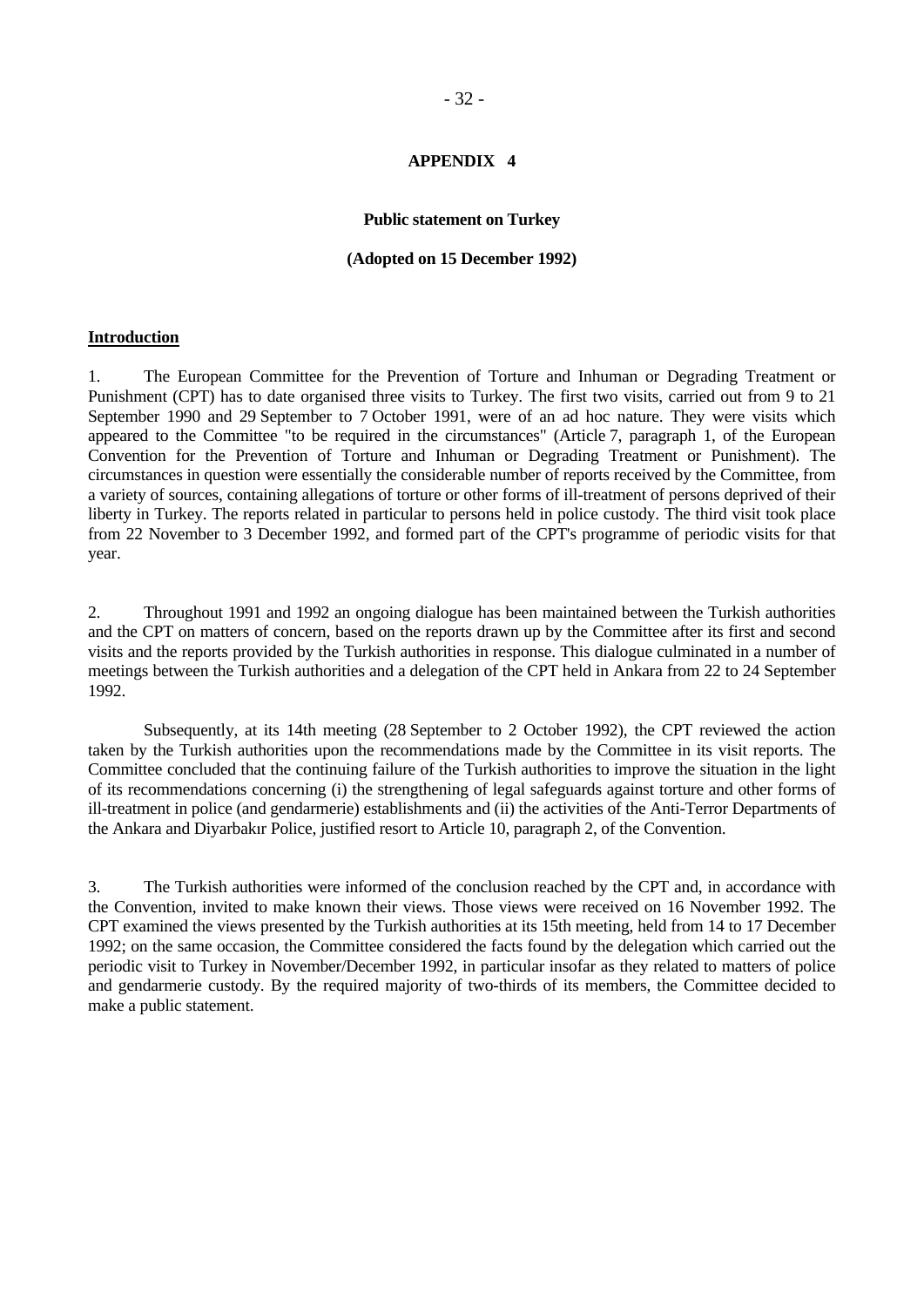## **The ad hoc visits**

#### **a) first visit**

4. In the report drawn up following its first visit to Turkey in 1990, the CPT reached the conclusion that torture and other forms of severe ill-treatment were important characteristics of police custody in that country. More specifically, in the light of all the information gathered concerning the Anti-Terror Departments of the Ankara and Diyarbakır Police, the CPT concluded that detectives in those departments frequently resorted to torture and/or other forms of severe ill-treatment, both physical and psychological, when holding and questioning suspects. A variety of elements led the Committee to those conclusions.

5. In the first place, the CPT was struck by the extremely large number of allegations of torture and other forms of ill-treatment by the police received in the course of the visit, the wide range of persons making those allegations, and their consistency as regards the particular types of torture and ill-treatment said to have been inflicted. It should be noted that the allegations emanated from persons suspected or convicted of offences under anti-terrorism provisions and from persons suspected or convicted of ordinary criminal offences. As regards the latter, the number of allegations was especially high among persons detained for drug-related offences, offences against property (burglary, robbery, theft) and sex offences. Concerning the types of illtreatment involved, the following forms were alleged time and time again: suspension by the arms; suspension by the wrists, which were fastened behind the victim (so-called "palestinian hanging", a technique apparently employed in particular in anti-terror departments); electric shocks to sensitive parts of the body (including the genitals); squeezing of the testicles; beating of the soles of the feet ("falaka"); hosing with pressurised cold water; incarceration for lengthy periods in very small, dark and unventilated cells; threats of torture or other forms of serious ill-treatment to the person detained or against others; severe psychological humiliation.

6. The CPT's medical findings must also be emphasised. Indeed, a considerable number of persons examined by doctors in the CPT's visiting delegation displayed physical marks or conditions consistent with their allegations of torture or ill-treatment by the police. The delegation also met several persons in police custody who, while not stating openly that they had been ill-treated, displayed clear medical signs consistent with very recent torture or other severe ill-treatment of both a physical and psychological nature. Some specific cases were described in the Committee's report.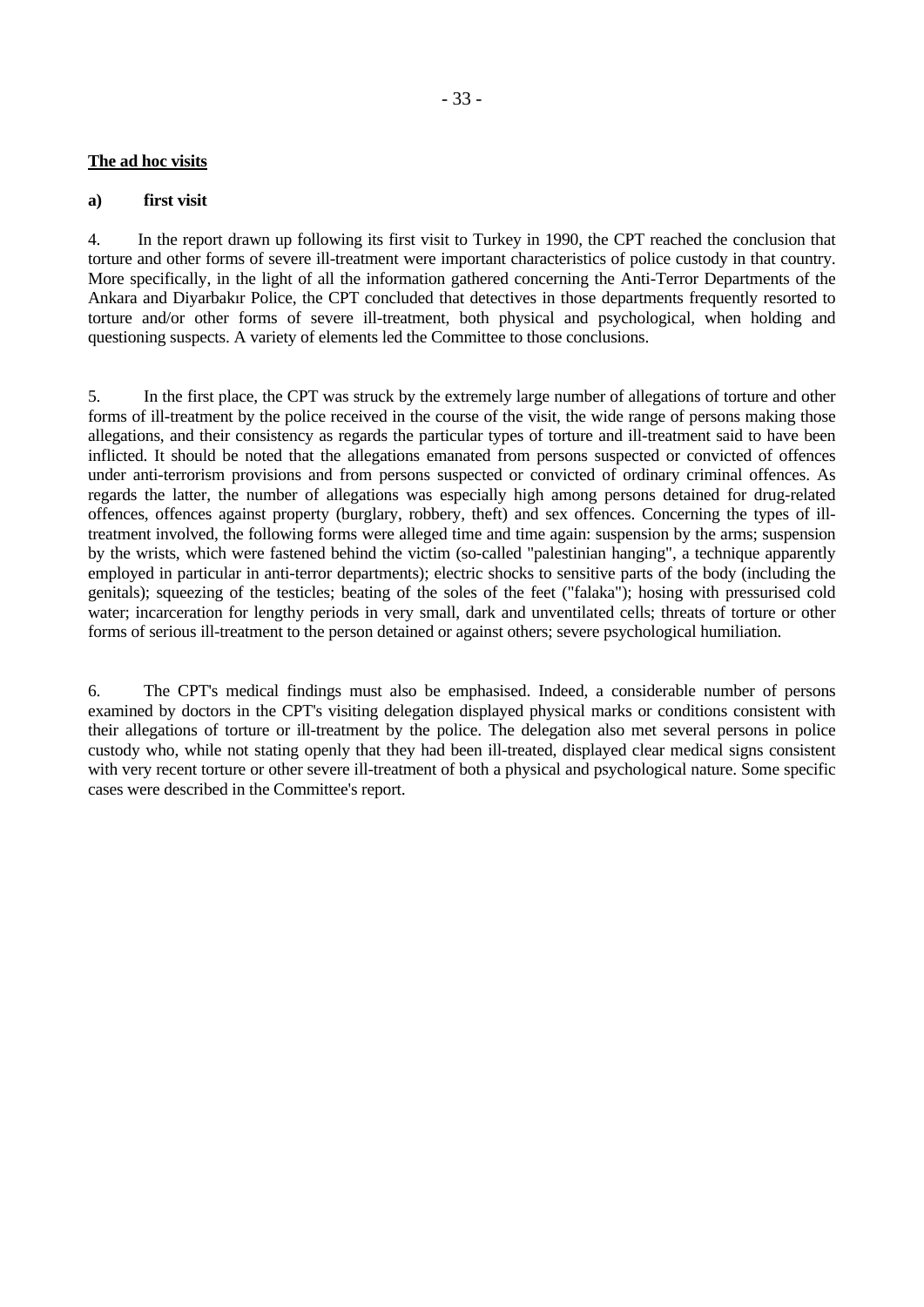7. Other on-site observations in police establishments visited (relating in particular to the often extremely poor material conditions of detention, the interrogation facilities and the general attitude and demeanour of police officers) did nothing to reassure the CPT's delegation about the fate of persons taken into custody. The same can be said of the circumstances under which certain of the visits took place, in particular at Ankara Police Headquarters, where the delegation was subjected to a series of delays and diversions (and on several occasions given false information) and a number of detainees were removed in order to prevent the delegation from meeting them.

8. In its report the CPT recommended a series of measures to the Turkish authorities designed to combat the problem of torture and other forms of ill-treatment. These measures related in part to the introduction or reinforcement of formal safeguards against such methods (shortening of the maximum periods of custody by the police or gendarmerie; notification of a person's custody to his next of kin or a third party of his choice; access to a lawyer; medical examination of detained persons; a code of practice for the conduct of interrogations).

The Committee also placed considerable emphasis on the need for a major and sustained effort by the Turkish authorities in the areas of education on human rights matters and professional training for law enforcement officials. It is axiomatic that the best possible guarantee against ill-treatment of persons deprived of their liberty is for its use to be unequivocally rejected by such officials.

As for the Anti-Terror Departments of the Ankara and Diyarbakır Police, the Committee recommended that appropriate steps be taken immediately to remedy the situation identified in those services.

9. The implementation of these recommendations was the subject of numerous exchanges between the Turkish authorities and the CPT during 1991. However, by the time of the Committee's second visit, few tangible results had been achieved, with the exception of the drawing up and subsequent revision of Regulations for the conduct of interrogations.

## **b) second visit**

10. In the course of its second visit to Turkey in the Autumn of 1991, the CPT found that no progress had been made in eliminating torture and ill-treatment by the police. Many persons alleged that they had received such treatment during the previous twelve months. The types of ill-treatment alleged remained much the same; however, an increasing number of allegations were heard of forcible penetration of bodily orifices with a stick or truncheon. Once again, a number of the persons who claimed to have been ill-treated were found, on medical examination, to display marks or conditions consistent with their allegations. The delegation also had access to a considerable number of reports drawn up during the previous twelve months, at the end of periods of police custody, by doctors belonging to Forensic Institutes; many of them contained findings consistent with particular forms of torture or severe ill-treatment. As regards more specifically the Anti-Terror Departments of the Ankara and Diyarbakır Police, the only conclusion that could be reached in the light of all the information gathered was that torture and other forms of severe ill-treatment continued unabated in those services.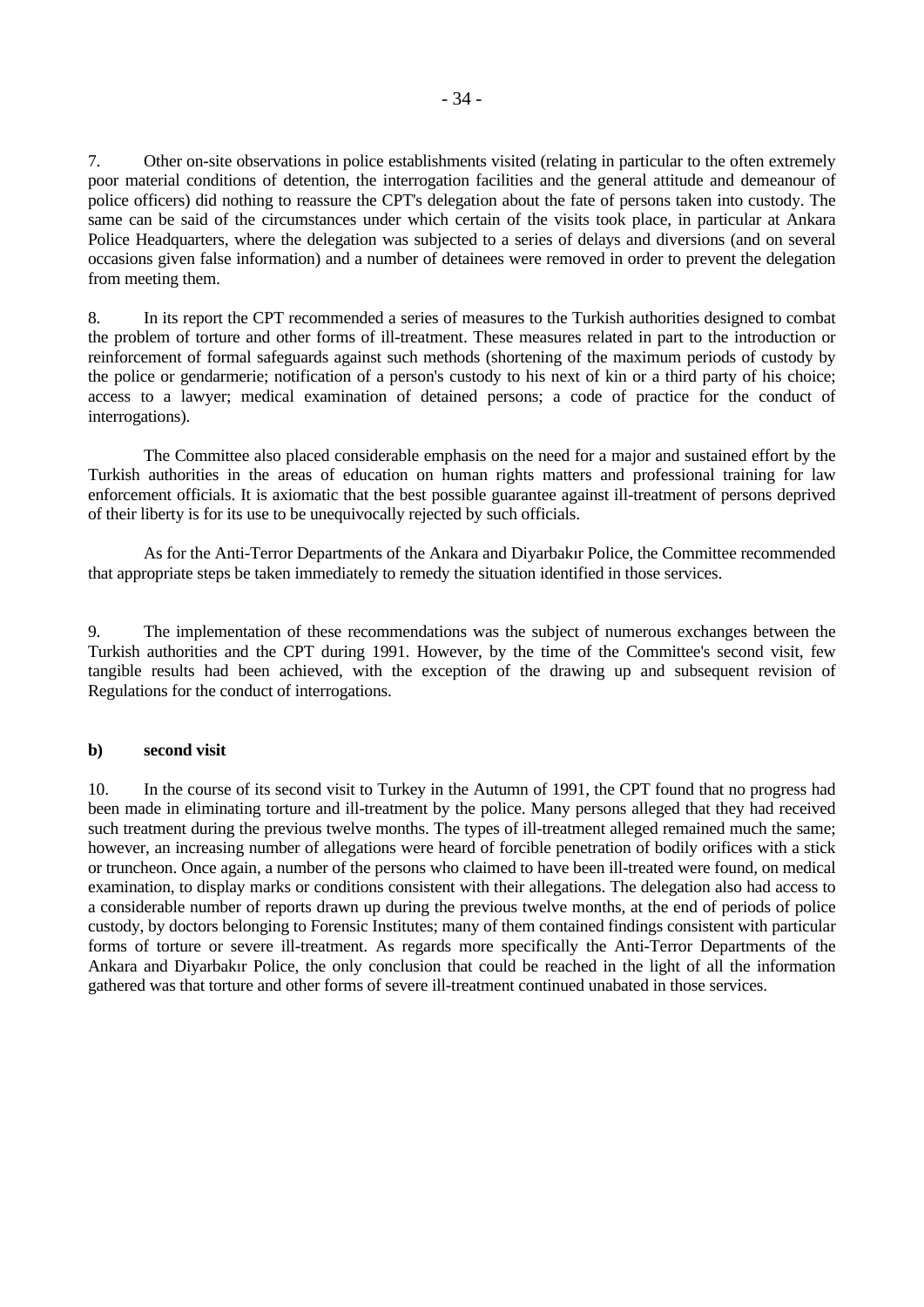11. In the report on its second visit to Turkey, the CPT reiterated the previously-made recommendations designed to prevent torture and other forms of ill-treatment. Further, the Committee recommended that a body composed of independent persons be set up immediately, with terms of reference to carry out a thorough investigation of the methods used by police officers of the Anti-Terror Departments of the Ankara and Diyarbakır Police when holding and questioning suspects. In the light of the information gathered in the course of the CPT's second visit, it was also pointed out that it would be appropriate for the terms of reference of that body to include the Anti-Terror Department of the Istanbul Police.

#### **Review of action taken on the ad hoc visit reports**

12. One year after submission of the CPT's second report, at its meeting of September/October 1992, the Committee reviewed the action taken by the Turkish authorities upon all the recommendations set out in the reports drawn up after its two visits. It was noted that some progress had been made on certain issues. Measures of both a legal and practical nature had been taken in response to the CPT's recommendations on material conditions of detention in police and gendarmerie establishments. The dialogue between the Turkish authorities and the Committee on prison matters also appeared to be bearing fruit. However, implementation of the central recommendations concerning torture and other forms of ill-treatment in police establishments was clearly at a standstill.

13. Legislation going in the direction of the recommendations made by the CPT on the strengthening of legal safeguards against torture and other forms of ill-treatment had been approved by the Turkish Grand National Assembly on 21 May 1992. However, it was subsequently returned by the President of the Republic to the Assembly for reconsideration; and at the time of the Committee's review of the situation, the fate of that legislation was a matter of conjecture.

14. Further, no satisfactory action had been taken on the CPT's recommendation concerning the Anti-Terror Departments of the Ankara and Diyarbakır Police. The Human Rights Inquiry Commission of the Grand National Assembly - to which the task of carrying out the investigation recommended by the Committee was entrusted - had failed to act expeditiously. It was only on 29 June 1992 that the relevant Sub-Committee of the Commission visited Ankara Police Headquarters for the first time (apparently a second visit was carried out on 7 July 1992). Further, at the time of the meetings between the Turkish authorities and a delegation of the CPT held in Ankara towards the end of September 1992, the Sub-Committee had still not apprised the Human Rights Inquiry Commission of its findings. Nor had the Sub-Committee carried out any visits to the Anti-Terror Department of the Diyarbakır Police (or for that matter the Anti-Terror Department of the Istanbul Police). Moreover, from the information provided to the CPT's delegation by a member of the Sub-Committee, it was clear that the visits carried out to the Ankara Police Headquarters had been of a quite perfunctory nature. Furthermore, it was also clear that the Sub-Committee possessed neither the powers nor the relevant professional competence necessary to carry out a "thorough investigation" as envisaged in the recommendation made by the CPT in its second report.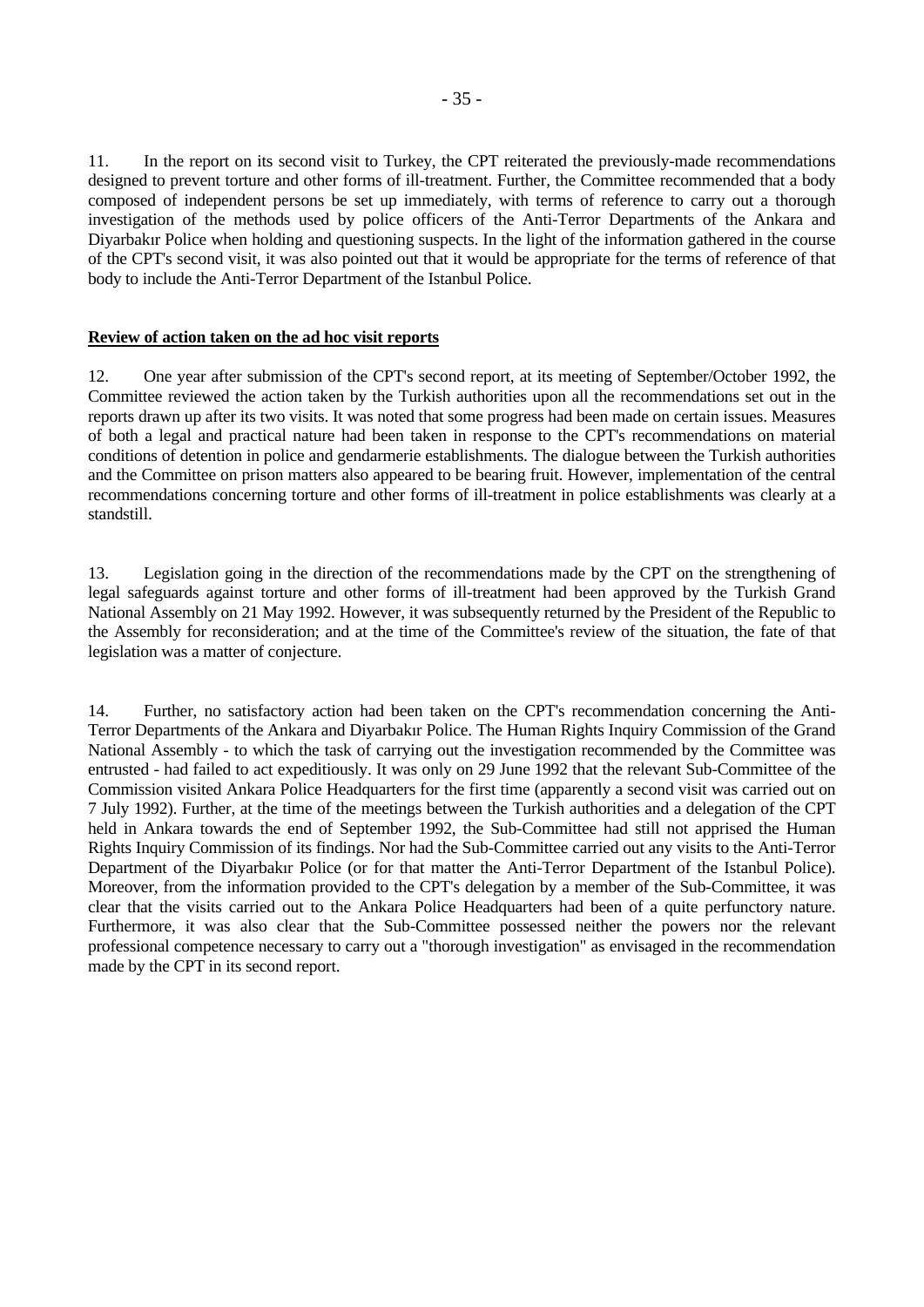15. It should be added that in the course of the above-mentioned meetings in Ankara in September 1992, information received from officials of the Ministry of the Interior indicated that no credible action had been taken at the internal administrative level in response to the successive recommendations of the CPT concerning the Anti-Terror Departments of the Ankara and Diyarbakır Police. The only investigations instigated had been entrusted to the very police forces which the Committee had concluded were resorting to torture. Not surprisingly, they had led nowhere.

16. In short, more than two years after the CPT's first visit, very little had been achieved as regards the strengthening of legal safeguards against torture and ill-treatment and no concrete steps capable of remedying the situation found by the Committee in the Anti-Terror Departments of the Ankara and Diyarbakır Police had been taken. At the same time, the Committee continued to receive reports of torture and other forms of severe ill-treatment in those departments, as well as in many other police establishments in Turkey.

It was under those conditions that the CPT decided on 2 October 1992 to set in motion the procedure provided for in Article 10, paragraph 2, of the European Convention for the Prevention of Torture.

#### **The periodic visit**

17. The information gathered in the course of the CPT's periodic visit to Turkey, from 22 November to 3 December 1992, shows that the problem of torture and other forms of ill-treatment of persons in police custody has not been resolved, despite the importance which had been attached to this subject by the present government when it came to power at the end of 1991. The Committee's delegation was inundated with allegations of such treatment, from both ordinary criminal suspects and persons detained under anti-terrorism provisions. Further, numerous persons examined by the delegation's doctors displayed marks or conditions consistent with their allegations.

- 18. By way of illustration, reference might be made to the following cases:
- several prisoners charged with offences against property, encountered in the reception unit of Bayrampaşa Prison (Istanbul), who bore fresh haematomas consistent with their allegations that they had recently been subjected to falaka and to beating on the palm of the hands and ventral face of the wrists;
- a prisoner charged with a drug-related offence being held for observation in a forensic section at Bakirköy Hospital (Istanbul), who had a fresh rounded mark on his penis (reddish-brown and slightly swollen edge, whitish centre without induration), consistent with his allegation that an electrode had been placed by the police on that part of his body some five days earlier in order to deliver electric shocks;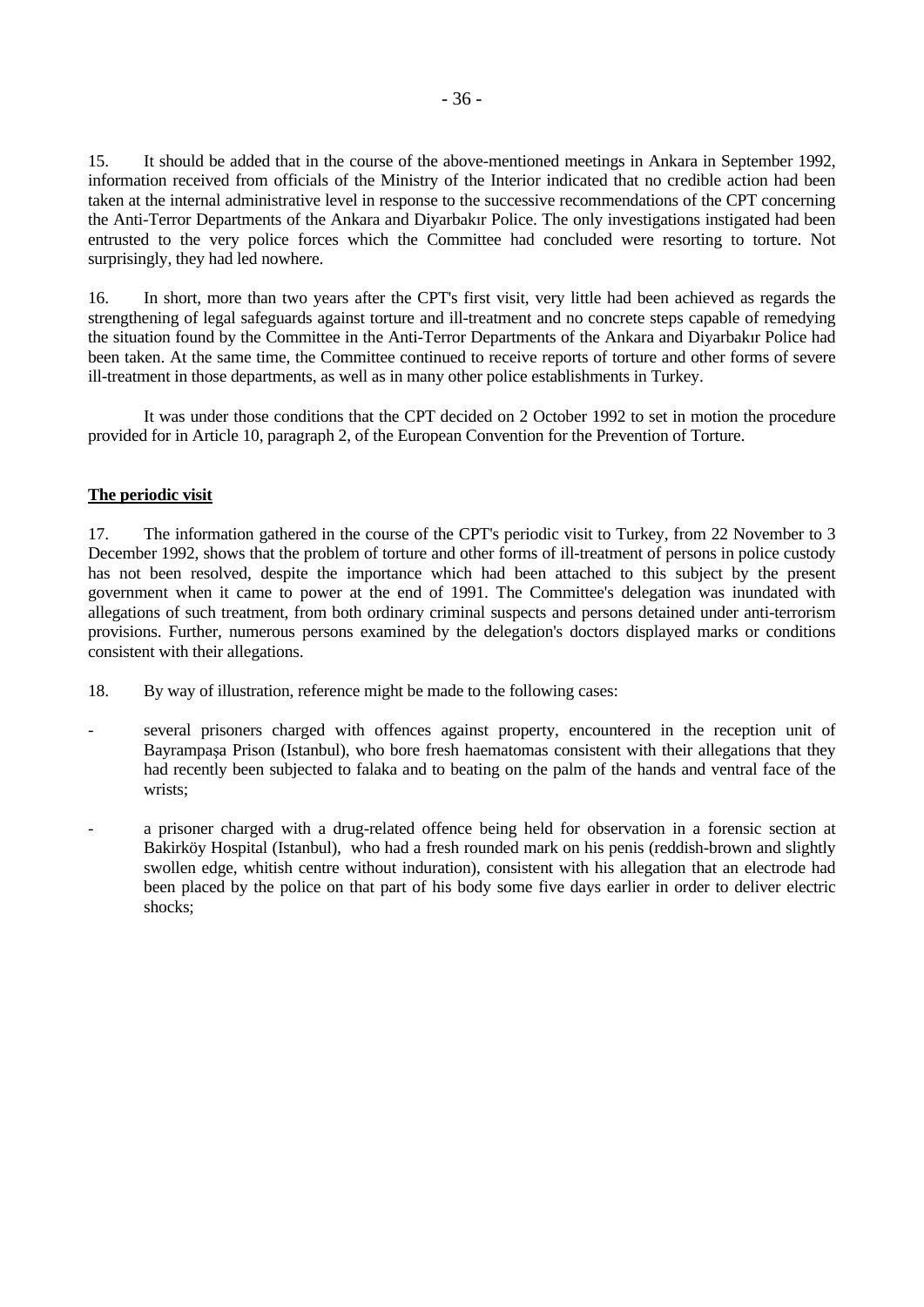a prisoner charged with smuggling examined at Adana Prison, who displayed haematomas on the soles of his feet and a series of vertical violet stripes (10 cm long/2 cm wide) across the upper part of his back, consistent with his allegation that he had recently been subjected to falaka and beaten on the back with a truncheon while in police custody.

19. Comparable cases in Ankara and Diyarbakır could also have been described, including of persons who had been held by the Anti-Terror Departments of the Ankara and Diyarbakır Police (in particular, cases of motor paralysis of the arms and severe sensory loss consistent with allegations of suspension).

However, the CPT shall instead draw attention to highly incriminating material evidence found in police establishments in those cities.

20. Acting in each case on concordant information independently received from several different sources, the Committee's delegation carried out two impromptu visits to specific rooms situated on the top floors of both the Ankara Police Headquarters (new building) and the Diyarbakır Police Headquarters. The rooms in question were located within the areas occupied by the Law and Order Departments, which deal with ordinary criminal suspects. In the room at the Ankara Police Headquarters, the delegation discovered a low stretcher-type bed equipped with eight straps (four each side), fitting perfectly the description of the item of furniture to which persons had said they were secured when electric shocks were administered to them. No credible explanation could be proffered for the presence of this bed in what was indicated by a sign as being an "interrogation room".

In Diyarbakır, the delegation found the equipment necessary for suspension by the arms in place and ready for use (i.e. a three metre long wooden beam which was mounted on heavily-weighted filing cabinets on opposite sides of the room and fitted with a strap made of strong material securely tied to the middle). On both occasions, the delegation's discoveries caused considerable consternation among police officers present; some expressed regret, others defiance.

## **Conclusions based on the ad hoc and periodic visits**

21. **In the light of all the information at its disposal, the CPT can only conclude that the practice of torture and other forms of severe ill-treatment of persons in police custody remains widespread in Turkey and that such methods are applied to both ordinary criminal suspects and persons held under anti-terrorism provisions. The words "persons in police custody" should be emphasised.** 

22. The Committee has heard very few allegations of ill-treatment by prison staff in the different prisons visited over the last two years, and practically none of torture. Certainly, there are problems which need to be addressed in Turkish prisons, but the phenomenon of torture is not one of them. As already indicated, the CPT's dialogue with the Turkish authorities on prison matters is on the whole progressing satisfactorily.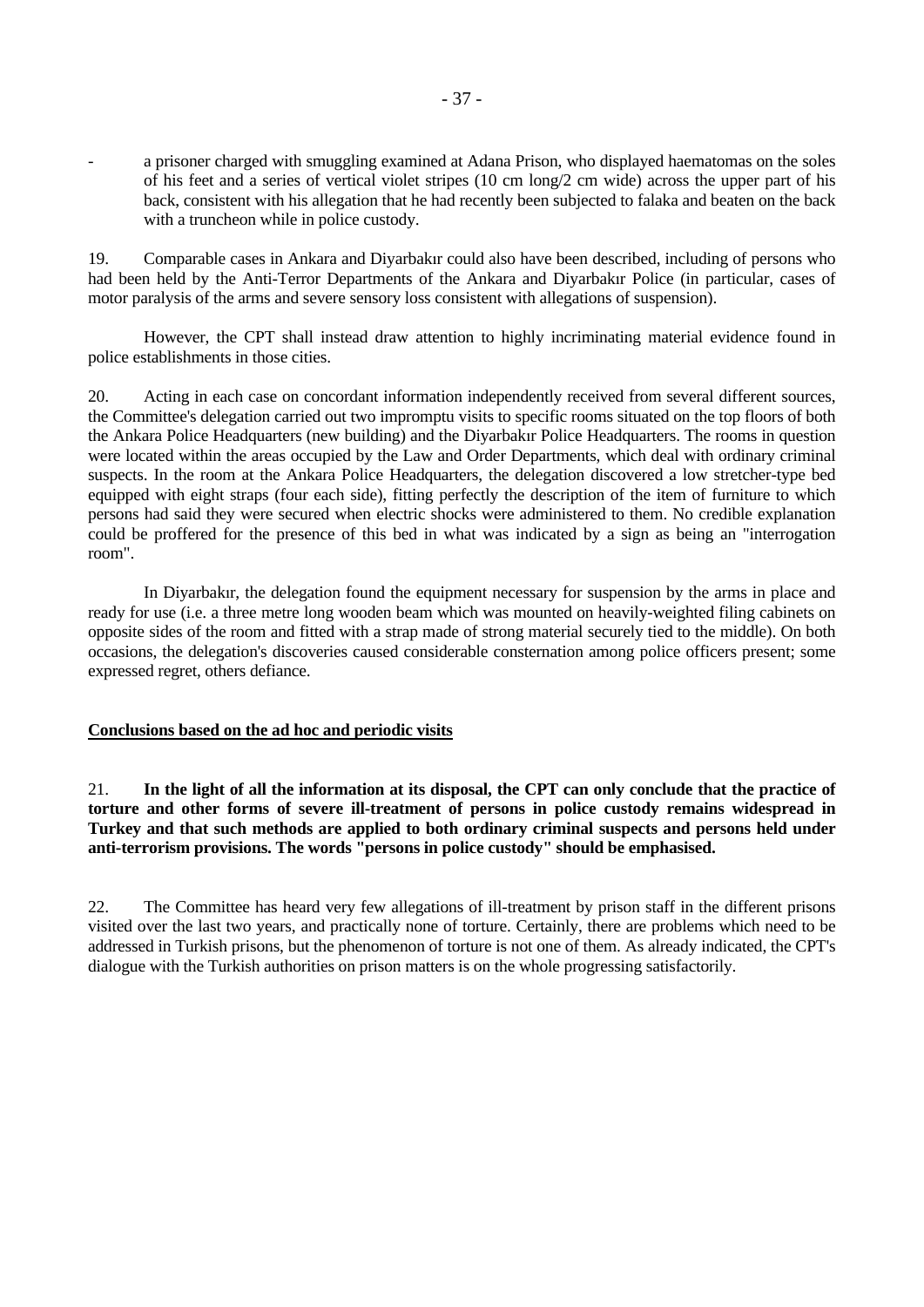23. Further, in the course of its third visit to Turkey, the CPT visited the largest psychiatric establishment in the country, namely the Bakirköy Mental and Psychological Health Hospital. No allegations of torture or other forms of ill-treatment by hospital staff were heard by the Committee's delegation in the course of that visit; nor was any other evidence of such treatment found. In fact, the delegation was favourably impressed by staff-patient relations.

24. As for the gendarmerie (which is responsible for police functions in rural areas), the CPT has heard allegations that suspects are frequently handled roughly and on occasion even beaten by members of the gendarmerie, in particular when apprehended. Further, the CPT has reason to believe that from time to time, illtreatment occurs in the course of the transport of prisoners (which is another task performed by the gendarmerie). However, the CPT has heard fewer allegations - and found less medical evidence - of torture or other forms of premeditated severe ill-treatment by members of the gendarmerie.

25. To sum up, as far as the CPT can judge, the phenomenon of torture and other forms of ill-treatment of persons deprived of their liberty in Turkey concerns at the present time essentially the police (and to a lesser extent the gendarmerie). All the indications are that it is a deep-rooted problem.

## **Action required**

26. Action is required on several fronts if this problem is to be addressed effectively. Legal safeguards against torture and other forms of ill-treatment need to be reinforced and new safeguards introduced. At the same time, education on human rights matters and professional training for law enforcement officials must be intensified. In this respect, the recent arrangements to send some 20 Turkish police officers to various other European countries in order to study police methods there are to be welcomed, and the CPT trusts that they represent part of an ongoing process.

Furthermore, public prosecutors must react expeditiously and effectively when confronted with complaints of torture and ill-treatment. On this point, the recent annulment by the Constitutional Court of section 15 (3) of the Law to Fight Terrorism of 12 April 1991 (which severely curtailed the possibilities for public prosecutors to proceed against police officers alleged to have ill-treated persons in the performance of duties relating to the suppression of terrorism) is a very positive development. In order to facilitate effective action by public prosecutors, the medical examinations of persons in police and gendarmerie custody carried out by the Forensic Institutes should be broadened in scope (medical certificates should contain a statement of allegations, a clinical description and the corresponding conclusions). Further, appropriate steps should be taken to guarantee the independence of both Forensic Institute doctors and other doctors who perform forensic tasks, as well as to provide such doctors with specialised training.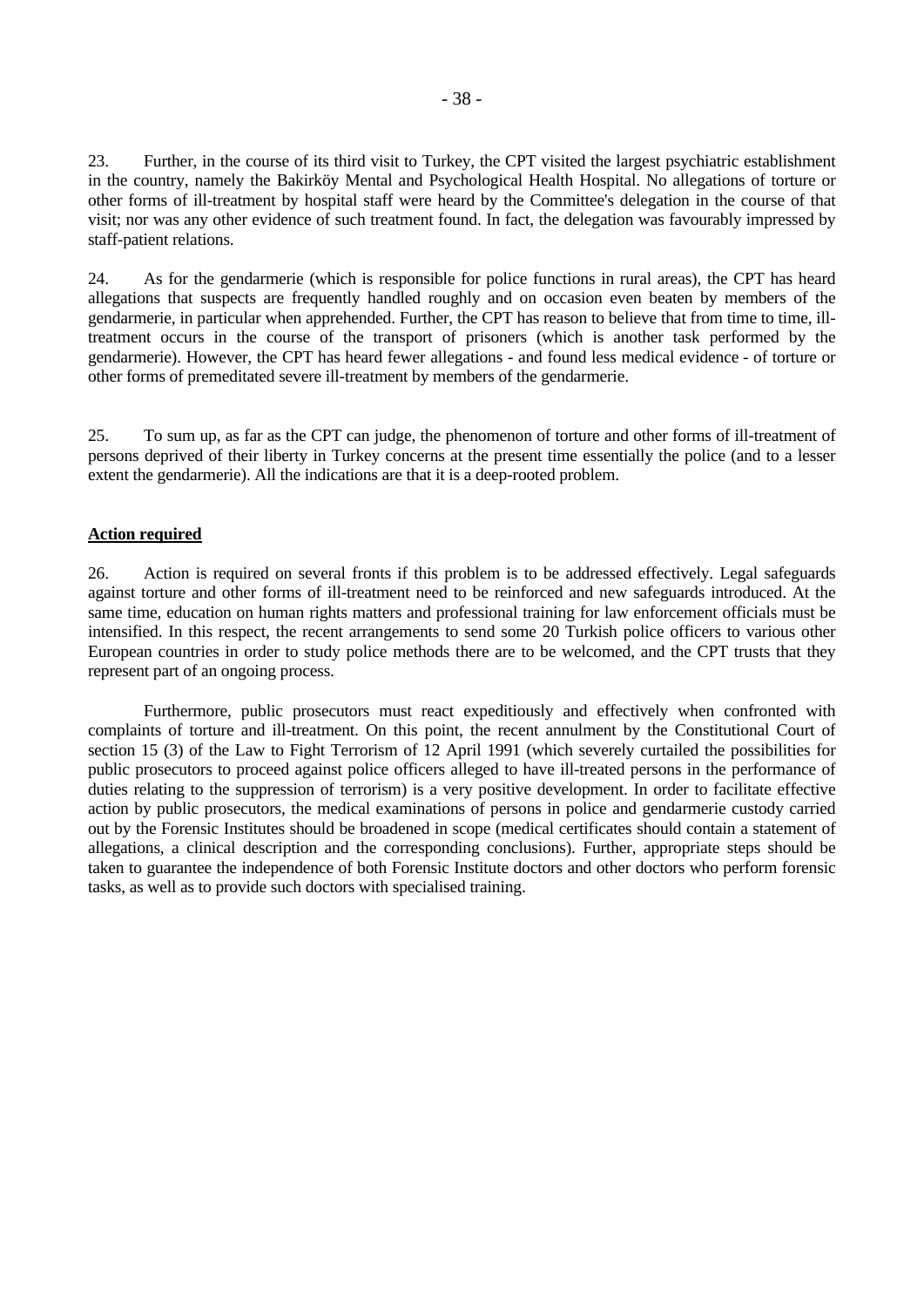Proper managerial control and supervision of law enforcement officials must also be ensured, including through the institution of effective independent monitoring mechanisms possessing appropriate powers. Neither should the issue of the conditions of service of such officials be overlooked, as satisfactory conditions of service are indispensable to the development of a high-calibre police force.

Application of the recently drawn up Custody Regulations, which relate inter alia to material conditions of detention, must also be vigorously pursued throughout the whole of Turkey. Considerable progress in this area has been made in Ankara and Diyarbakır, in pursuance of the CPT's recommendations. However, the situation found recently at Adana Police Headquarters (in particular in the Anti-Terror Department) suggests that in other parts of the country, persons detained by the police or gendarmerie may still be held under totally unacceptable conditions.

27. Particular reference must be made to the recently adopted Law amending some provisions of the Code of Criminal Procedure and of the Law relating to the organisation and procedure of State Security Courts, which entered into force on 1 December 1992. This is a revised version of the text returned to the Grand National Assembly earlier in the year by the President of the Republic. The new Law inter alia clarifies the existence of certain fundamental safeguards against ill-treatment, such as the right to have a relative notified of one's custody and the right of access to a lawyer (safeguards which had been provided for previously but which had been largely inoperative in practice), regulates in detail the mechanics of the interrogation process, introduces a right to apply to a judge for the immediate release of an apprehended person and shortens the maximum periods of police/gendarmerie custody. The introduction of these provisions is a most welcome step forward. However, it is a matter of great regret to the CPT that their application to offences within the jurisdiction of State Security Courts has been specifically excluded. Admittedly, the number of offences under the jurisdiction of such courts has also been reduced by the new Law, but it remains considerable: crimes against the State; terrorist offences; drugs and arms-related offences, etc..

28. The CPT wishes to take this opportunity to underscore that it abhors terrorism, a crime which is all the more despicable in a democratic country such as Turkey. The Committee also deplores illicit drug and arms dealing. Further, it is fully conscious of the great difficulties facing security forces in their struggle against these destructive phenomena. Criminal activities of this kind rightly meet with a strong response from state institutions. However, under no circumstances must that response be allowed to degenerate into acts of torture or other forms of ill-treatment by law enforcement officials. Such acts are both outrageous violations of human rights and fundamentally flawed methods of obtaining reliable evidence for combatting crime. They are also degrading to the officials who inflict or authorise them. Worse still, they can ultimately undermine the very structure of a democratic State.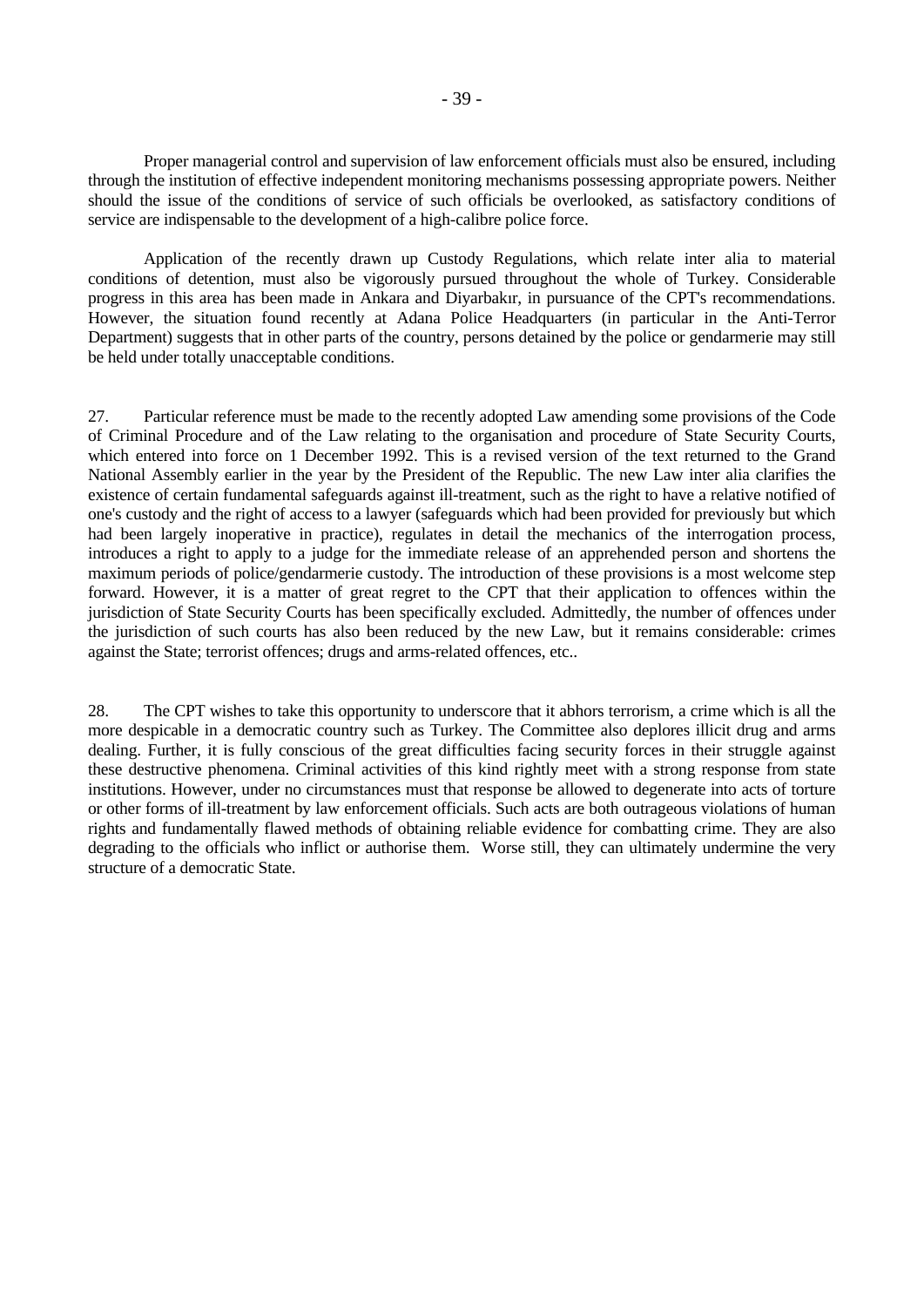29. Unfortunately, Turkish law as it stands today does not offer adequate protection against the application of those methods to persons apprehended on suspicion of offences falling under the jurisdiction of State Security Courts; on the contrary, it facilitates the use of such methods. Suspects in relation to collectively committed crimes may be held for up to 15 days by the police or gendarmerie (rising to 30 days in regions where a state of emergency has been declared), during which time they are routinely denied any contact with the outside world.

It is true that the provisions of section 13 of the new Law, concerning prohibited interrogation procedures, apply also to persons suspected of offences under the jurisdiction of State Security Courts. However, it would be unwise to believe that these provisions alone will be able to stem torture and illtreatment. The methods described in section 13 have been illegal for many years under Turkish Law by virtue of the general prohibition of torture and ill-treatment in Article 17 (3) of the Constitution. Further, the stipulation that statements made as a consequence of such methods shall not have the value of evidence is merely a welcome reaffirmation of a principle already recognised by the Turkish legal system.

In reality, the long periods of incommunicado custody allow time for physical marks caused by torture and ill-treatment to heal and fade; countless prisoners have described to CPT delegations the treatment techniques applied by police officers. It should also be noted that certain methods of torture commonly used do not leave physical marks, or will not if carried out expertly. Consequently, it shall often be difficult to demonstrate that a statement has been made as a consequence of ill-treatment. The same point applies to the admissibility of other evidence obtained as a result of ill-treatment (cf. section 24 of the new Law).

30. The CPT does not contest that exceptionally, specific legal procedures might be required in order to combat certain types of crime, in particular those of a terrorist nature. However, even taking into account the very difficult security conditions prevailing in several areas of Turkey, an incommunicado custody period of up to 15 days, let alone 30, is patently excessive; it is clear that a proper balance has not been struck between security considerations and the basic rights of detainees.

The CPT calls upon the Turkish Government to take appropriate measures to reduce the maximum periods for which persons suspected of offences falling under the jurisdiction of State Security Courts can be held in police or gendarmerie custody, to clearly define the circumstances under which the right of such persons to notify their next of kin of their detention can be delayed and strictly limit in time the application of such a measure, and to guarantee to such persons, as from the outset of their custody, a right of access to an independent lawyer (though not necessarily their own lawyer) as well as to a doctor other than one selected by the police.

31. As regards ordinary criminal suspects, the amendments introduced by the above-mentioned Law could deal a severe blow to the practice of torture and ill-treatment. However, much will depend on how the new provisions are applied in practice. This is a matter that the CPT intends to follow carefully in the coming months, in close co-operation with the Turkish authorities. Nevertheless, a number of points should be raised now.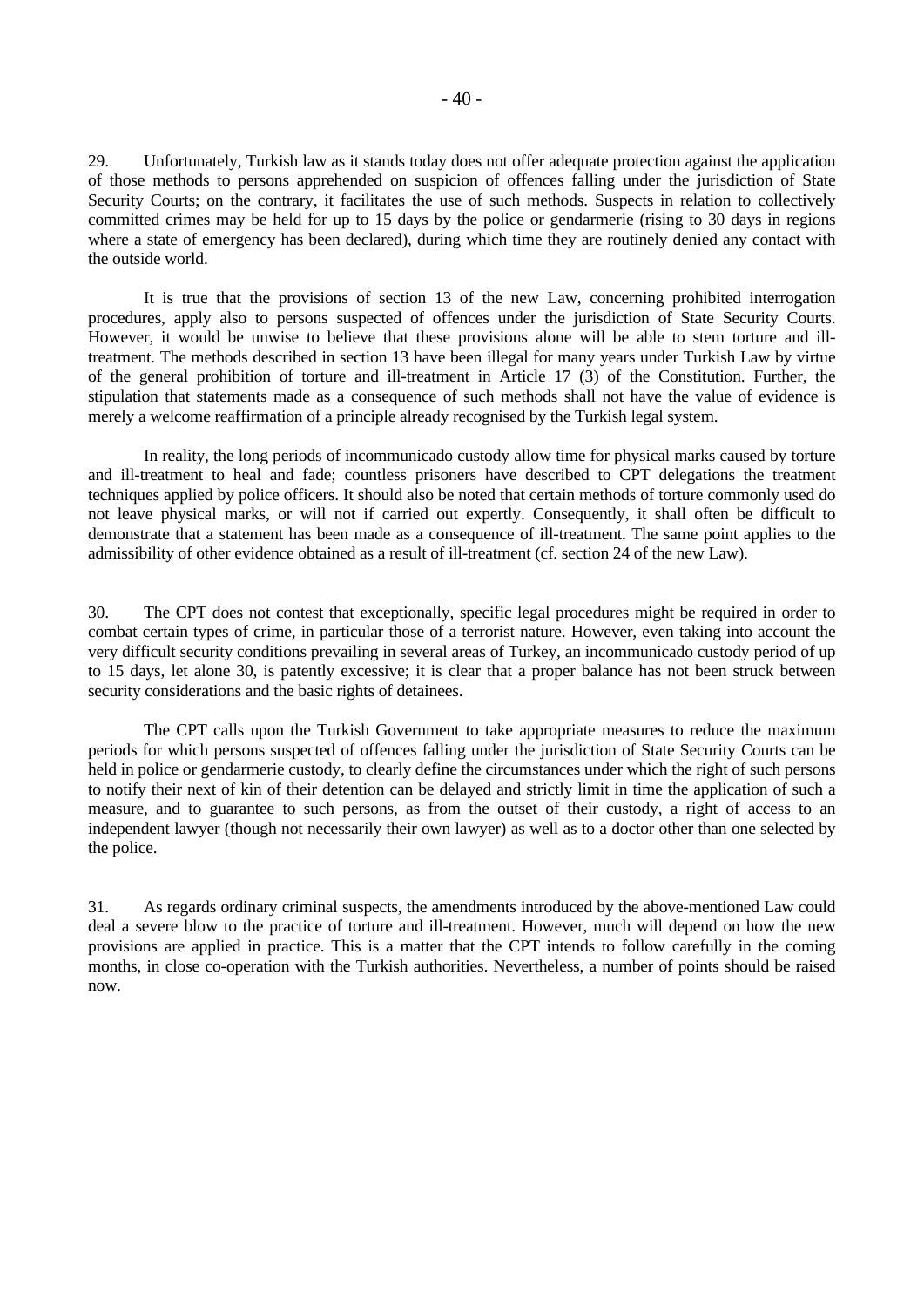32. The maximum period of police custody for collective crimes (three or more persons), although reduced, remains quite high - up to eight days at the request of a public prosecutor and by decision of a judge. In this regard, the CPT wishes to emphasise that in the interests of the prevention of ill-treatment, it is essential that the person in custody be physically brought before the judge to whom the request for an extension of the custody period is submitted. The new Law is not clear on this point.

33. Although the precise content of the right of access to a lawyer is impressive (cf. in particular sections 14, 15 and 20 of the Law), a potential flaw lies in the fact that, with the exception of persons who are under the age of 18 or disabled, a lawyer will only be appointed if the person in custody so requests. A failsafe procedure will have to be found that ensures detainees are (as the Law requires) informed of their right to appoint a lawyer and not subjected to pressure when considering the exercise of that right. The same point applies as regards the right of persons in custody to make known to a relative of their choice that they have been apprehended. Care will also have to be taken that the possibility offered to take a statement, in certain cases, in the absence of the lawyer appointed by the person detained is not abused.

34. Under the new provisions, public prosecutors are in an even better position to exercise considerable influence over the manner in which police officers perform their duties and, more specifically, treat persons in their custody. The CPT very much hopes that they will make effective use of the possibilities open to them, with a view to the prevention of ill-treatment.

35. The new Law is silent on the question of the right of persons in police or gendarmerie custody to have access to a doctor. However, by a circular issued by the Ministry of the Interior on 21 September 1992, a right of access to a doctor in the form previously recommended by the CPT (i.e. a right for the detainee to be examined by a doctor chosen by him - if appropriate from among a list of doctors agreed with the relevant professional body - in addition to any examination carried out by a state-employed doctor) was recognised. The CPT welcomes this development, though the inclusion of this right in a law would be preferable. Previous circulars relating to important safeguards for detained persons have remained a dead letter.

36. Finally, it should be re-emphasised that the phenomenon of torture and other forms of ill-treatment by the police will not be eradicated by legislative fiat alone. It shall always be possible for the impact of legal provisions to be diminished by ever more expertly applied techniques of ill-treatment. Indeed, it can legitimately be advanced that attacking the root of the problem of torture and ill-treatment involves not so much changing laws as transforming mentalities. This process is required not simply amongst police officers but throughout the criminal justice system.

> \* \* \*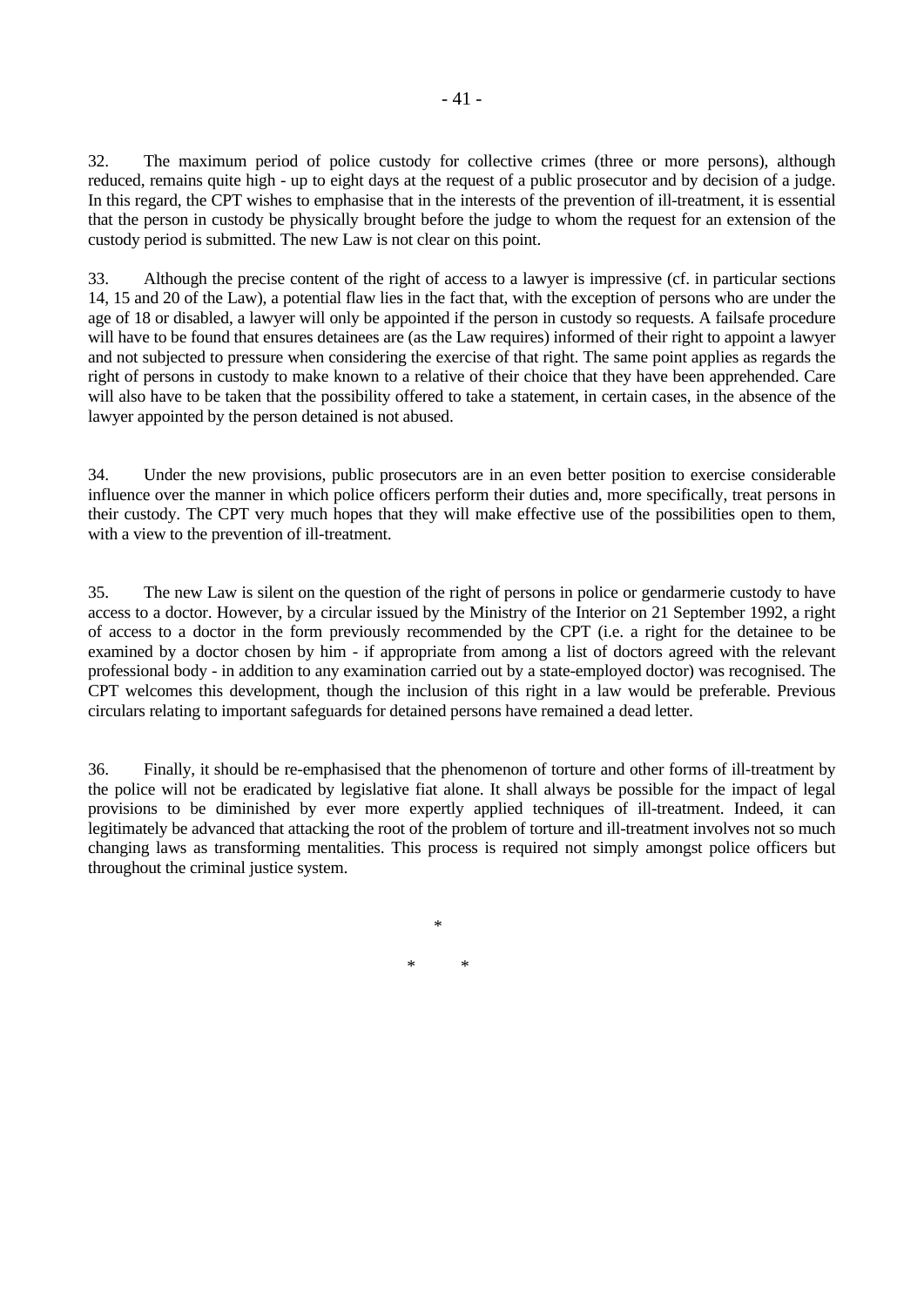37. The CPT is convinced that it would have been counterproductive from the standpoint of the protection of human rights for it to have refrained - as it was requested to do by the Turkish authorities - from making this public statement. **The statement is issued in a constructive spirit. Far from creating an obstacle, it should facilitate the efforts of both parties - acting in cooperation - to strengthen the protection of persons deprived of their liberty from torture and inhuman or degrading treatment or punishment.**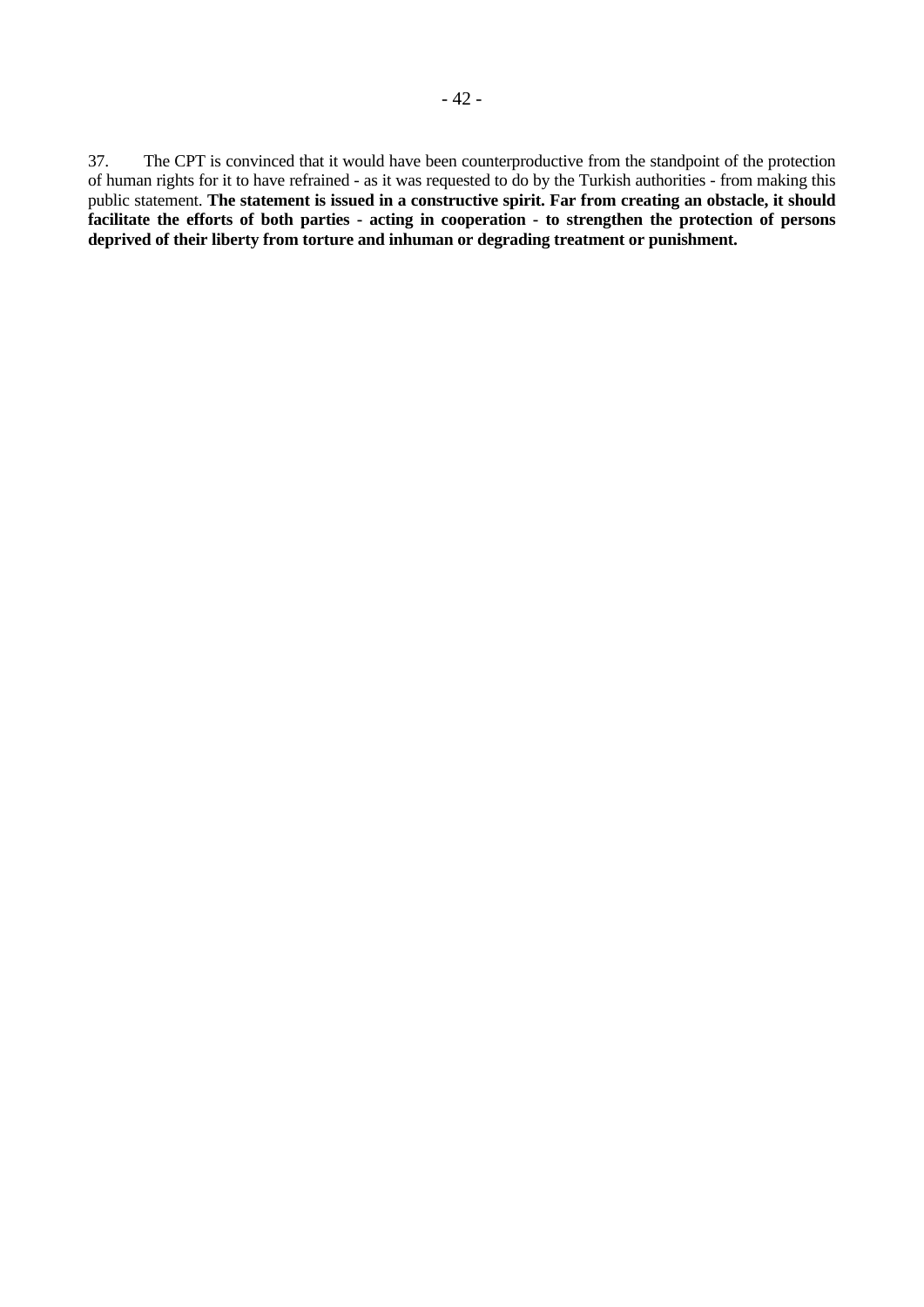## **APPENDIX 5**

## **Letter from the President of the CPT to the United Nations Deputy Secretary General for Human Rights**

Strasbourg, 20 October 1992

Dear Deputy Secretary General,

1. I refer to your letter of 27 August 1992, by which you drew the attention of the European Committee for the prevention of torture and inhuman or degrading treatment or punishment (CPT) to the draft Optional Protocol to the United Nations Convention against Torture and Other Cruel, Inhuman or Degrading Treatment or Punishment, proposed by the Costa-Rican Government on 22 January 1991.

Pursuant to paragraph 5 of Resolution 1992/43, adopted by the United Nations Commission on Human Rights on 3 March 1992, the CPT would like to submit the following observations to the working group of the Commission on Human Rights entrusted with the task of elaborating the draft Optional Protocol.

2. The CPT considers that it should refrain from expressing any view as regards the advisability of establishing at universal level a system of visits by a committee of experts to places of detention. This is a policy issue which others must address. However, if and when such a system is established, it shall obviously be essential for the activities of the new body to be effectively coordinated with those of regional bodies performing a comparable task.

3. In this connection, the CPT has taken note with interest of Article 9, paragraph 1, of the draft Optional Protocol. The Committee fully approves of the basic spirit of this provision, which is, through consultation, to avoid a wasteful duplication of efforts by parallel systems of control. To this end the CPT would certainly be eager to have the closest possible relations with the Sub-Committee envisaged by the draft Optional Protocol.

4. However, the CPT has misgivings as regards the specific means of coordinating the respective activities of the Sub-Committee set up under the draft Optional Protocol and regional bodies, highlighted in Article 9, paragraph 1. The participation of a member of the Sub-Committee, as an "observer", in missions carried out by regional bodies is foreseen; this member would subsequently make a "strictly confidential" report to the Sub-Committee.